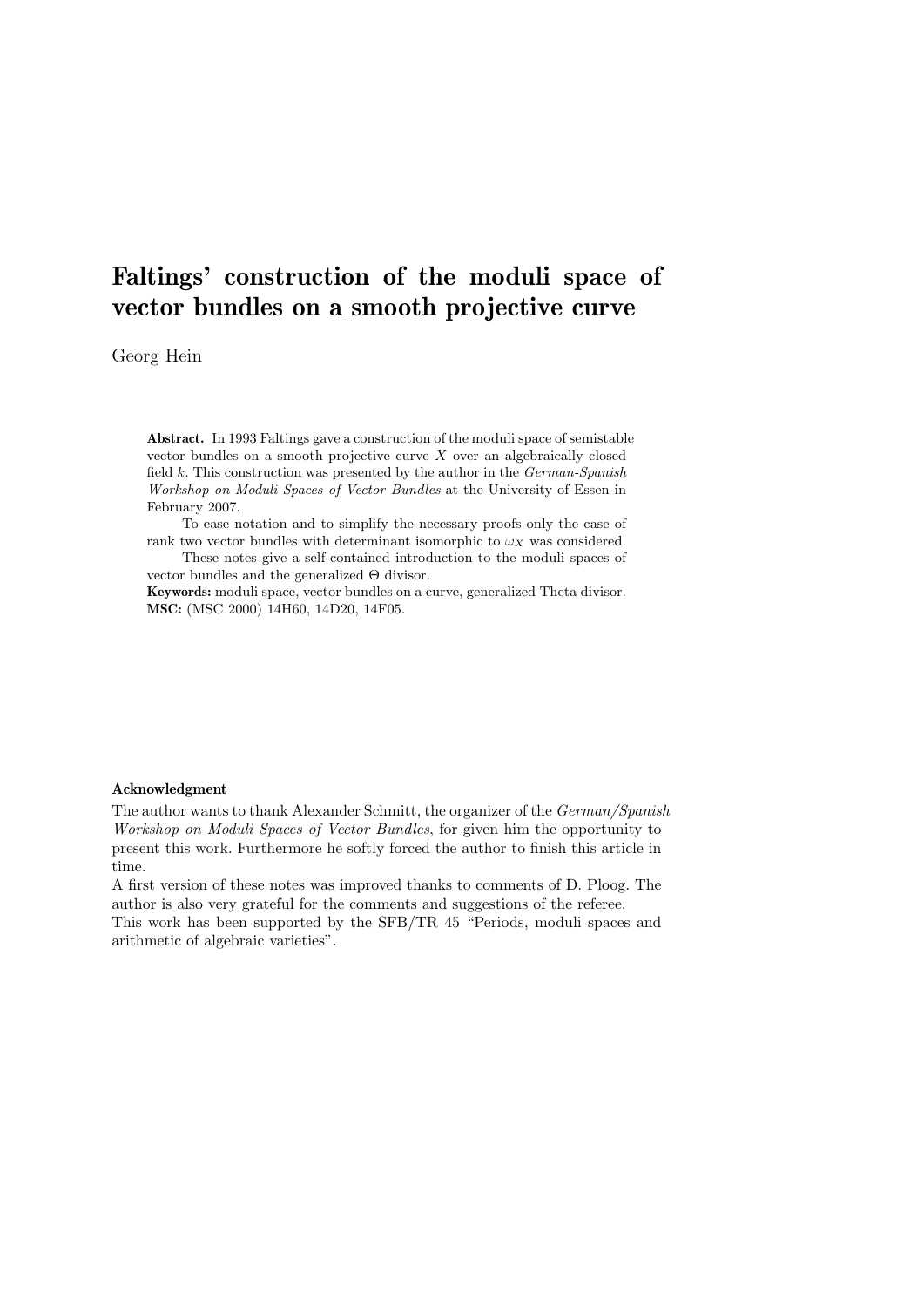# Contents

| Acknowledgment                                                        | $\mathbf{1}$     |
|-----------------------------------------------------------------------|------------------|
| Outline of the construction<br>$1_{\cdot}$                            | $\boldsymbol{3}$ |
| 2.<br>Background and notation                                         | 4                |
| 2.1.<br>Notation                                                      | 4                |
| 2.2.<br>The Picard torus and the Poincaré line bundle                 | $\bf 5$          |
| 2.3.<br>Stability                                                     | $\,6$            |
| 2.4.<br>Properties of vector bundles on algebraic curves              | 7                |
| 3.<br>A nice over-parameterizing family                               | 10               |
| The generalized $\Theta$ -divisor<br>4.                               | 13               |
| 4.1.<br>The line bundle $\mathcal{O}_{\mathbb{P}(V)}(R \cdot \Theta)$ | 13               |
| 4.2.<br>The invariant sections                                        | 13               |
| 4.3.<br>The multiplicative structure                                  | 15               |
| 5.<br>Raynaud's vanishing result for rank two bundles                 | 17               |
| 5.1.<br>The case of genus zero and one                                | 17               |
| 5.2.<br>Preparations for the proof of 5.1                             | 18               |
| 5.3.<br>A proof for genus two using the rigidity theorem              | 18               |
| A proof based on Clifford's theorem<br>5.4.                           | 19               |
| 5.5.<br>Generalizations and consequences                              | 20               |
| Semistable limits<br>6.                                               | 22               |
| 6.1.<br>Limits of vector bundles                                      | 22               |
| 6.2.<br>$\alpha$ Changing limits — elementary transformations         | 23               |
| 6.3.<br>Example: Limits are not uniquely determined                   | 23               |
| 6.4.<br>Semistable limits exist                                       | 24               |
| 6.5.<br>Semistable limits are almost uniquely determined              | 25               |
| Positivity<br>7.                                                      | 27               |
| 7.1.<br>Notation and preliminaries                                    | 27               |
| 7.2.<br>Positivity                                                    | 29               |
| The case of deg( $\mathcal{O}_C(\Theta_C)$ ) = 0<br>7.3.              | 29               |
| 8.<br>The construction                                                | 31               |
| 8.1.<br>Constructing the moduli space of vector bundles               | 31               |
| 8.2.<br>Consequences from the construction                            | 32               |
| 8.3.<br>Generalization to the case of arbitrary rank and degree       | 32               |
| Prospect to higher dimension<br>9.                                    | 33               |
| References                                                            |                  |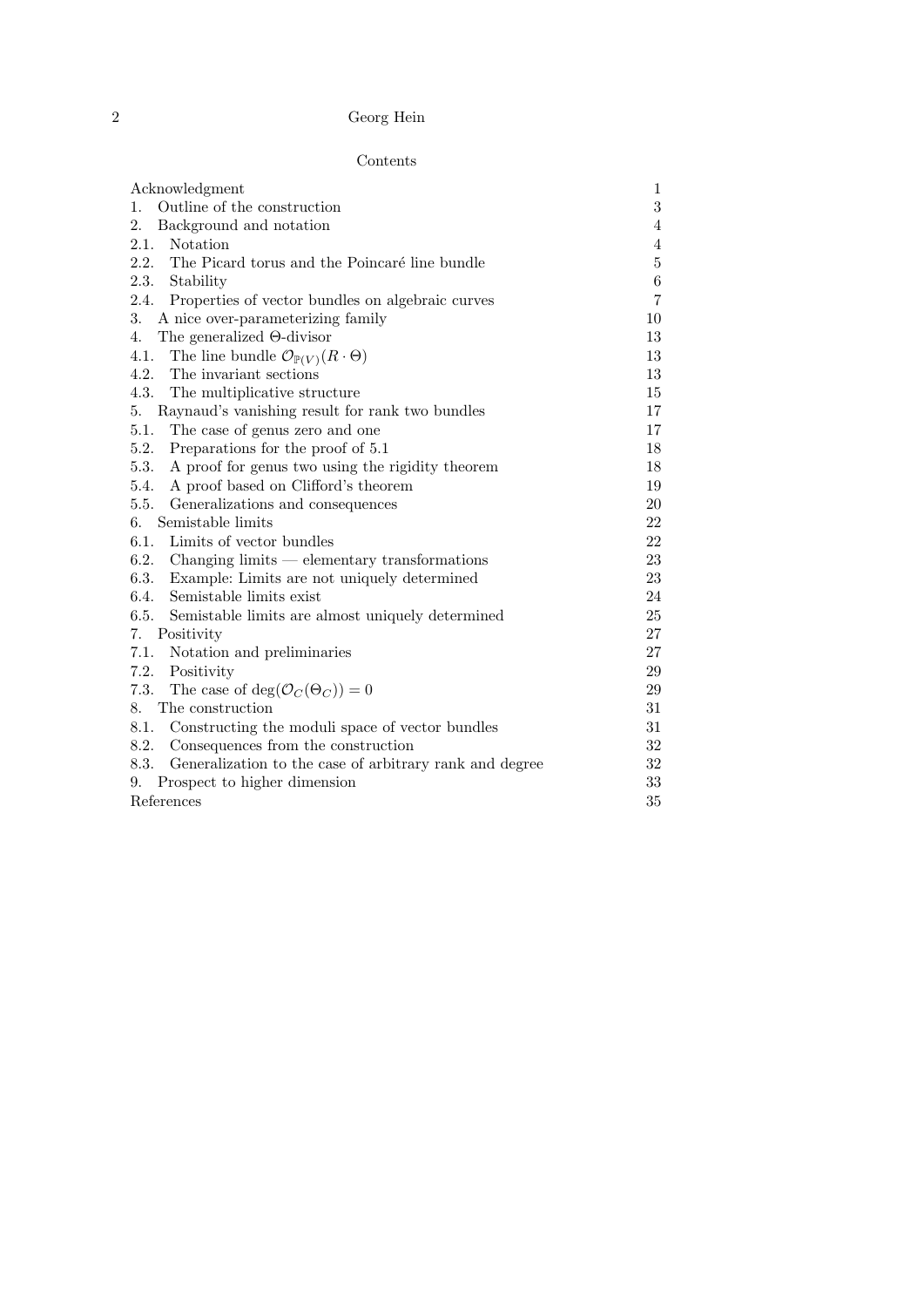# 1. Outline of the construction

In his paper [8] Faltings gives a "GIT-free" construction of the moduli space  $M_X$ of semistable vector bundles on a smooth projective curve  $X$ . This moduli space was constructed using Mumford's *Geometric Invariant Theory* (see [22]). By construction  $M_X$  is a projective variety when we fix the rank and the degree of the vector bundles. Thus, we have an ample line bundle  $\mathcal L$  on  $M_X$ .

We next present the central idea of Faltings' construction. The usual GIT construction of  $M_X$  yields the following data:

- (i) a quasi projective scheme Q
- (ii) a surjection  $\pi: Q \to M_X$  with connected fibers
- (iii) a ample line bundle  $\mathcal L$  on  $M_X$
- (iv) global sections  $\{s_i \in H^0(M_X, \mathcal{L})\}_{i=0,\dots,N}$  defining a finite morphism  $s: M_X \to \mathbb{P}^N$

The idea is to recover these data without assuming a priori that  $M_X$  exists. We proceed as follows:

- (1) We give a vector bundle  $\mathcal E$  on  $\mathbb P(V) \times X$  parameterizing all semistable E of rank two and determinant  $\omega_X$  on the curve X.
- (2) We construct a line bundle  $\mathcal{O}_{\mathbb{P}(V)}(\Theta)$  on  $\mathbb{P}(V)$  and global sections  $s_L$  of this line bundle.
- (3) We identify the open subset  $Q \subset \mathbb{P}(V)$  where the global sections  $\{s_L\}$ generate  $\mathcal{O}_{\mathbb{P}(V)}(\Theta)$  with the locus parametrizing semistable vector bundles.
- (4) We show that the image of  $s: Q \to \mathbb{P}^N$  defined by the global section  ${s<sub>L</sub>}$  has proper image.
- (5) We analyze the connected fibers of  $s: Q \to \mathbb{P}^N$ .



A sketch of the construction

To simplify the presentation, we discuss this construction only for vector bundles of rank two and determinant  $\omega_X$ . We indicate in 8.3 the generalization to arbitrary ranks and degrees.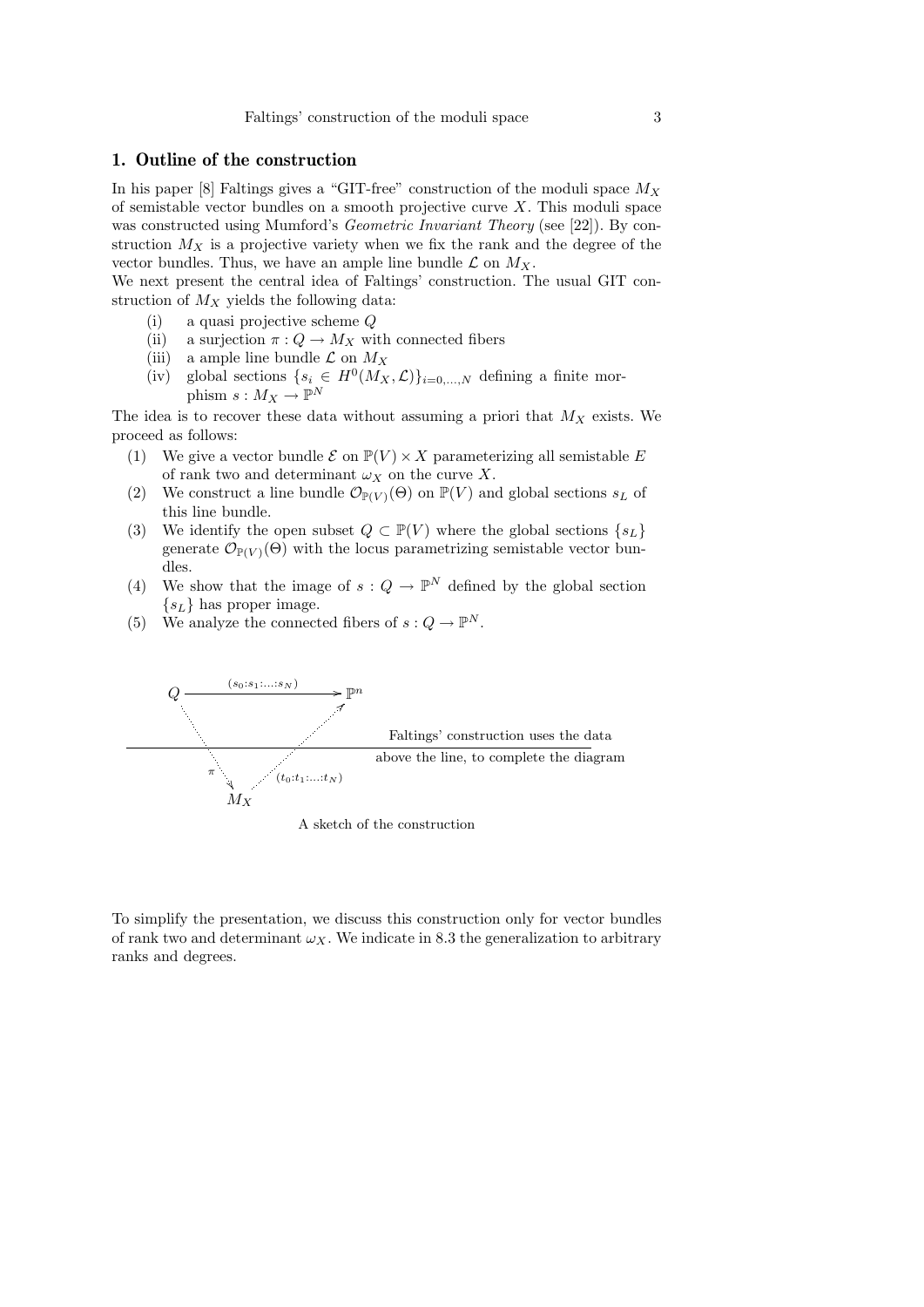# 2. Background and notation

# 2.1. Notation

We fix a smooth projective curve X defined over an algebraically closed field  $k$ . As usual the genus of  $X$  is denoted by  $g$ . For coherent sheaves  $F$  and  $E$  on  $X$  we use the following notations.

| $\boldsymbol{k}$                        |          | algebraically closed field                                    |
|-----------------------------------------|----------|---------------------------------------------------------------|
| X                                       |          | smooth projective curve over $k$                              |
| $\mathfrak{g}$                          |          | the genus of $X$                                              |
| $\omega_X$                              |          | the dualizing sheaf $\omega_X = \Omega_{X/k}$                 |
| $\operatorname{tors}(E)$                |          | the torsion subsheaf of $E$                                   |
| $E^{\vee}$                              |          | the dual sheaf $E^{\vee} = \mathcal{H}om(E, \mathcal{O}_X)$   |
| rk(E)                                   |          | the rank of $E$                                               |
| deg(E)                                  |          | the degree of $E$                                             |
| $\mu(E) = \frac{\deg(E)}{\text{rk}(E)}$ |          | the slope of $E$                                              |
| $h^i(E)$                                |          | the dimension of the k-vector space $H^i(E) = H^i(X, E)$      |
| $\chi(E)$                               |          | the Euler characteristic of $E$                               |
|                                         |          | $\chi(E) = h^0(E) - h^1(E)$ , and by the Riemann-Roch theorem |
|                                         |          | $\chi(E) = \deg(E) - \text{rk}(E)(q-1)$                       |
| hom(E, F)                               | $\equiv$ | the dimension of the k-vector space $Hom(E, F)$               |
| $ext{}^1(E,F)$                          | $\equiv$ | the dimension of the k-vector space $\text{Ext}^1(E, F)$      |
| $\chi(E,F)$                             |          | - the difference $hom(E, F) - ext^1(E, F)$                    |

If tors $(E) = 0$  we say that E is torsion free, or a vector bundle. In general a torsion free sheaf is not a vector bundle, this is a special feature for coherent sheaves on smooth curves.

When classifying vector bundles we have two numerical invariants, the rank and the degree. These invariants do not vary in flat families. Thus, it is natural to classify vector bundles with given rank and degree. Classifying means to answer the following questions:

- 1. Do vector bundles of given rank  $r$  and degree  $d$  exist?
- 2. Do they form a family?
- 3. What is the dimension of this family?
- 4. Is this family irreducible?

The answer to question 1 is yes. To understand and answer question 2 for the case of rank two bundles with determinant  $\omega_X$ , we consider the following functor from the category  $(k - \text{schemes})$  of schemes over k to the category (sets) of sets

 $\text{SU}_X(2,\omega_X) : (k-\text{schemes}) \to (\text{sets}) \qquad S \mapsto \text{SU}_X(2,\omega_X)(S)$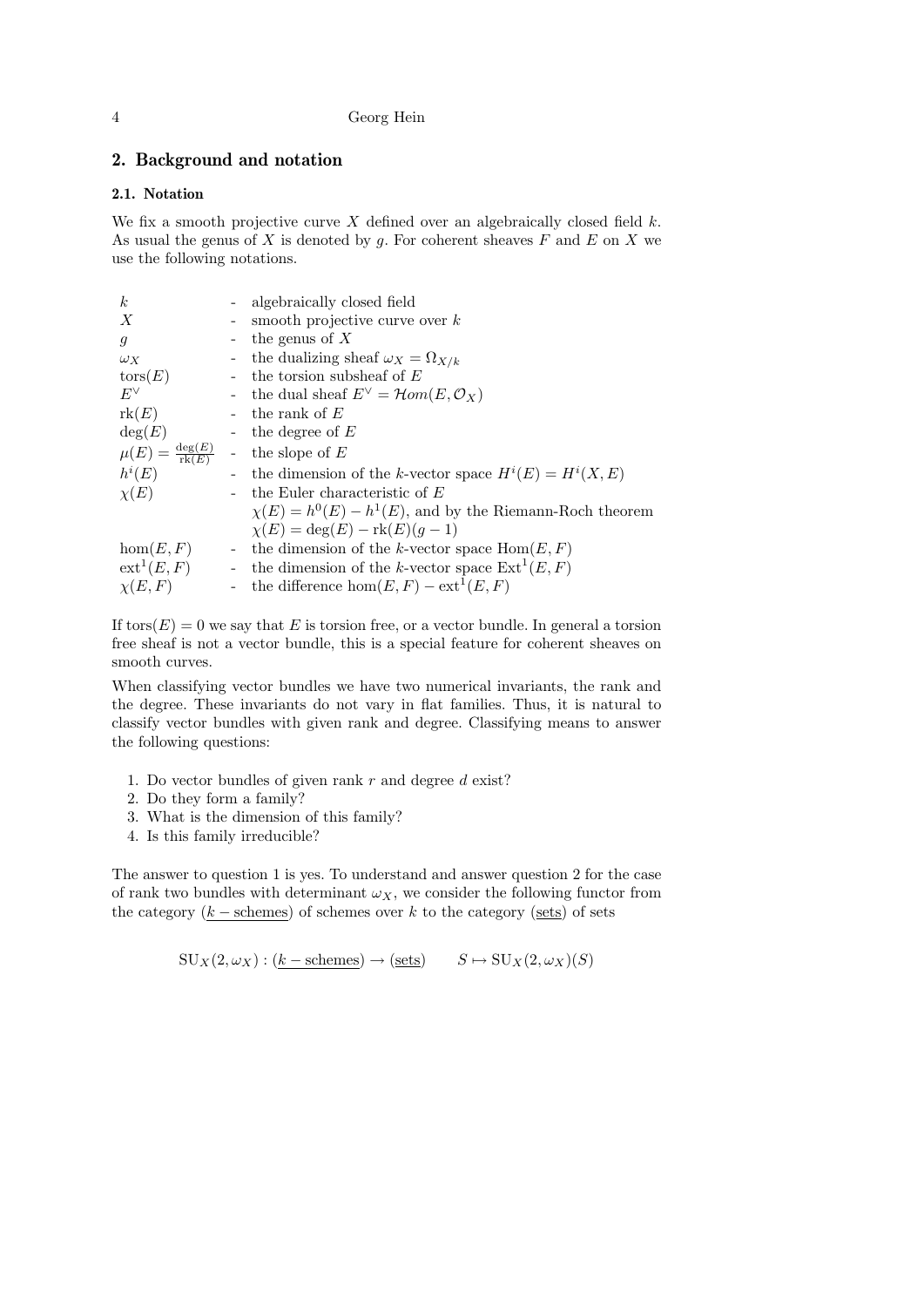Here  $\mathrm{SU}_X(2,\omega_X)(S)$  stands for the set

$$
SU_X(2,\omega_X)(S) := \left\{ \begin{array}{l} \text{rank two vector bundles } \mathcal{E} \text{ on } S \times X \\ \text{such that for each } s \in S(k) \text{ the bundle} \\ \mathcal{E}_s = \mathcal{E}_S|_{\{s\} \times X} \text{ is semistable and we} \\ \text{have an isomorphism} \\ \det(\mathcal{E}) \cong \text{pr}_S^* L_S \otimes \text{pr}_X^* \omega_X \\ \text{for some line bundle } L_S \in \text{Pic}(S). \end{array} \right\} / \sim .
$$

Here ∼ denotes an equivalence relation we discuss in 2.2. It turns out that ∼ should be chosen suitably, and we should restrict to S-equivalence classes of (semi)stable vector bundles. Now this functor cannot be represented by a scheme. That means the answer to the second question is no. However there exists a coarse moduli space which is also called  $\text{SU}_X$  which is an irreducible projective variety of dimension 3g−3. We interpret this coarse moduli space as an affirmative answer to the second question. This also answers questions 3 and 4.

# 2.2. The Picard torus and the Poincaré line bundle

Fix an integer  $d \in \mathbb{Z}$ . We consider the Picard functor

 $Pic_X^d : (\underline{k-\text{schemes}}) \to (\underline{\text{sets}}) , \qquad S \mapsto Pic_X^d(S)$ 

where  $Pic_X^d(S)$  is the set of all line bundles  $\mathcal L$  on  $S \times X$  which have degree d on each fiber over  $S$  modulo a certain equivalence relation. Let us explain what the correct equivalence relation between two such line bundles  $\mathcal{L}_1$  and  $\mathcal{L}_2$  is next.

| symbol   | name                   | explanation                                                                                                     |
|----------|------------------------|-----------------------------------------------------------------------------------------------------------------|
| $\sim_1$ | global equivalence     | there exists an isomorphism $\mathcal{L}_1 \stackrel{\psi}{\rightarrow} \mathcal{L}_2$ .                        |
| $\sim_2$ | twist equivalence      | there exists a line bundle $M$ on $S$ and                                                                       |
|          |                        | an isomorphism $\mathcal{L}_1 \stackrel{\psi}{\rightarrow} \mathcal{L}_2 \otimes \text{pr}_S^* M$ .             |
| $\sim_3$ | local equivalence      | there exists an open covering $\overline{S} = \bigcup_i S_i$                                                    |
|          |                        | and isomorphisms $\mathcal{L}_1 _{S_i \times X} \stackrel{\psi_i}{\rightarrow} \mathcal{L}_2 _{S_i \times X}$ . |
| $\sim_4$ | fiber-wise equivalence | for all points $s \in S(k)$ we have an iso-                                                                     |
|          |                        | morphism $\psi_s : \mathcal{L}_1 _{\{s\}\times X} \to \mathcal{L}_2 _{\{s\}\times X}$ .                         |

There are some implications among these relations, which also hold when we consider vector bundles on  $S \times X$ :

 $\sim_1 \Rightarrow \sim_2$  The strongest equivalence relation is  $\sim_1$  and it implies the others.  $\sim_2 \implies \sim_3$  Since for any line bundle M on S we have a covering  $S = \bigcup_i S_i$ such that  $M|_{S_i} \cong \mathcal{O}_{S_i}$ , we deduce that  $\mathcal{L}_1 \sim_2 \mathcal{L}_2$  implies  $\mathcal{L}_1 \sim_3 \mathcal{L}_2$ .  $\sim_3 \implies \sim_4$  This implication is obvious.

If there are nontrivial line bundles M on S, then we conclude that  $\sim_2$  does not imply  $\sim_1$ .

To see that  $\sim_4$  does not imply  $\sim_3$ , take  $S = \text{Spec}(k[\varepsilon]/\varepsilon^2)$  and  $\mathcal L$  a nontrivial deformation. If we were to restrict ourselves to reduced schemes (which we don't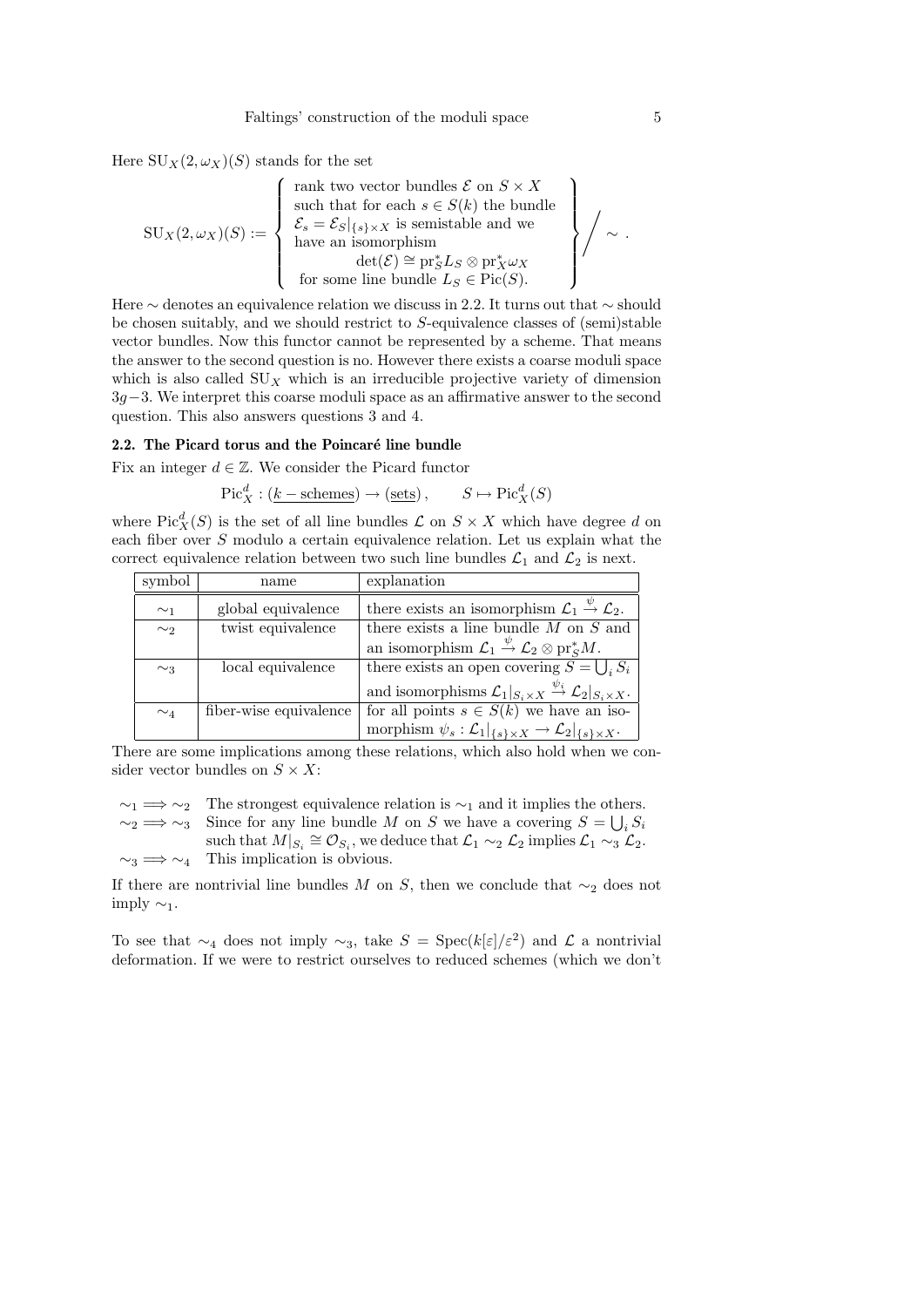do) then  $\sim_4$  would imply  $\sim_3$ .

Since the local isomorphisms of line bundles form the glueing data for a line bundle on S we can conclude  $\sim_3 \implies \sim_2$ . It is this equivalence which we use for the definition of  $Pic_X^d$  and which guarantees that  $Pic_X^d$  is a scheme (or more precisely: is a functor which is represented by a scheme which is (usual abuse of notation) denoted by  $Pic_X^d$ .

The equivalence of the relations  $\sim_2$  and  $\sim_3$  comes from the following facts

1. If  $L_1$  and  $L_2$  are two line bundles of the same degree on X, then we have

 $L_1 \cong L_2 \iff \text{Hom}(L_1, L_2) \neq 0.$ 

2. For any line bundle L on X we have  $Hom(L, L) = k$ , and  $Isom(L, L) = k^*$ .

These properties do not hold for vector bundles of rank two or greater. However, restricting to stable bundles we regain these two properties.

To guarantee that the reader is really used to the concept of stability we repeat the basic properties around this concept in the next subsection.

### 2.3. Stability

For a sheaf E we define its slope  $\mu(E)$  to be the quotient  $\mu(E) = \frac{\deg(E)}{\text{rk}(E)}$  of degree and rank. For a nonzero torsion sheaf we define its slope to be  $\infty$ , and for the zero sheaf we define  $\mu(0) = -\infty$ . Now we come to the definition:

**Definition 2.1.** A sheaf E on X is *stable* if for all proper subsheaves  $E' \subsetneq E$  we have the inequality  $\mu(E') < \mu(E)$ .

A sheaf E on X is *semistable*, if for all subsheaves  $E' \subset E$  we have the inequality  $\mu(E') \leq \mu(E)$ .

In their book [17] Huybrechts and Lehn introduced the following convention, which has become standard by now: if in a statement (semi)stable and  $(\leq)$  both appear, then this statement stands for two, one with *stable* and strict inequality  $\lt$  and the other with *semistable* and the mild inequality  $\leq$ . As a final test for the reader, and to show the use of this convention, we repeat the above

**Definition 2.2.** A sheaf E on X is (semi)stable, if for all proper subsheaves  $E' \subseteq E$ we have the inequality  $\mu(E') \leq \mu(E)$ .

*Remark* 2.3. A torsion sheaf T is by definition always semistable. It is stable, if the only proper subsheaf is the zero sheaf, that is when  $T$  is of length one which means (remember, that we work over an algebraically closed field)  $T$  is isomorphic to the skyscraper sheaf  $k(P)$  for a closed point  $P \in X(k)$ .

If  $E$  is a sheaf of positive rank, then semistability implies that the torsion subsheaf of  $E$  is 0, which means  $E$  is a vector bundle.

If E is not semistable, then there exists a subsheaf  $E' \subset E$  with  $\mu(E') > \mu(E)$ . Such a sheaf  $E'$  is called a *destabilizing* sheaf.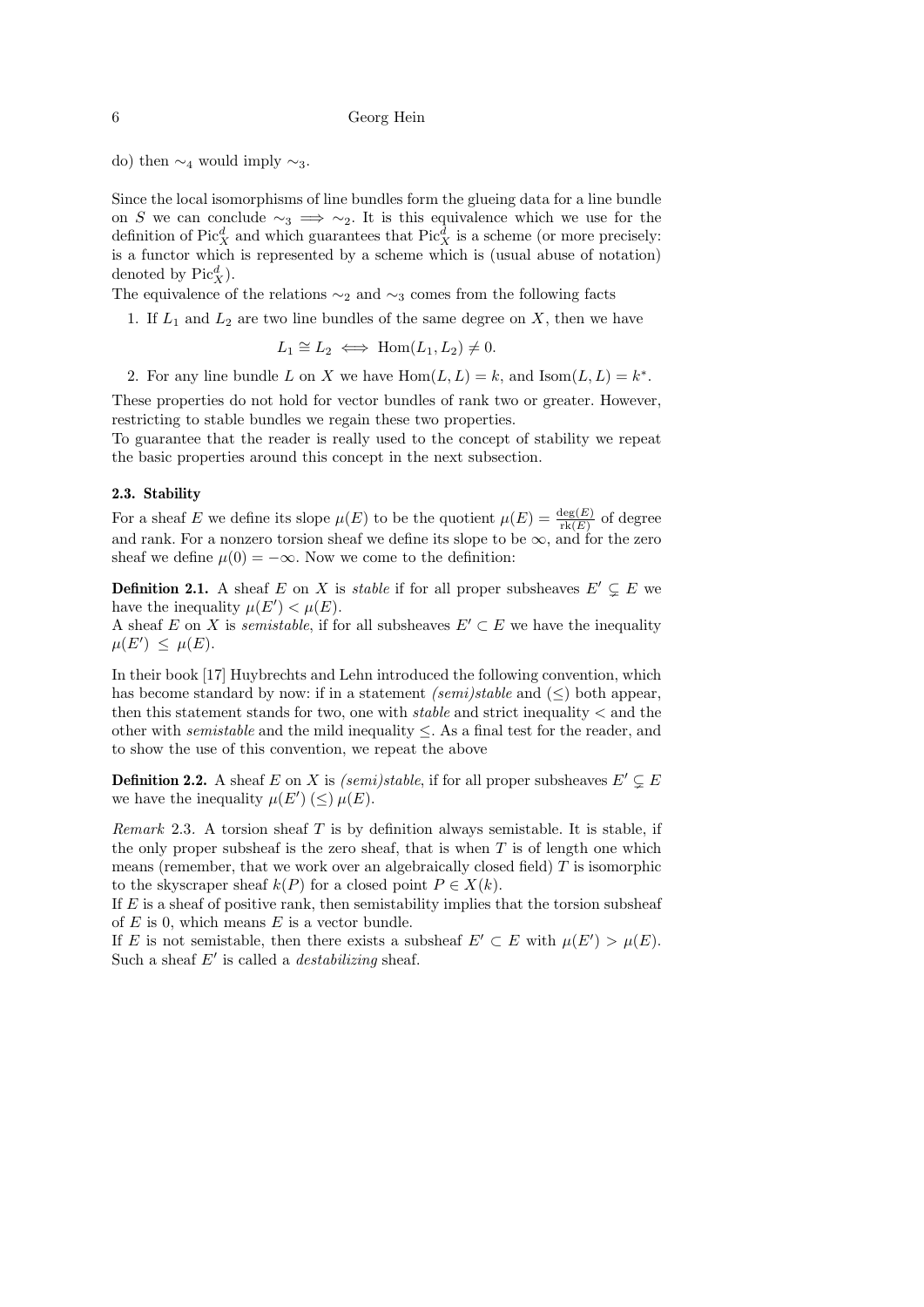From the Riemann-Roch theorem for curves we deduce the inequality

$$
\mu(E) = (g - 1) + \frac{\chi(E)}{\text{rk}(E)} \le (g - 1) + \frac{h^0(E)}{\text{rk}(E)} \le (g - 1) + h^0(E)
$$

for sheaves E of rank  $rk(E) \geq 1$ . This inequality gives also an upper bound for the slope of all subsheaves of  $E$  provided that  $E$  is torsion free. Thus, there is a maximal slope for all subsheaves. A subsheaf  $E_1 \subset E$  of this maximal slope with the maximal possible rank is called the *maximal destabilizing subsheaf* of E. It is easy to check that  $E_1$  is semistable and unique. Considering the maximal destabilizing subsheaf of  $E/E_1$  we derive inductively the existence of the

Harder-Narasimhan filtration. For any sheaf  $E$  there exists a unique filtration  $0 \subset \text{tors}(E) = E_0 \subset E_1 \subset E_2 \subset \ldots \subset E_l = E$  with the property that  $E_k/E_{k-1}$  is semistable and  $\mu(E_{k+1}/E_k) < \mu(E_k/E_{k-1})$  (see [27]).

For semistable sheaves which are not stable we can refine the above. This is the **Jordan-Hölder filtration.** If  $E$  is a semistable bundle then there exists a filtration  $0 = E_0 \subset E_1 \subset \ldots \subset E_l = E$  where  $E_k/E_{k-1}$  is stable of slope  $\mu(E_k/E_{k-1}) =$  $\mu(E)$ . Here we have no uniqueness (think of the direct sum of two stable objects of the same slope). However, the graded object  $gr(E) := \bigoplus_{k=1}^{l} E_k / E_{k-1}$  is unique. **S-equivalence.** Two semistable sheaves  $E_1$  and  $E_2$  are defined to be S-equivalent when their graded objects  $gr(E_1)$  and  $gr(E_2)$  are isomorphic.

# 2.4. Properties of vector bundles on algebraic curves

Here we repeat basic properties of vector bundles on a smooth projective curve  $X$ of genus  $g$  over a field  $k$ . We sketch the proofs or give a reference.

Theorem 2.4. (The Riemann-Roch theorem and Serre duality on curves) We have for the Euler characteristic  $\chi(E)$  of the bundle E

$$
\chi(E) = h^0(E) - h^1(E) = \deg(E) - \text{rk}(E)(g - 1).
$$

The  $h^1(E)$ -dimensional vector space  $H^1(E)$  is dual to  $H^0(\omega_X \otimes E^{\vee})$ .

For a proof see §IV.1 in Hartshorne's book [10]. We deduce the next result.

**Corollary 2.5.** For a vector bundle  $E$  we have the implications

$$
\chi(E) > 0 \implies h^0(E) \ge \chi(E) > 0
$$
  
\n
$$
\chi(E) < 0 \implies h^1(E) \ge -\chi(E) > 0
$$
  
\n
$$
\chi(E) < 0 \implies h^0(\omega_X \otimes E^{\vee}) \ge -\chi(E) > 0.
$$

Proposition 2.6. (Some basic properties of vector bundles) Let  $E$  and  $F$  be two vector bundles on a smooth projective curve  $X$  of genus  $g$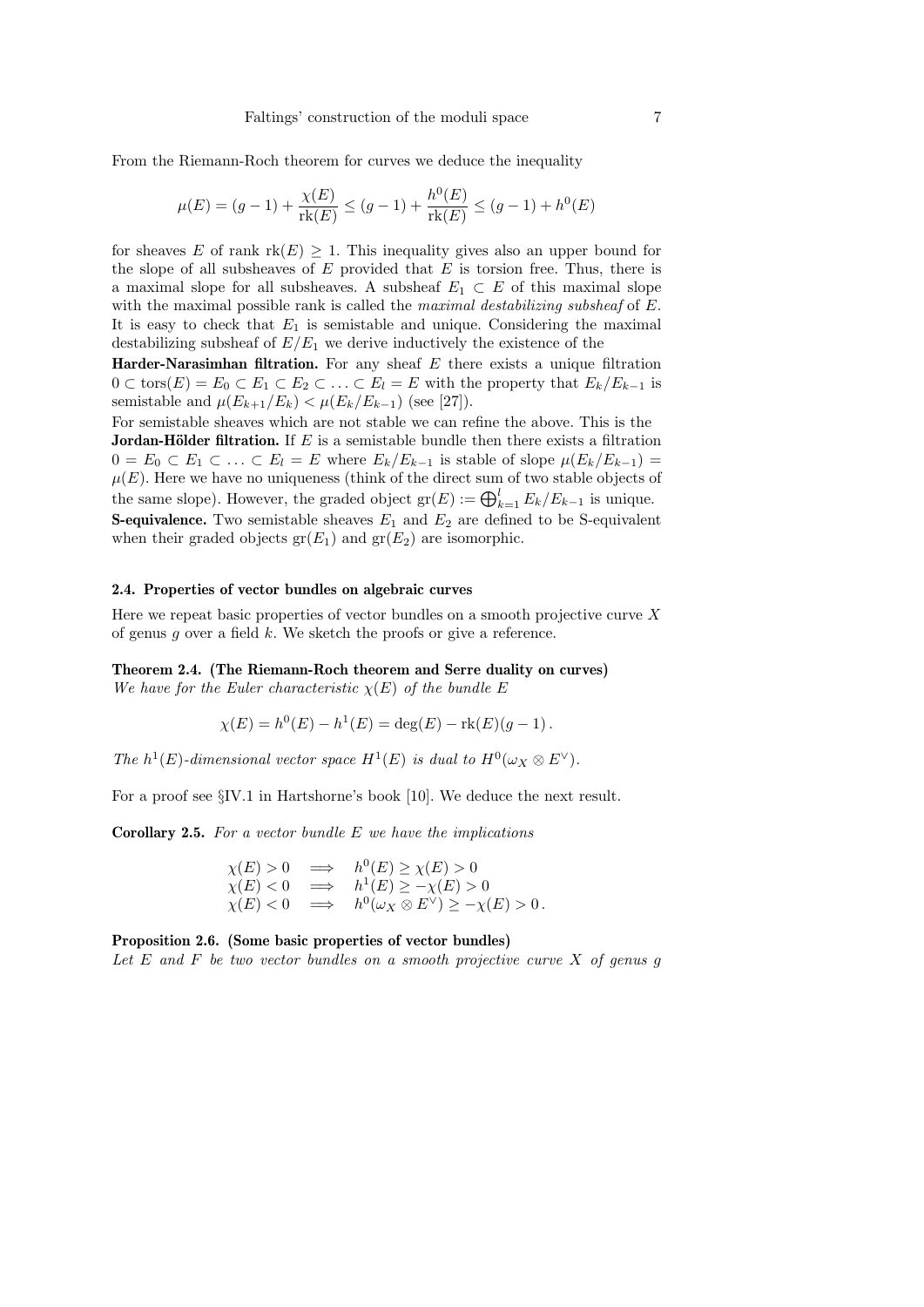defined over an algebraically closed field k.

- (i)  $\mu(E \otimes F) = \mu(E) + \mu(F).$
- (ii) E is (semi)stable if and only if, for all surjections  $E \to E''$ , we have  $\mu(E)(\leq)\mu(E'').$
- (iii) E is (semi)stable  $\iff E^{\vee}$  is (semi)stable.
- (iv) If E is semistable of slope  $\mu(E) < 0$ , then  $h^0(E) = 0$ .
- (v) If M is a line bundle on X, then E is (semi)stable  $\iff$  E  $\otimes$  M is (semi)stable.
- (vi) If E is semistable and  $\mu(E) > 2g 2$ , then  $h^1(E) = 0$ .
- (vii) If E is semistable and  $\mu(E) > 2g 1$ , then E is globally generated.
- $(viii)$  If E is globally generated, then there exists a short exact sequence

$$
0 \to \det(E)^{-1} \to \mathcal{O}_X^{\text{rk}(E)+1} \to E \to 0.
$$

- $(ix)$  If E is globally generated, then there exists a short exact sequence  $0 \to \mathcal{O}_X^{\text{rk}(E)-1} \to E \to \det(E) \to 0$ .
- (x) If E and F are semistable with  $\mu(E) > \mu(F)$ , then Hom(E, F) = 0.
- (xi) If E and F are stable with  $\mu(E) = \mu(F)$ , then  $\text{Hom}(E, F) = 0$  or  $E \cong F$ .
- (xii) For E stable we have  $Hom(E, E) = {\lambda \cdot id_E | \lambda \in k}.$

Proof. (i) Computing the rank and the degree of the tensor product yields this formula.

(ii) This is just the observation that we can reconstruct an epimorphism  $\pi : E \to$  $E''$  by knowing its kernel, and an injection  $\iota : E' \to E$  can be reconstructed from the cokernel. Elementary manipulations of inequalities give for a short exact sequence  $0 \to E' \to E \to E'' \to 0$  that  $\mu(E')(\leq) \mu(E) \iff \mu(E)(\leq) \mu(E'')$ .

(iii) Passing to the dual interchanges injections to  $E$  with surjections from  $E$ . Since both can be used to express (semi)stability the statement follows.

(iv) Indeed, any section  $s \in H^0(E)$  with  $s \neq 0$  defines an injection  $\mathcal{O}_X \stackrel{s}{\rightarrow} E$ .

 $(v)$  Twisting with M is an equivalence on the category of coherent sheaves.

(vi) Semistability of E is equivalent to the semistability of  $\omega_X \otimes E^{\vee}$  by (iii) and (v). Now the statement follows from  $\mu(\omega_X \otimes E^{\vee}) = 2g - 2 - \mu(E)$ , the equality  $h^1(E) = h^0(\omega_X \otimes E^{\vee})$  and (iv).

(vii) For any point  $P \in X(k)$  we have  $\mu(E(-P)) = \mu(E) - 1 > 2g - 2$ . Thus,  $H^1(E(-P)) = 0$  by (vi). Thus, applying the functor  $H^0$  to the short exact sequence  $0 \to E(-P) \to E \to E \otimes k(P) \to 0$  yields that E is generated by global sections at the point P.

(viii) If E is globally generated, then  $H^0(E) \otimes \mathcal{O}_X \stackrel{\alpha}{\to} E$  is surjective. If  $h^0(E) =$  $rk(E) + 1$ , then we are done. If  $h^0(E) = rk(E)$ , then  $\alpha$  is an isomorphism. We consider the morphism  $\mathcal{O}_X \oplus H^0(E) \otimes \mathcal{O}_X \stackrel{0 \oplus \alpha}{\rightarrow} E$ ; this has kernel  $\mathcal{O}_X$  which is the determinant of E. Thus, we have to discuss only the case when  $h^0(E) > \text{rk}(E) + 1$ . The idea is to consider the Grassmannian G of  $(\text{rk}(E) + 1)$ -dimensional subspaces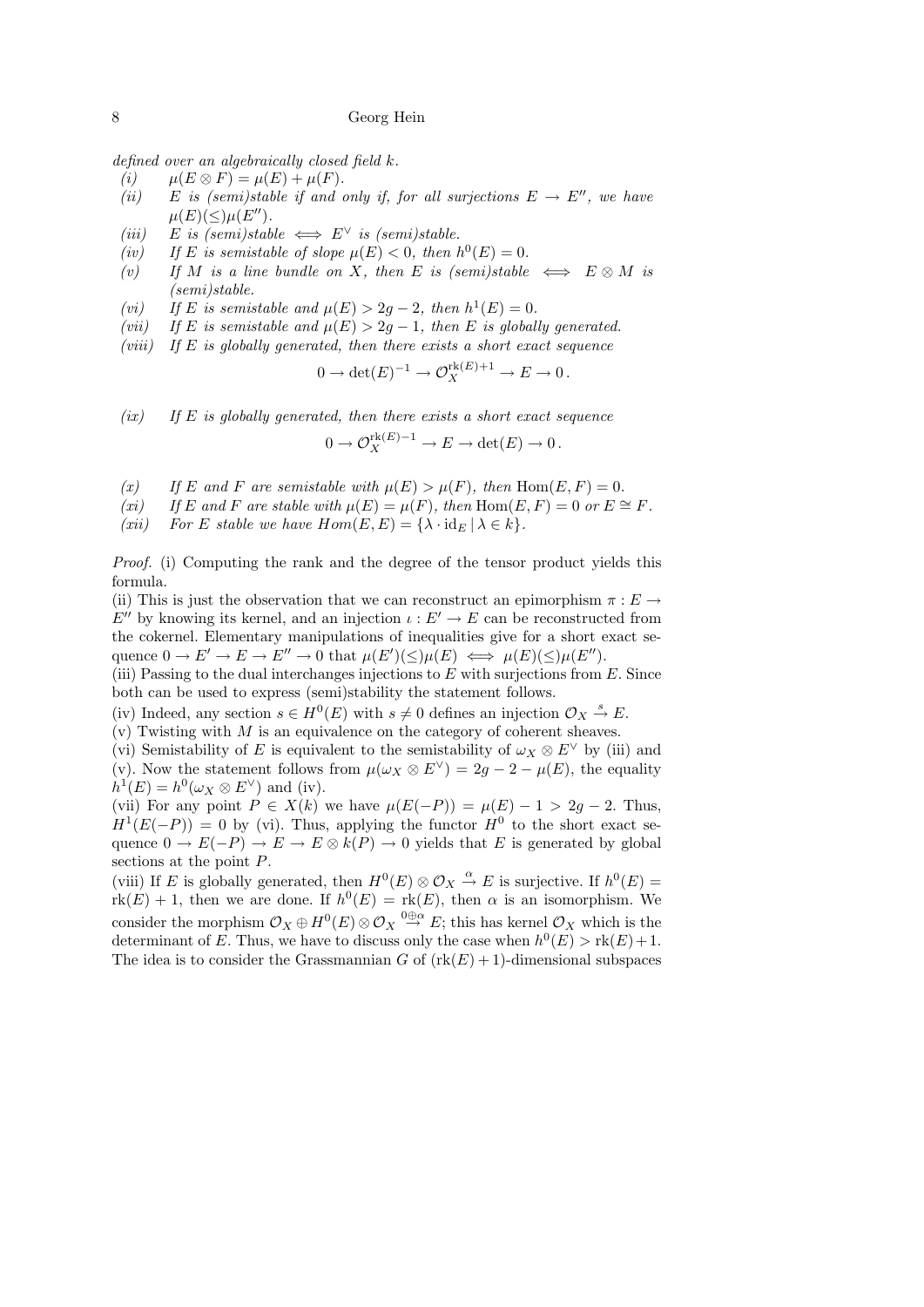of  $H^0(E)$ . For any point  $P \in X(k)$ , the  $(\text{rk}(E) + 1)$ -dimensional subspaces of G which do not surject to  $E \otimes k(P)$  form a codimension two subvariety of G. Since a one dimensional family of codimension two subvarieties cannot cover  $G$ , a general subspace  $V \subset H^0(E)$  of dimension  $\text{rk}(E) + 1$  gives a surjection  $V \otimes \mathcal{O}_X \stackrel{\beta}{\to} E$ . The kernel of  $\beta$  is locally free of rank one, a line bundle. Considering the determinant we obtain ker  $\beta = \det(\ker \beta) = \det(V \otimes \mathcal{O}_X) \otimes \det(E)^{-1}$ .

(ix) Here the proof works similarly to (viii). We show that the  $(\text{rk}(E) - 1)$ dimensional subspaces V of  $H^0(E)$  which do not give a  $(\text{rk}(E)-1)$ -dimensional subspace of  $E \otimes k(P)$  under the composition  $V \otimes \mathcal{O}_X \to H^0(E) \otimes \mathcal{O}_X \to E \to E \otimes k(P)$ form a codimension two subvariety in the Grassmannian of  $(\text{rk}(E)-1)$ -dimensional subspaces of  $H^0(E)$ . Thus, for a general  $V \subset H^0(E)$  of dimension  $rk(E)-1$  we obtain a subbundle  $V \otimes \mathcal{O}_X \to E$ . The cokernel is a line bundle. Considering the determinant of the cokernel we obtain from  $\det(V \otimes \mathcal{O}_X) \cong \mathcal{O}_X$ , the asserted short exact sequence.

(x) For a nontrivial morphism  $\alpha : E \to F$  we consider its image. Semistability of F implies  $\mu(\text{im}\alpha) \leq \mu(F)$ . Semistability of E implies by (ii) that  $\mu(E) \leq \mu(\text{im}\alpha)$ . (xi) Suppose Hom $(E, F) \neq 0$ . As in the proof of (x) we consider the image ima of a nontrivial  $\alpha : E \to F$ . We deduce  $\mu(E) \leq \mu(\text{im}\alpha) \leq \mu(F)$ . Since  $\mu(E) = \mu(F)$ and equality holds only when  $E \cong \text{im}\alpha \cong F$  is fulfilled, we conclude the statement. (xii) Suppose that there exists an endomorphism  $\beta \in \text{End}(E)$  which is not a scalar multiple of the identity. Then for some  $P \in X(k)$  we have the restricted morphism  $\beta_P \in \text{End}(E \otimes k(P))$  is not a scalar multiple of the identity. Take an eigenvalue  $\lambda \in k$  of  $\beta_P$ . Then  $\beta - \lambda \cdot id \in End(E)$  is not surjective. However by (xi) this endomorphism is an isomorphism, a contradiction.

The next proposition is as elementary as each statement in the preceding one. However, here a new criterion for semistability pops up for the first time which we will investigate later on.

**Proposition 2.7.** Let  $X$  be a smooth projective curve, and  $E$  and  $F$  two coherent sheaves with  $F \neq 0$ . If  $H^*(E \otimes F) = 0$ , i.e.  $h^0(E \otimes F) = 0 = h^1(E \otimes F)$ , then E is semistable.

*Proof.* Assume we have two sheaves E and F with  $H^*(E \otimes F) = 0$ . We may assume that  $E \neq 0$ . Further we remark that  $\text{tors}(F) \neq 0$  implies E and F are torsion sheaves with disjoint support. Hence we assume that  $F$  is torsion free, this implies F is a vector bundle and from  $H^0(E \otimes F) = 0$  we conclude that E is torsion free too. From  $H^*(E \otimes F) = 0$  we deduce that  $\chi(E \otimes F) = 0$ , or  $\mu(E) + \mu(F) = g - 1$ . Suppose  $E' \subset E$  is a subsheaf with  $\mu(E') > \mu(E)$ . From  $\mu(E') + \mu(F) > g - 1$  we deduce that  $h^0(E' \otimes F) > 0$ . However,  $H^0(E' \otimes F)$  is a subspace of  $H^0(E \otimes F) = 0$ , a contradiction.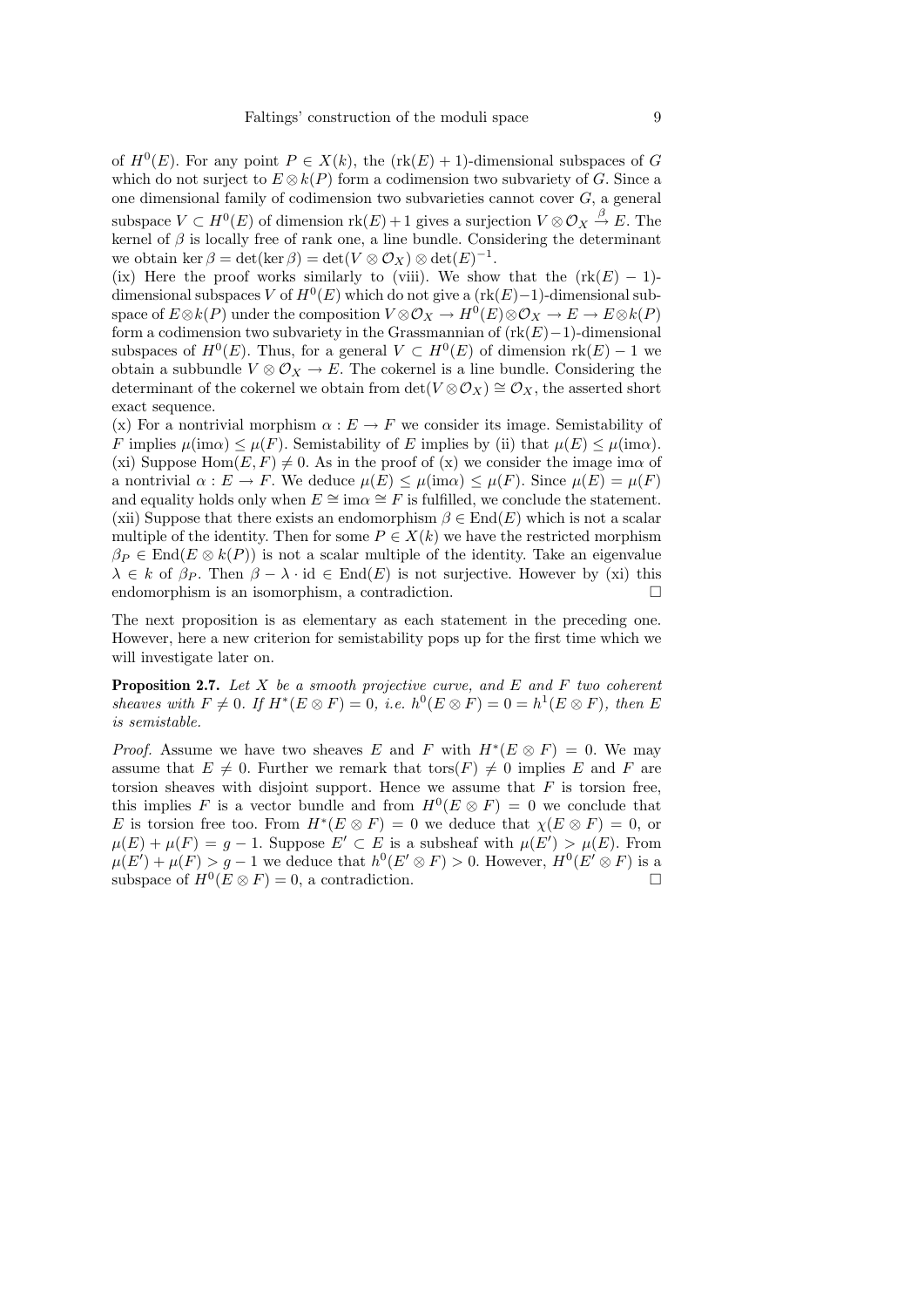# 3. A nice over-parameterizing family

Our aim is to find a nice family parameterizing all semistable vector bundles on a smooth projective curve  $X$  of genus  $g$ . We concentrate on the case of rank two vector bundles of determinant isomorphic to  $\omega_X$ . Fix a line bundle L of degree  $g+1$ .

**Proposition 3.1.** For a semistable vector bundle E with rk(E) = 2 and  $\det(E) \cong$  $\omega_X$  we have a short exact sequence

$$
0 \to L^{-1} \to E \to L \otimes \omega_X \to 0.
$$

*Proof.* The vector bundle  $E \otimes L$  is semistable by Proposition 2.6 (v) of slope  $\mu(E \otimes L) = 2g$ . By Proposition 2.6 (vii)  $E \otimes L$  is globally generated and appears by 2.6 (ix) in a short exact sequence

$$
0 \to \mathcal{O}_X \to E \otimes L \to \det(E \otimes L) \to 0.
$$

Twisting this short exact sequence with  $L^{-1}$  we obtain the result.  $\Box$ 

Thus, all semistable vector bundles E of rank two with  $\det(E) \cong \omega_X$  can be parameterized by extensions in the vector space  $\mathrm{Ext}^1(L \otimes \omega_X, L^{-1})$ . Clearly not all these extensions parameterize semistable vector bundles. To construct a universal family over  $(V \setminus 0)/k^*$  we consider the vector space

$$
V := H1(L-2 \otimes \omega_X^{-1})^{\vee} = \text{Ext}^1(L \otimes \omega_X, L-1)^{\vee}.
$$

When writing  $\mathbb{P}(V)$  we follow Grothendieck's definition that  $\mathbb{P}(V)$  is the space of linear hyperplanes in V. With our settings a k-valued point in  $\mathbb{P}(V)$  corresponds to a one dimensional linear subspace in  $\mathrm{Ext}^1(L \otimes \omega_X, L^{-1})$ . We consider the product space  $\mathbb{P}(V) \times X$  with the projections

$$
\mathbb{P}(V) \xleftarrow{p} \mathbb{P}(V) \times X \xrightarrow{q} X .
$$

On  $\mathbb{P}(V) \times X$  we have a canonical extension class in

$$
\operatorname{Ext}^1(p^*\mathcal{O}_{\mathbb{P}(V)}(-1) \otimes q^*(L \otimes \omega_X), q^*L^{-1}) =
$$
\n
$$
= H^1(\mathbb{P}(V) \times X, p^*\mathcal{O}_{\mathbb{P}(V)}(1) \otimes q^*(L^{-2} \otimes \omega_X^{-1}))
$$
\n
$$
= H^0(\mathbb{P}(V), \mathcal{O}_{\mathbb{P}(V)}(1)) \otimes H^1(X, L^{-2} \otimes \omega_X^{-1})
$$
\n
$$
= V \otimes H^1(L^{-2} \otimes \omega_X^{-1})
$$
\n
$$
= \operatorname{End}(V)
$$

corresponding to the identity  $id_V \in End(V)$ . This way we obtain the

**Lemma 3.2.** There exists a universal extension sequence on  $\mathbb{P}(V) \times X$ , namely

$$
0 \to q^* L^{-1} \to \mathcal{E} \to p^* \mathcal{O}_{\mathbb{P}(V)}(-1) \otimes q^*(L \otimes \omega_X) \to 0.
$$

Next we want to investigate, how over-parameterizing the family  $\mathcal E$  is. To do so, we introduce the following notation: For a point  $e \in \mathbb{P}(V)(k)$  we denote by  $\mathcal{E}_e$  the sheaf  $\mathcal{E}|_{\{e\}\times X}$  considered as a sheaf on X. To understand how many extensions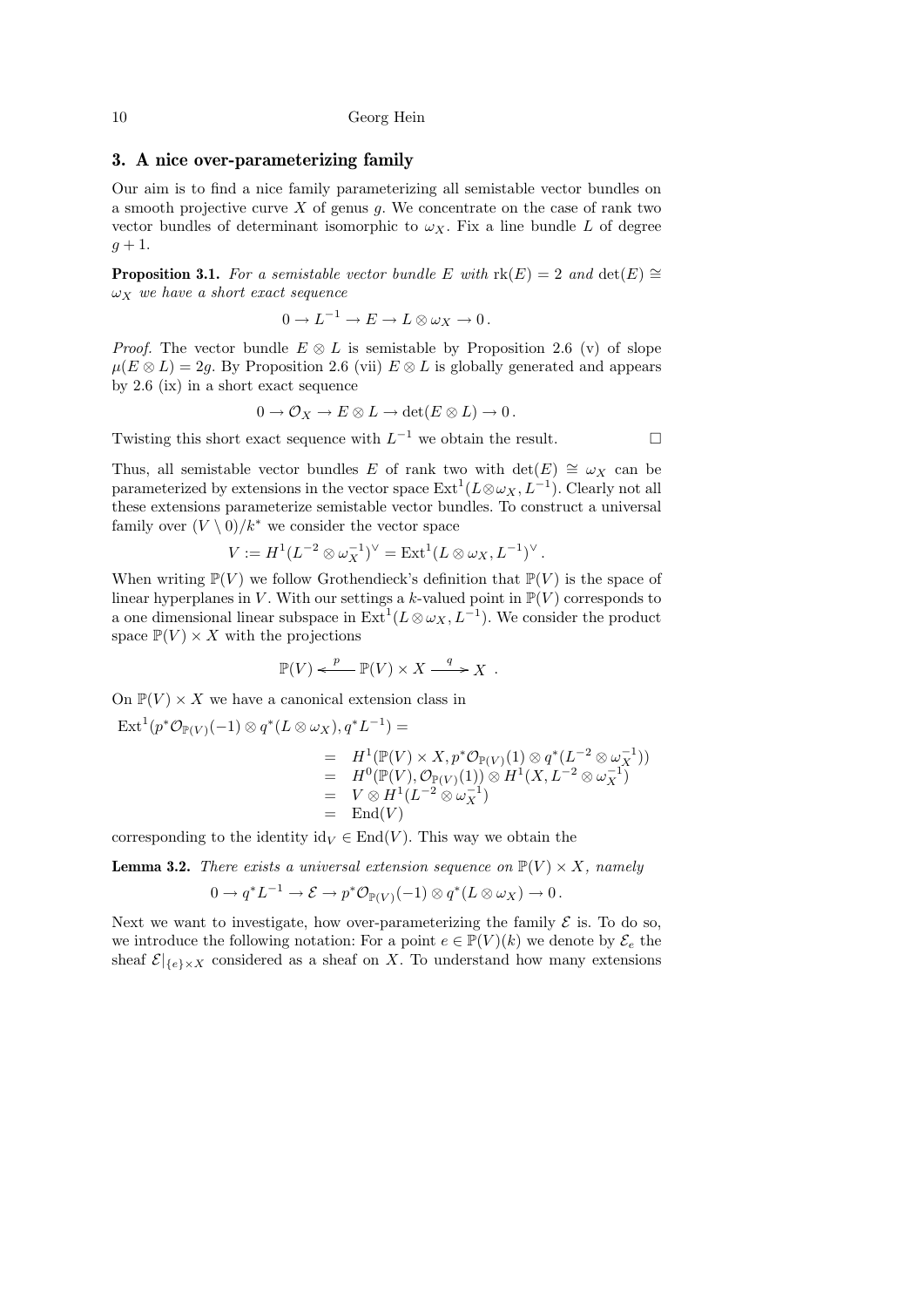parameterize a sheaf isomorphic to a given sheaf E (of rank two and determinant  $\omega_X$ ) we define the two sets

$$
\text{Hom}^{\text{max}}(L^{-1}, E) \quad := \quad \{ \varphi : L^{-1} \to E \text{ which have a line bundle as cokernel} \} \\ \mathbb{P}(V)_E \quad := \quad \{ e \in \mathbb{P}(V)(k) \mid e \leftrightarrow (L^{-1} \to \mathcal{E}_e \to L \otimes \omega_X) \text{ with } E \cong \mathcal{E}_e \}.
$$

**Proposition 3.3.** For a stable bundle E of rank two and determinant  $\det(E) \cong \omega_X$ we we have a 1-1 correspondence

$$
\operatorname{Hom}^{\max}(L^{-1},E)/k^* \xleftarrow{1-1} \mathbb{P}(V)_E.
$$

In particular, we see that  $\mathbb{P}(V)_E$  is an irreducible quasi projective variety.

*Proof.* Suppose  $e \in \mathbb{P}(V)_E$ . Then there is, up to scalar multiple, only one isomorphism  $\mathcal{E}_e \cong E$  by Proposition 2.6 (xii). Thus, the map  $L^{-1} \to \mathcal{E}_e$  determines a unique subbundle isomorphic to  $L^{-1}$ . On the other hand for a subbundle  $L^{-1} \to E$ considering the determinant gives that the cokernel is isomorphic to  $L \otimes \omega_X$ . The rest is exercise A3.26 (pages 645–647) in Eisenbud's book [7].

Our family  $\mathcal E$  parameterized by  $\mathbb P(V)$  induces locally any other family. The precise statement for this is the content of the following

**Proposition 3.4.** Let  $\mathcal{E}_S$  be a family of semistable bundles on X of rank two and determinant  $\omega_X$  on  $S \times X$ , then there exists a covering  $S = \bigcup_i S_i$  of S and morphisms  $\varphi_i : S_i \to \mathbb{P}(V)$  such that we have isomorphisms

$$
\mathcal{E}_{S_i} = \mathcal{E}|_{S_i \times X} \cong (\varphi_i \times \mathrm{id}_X)^* \mathcal{E}.
$$

*Proof.* We may assume that  $S$  is affine. We consider the morphisms

$$
S \xleftarrow{p_S} S \times X \xrightarrow{q_S} X .
$$

Since  $\mathcal{E}_s$  is semistable of slope  $g-1$  for all points  $s \in S$ , the sheaf  $\mathcal{E}_s \otimes L$  is semistable of slope 2g for all  $s \in S$ . Therefore the vector bundle  $\mathcal{E}_S \otimes q_S^* L$  has no higher direct image with respect to ps. Take a closed point  $s \in S(k)$ . Having in mind that  $S$  was affine we obtain a surjection

$$
(p_S)_*(\mathcal{E}_S \otimes q_S^* L) \stackrel{\beta}{\longrightarrow} (p_S)_*(\mathcal{E}_S \otimes q_S^* L) \otimes k(s) = H^0(\mathcal{E}_s \otimes L) .
$$

By Proposition 2.6 (vii) and (ix) we may find a section  $m_s \in H^0(\mathcal{E}_s \otimes L)$  such that  $\mathcal{O}_X \stackrel{m_s}{\to} \mathcal{E}_s \otimes L$  defines a subbundle. Since  $\beta$  is surjective, this section  $m_s$  can be lifted to a section  $m_S: \mathcal{O}_{S \times X} \to \mathcal{E}_S \otimes q_S^* L$ . After passing to a smaller neighborhood of s in S we may assume  $m<sub>S</sub>$  defines a line subbundle. The cokernel is fiber-wise (with respect to  $p_S$ ) isomorphic to  $L^2 \otimes \omega_X$ . Thus, after twisting with  $q_S^* L^{-1}$  we obtain a short exact sequence

$$
0 \to q_S^* L^{-1} \to \mathcal{E}_S \to p_S^* M \otimes q_S^* (L \otimes \omega_X) \to 0,
$$

where M is the line bundle  $p_{S*} \mathcal{H}om(q_S^*(L^2 \otimes \omega_X), \text{coker}(m_S))$ . Thus, there exists a morphism  $S \to \mathbb{P}(V)$  as indicated.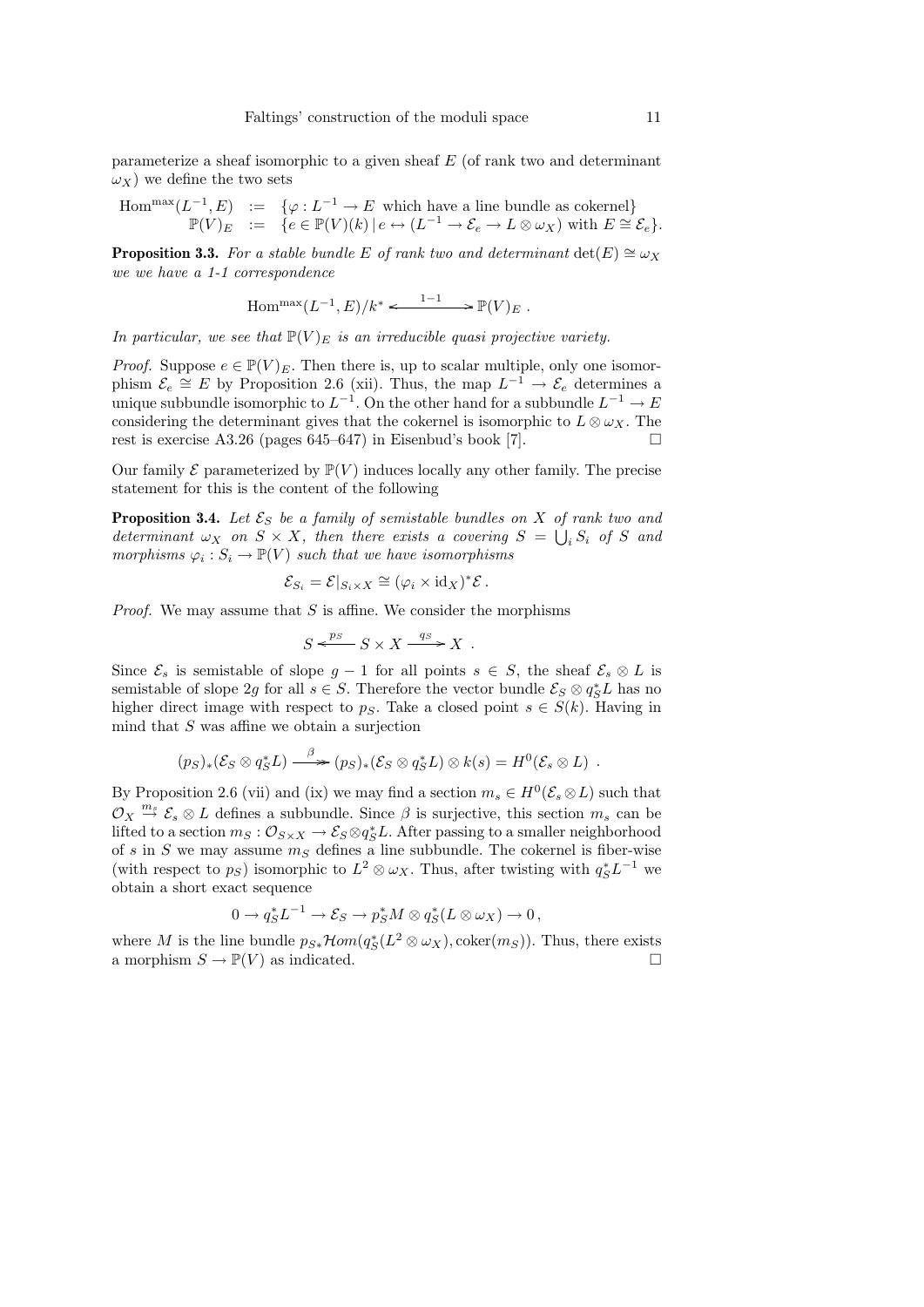**Remark** So far we have only seen that  $\mathbb{P}(V)$  parameterizes all semistable bundles of rank two with determinant  $\omega_X$ . It parameterizes also some unstable bundles. However, these unstable bundles are contained in a closed subscheme of positive codimension. Or formulated differently: the points  $s \in \mathbb{P}(V)$  which correspond to semistable bundles form a dense Zariski open subset. If follows from GIT that for any parameter space the set of points corresponding to stable (or semistable) objects forms a Zariski open subset. See Remark 3 after Lemma 4.2.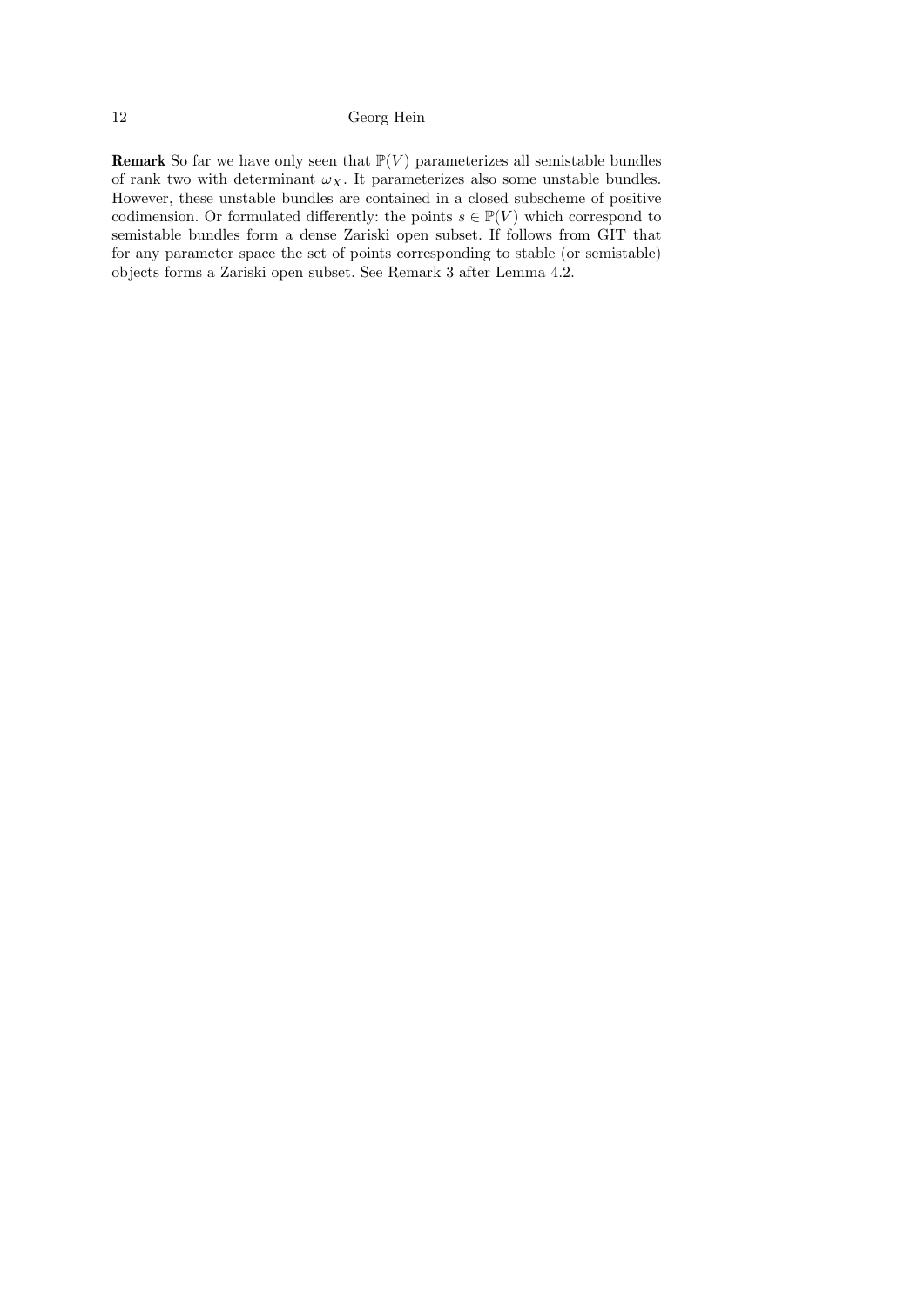# 4. The generalized Θ-divisor

We consider our family  $\mathcal E$  of vector bundles on X parameterized by  $\mathbb P(V)$  as obtained in the preceding section. We construct the generalized Θ-line bundle on  $\mathbb{P}(V)$  next. If we proceeded formally, then everything would be very easy: since  $Pic(\mathbb{P}(V)) \cong \mathbb{Z}$  we just have to tell which  $a \in \mathbb{Z}$  corresponds to the generalized  $\Theta$ divisor. We are not only giving the construction of  $\mathcal{O}_{\mathbb{P}(V)}(\Theta)$  but we give invariant sections in this line bundle. However, we finally compute the number  $a \in \mathbb{Z}$  for the sake of completeness.

The construction of the generalized Θ-divisor follows Drezet and Narasimhan's work [6].

# 4.1. The line bundle  $\mathcal{O}_{\mathbb{P}(V)}(R \cdot \Theta)$

We consider the morphisms

$$
\mathbb{P}(V) \xleftarrow{p} \mathbb{P}(V) \times X \xrightarrow{q} X
$$

and the universal vector bundle  $\mathcal E$  on  $\mathbb P(V) \times X$  appearing in the short exact sequence of Lemma 3.2.

We fix a line bundle  $A \in \text{Pic}^{-2g}(X)$  of degree  $-2g$ . Since  $\deg(A \otimes L \otimes \omega_X) = g - 1$ we may assume that  $h^0(A \otimes L \otimes \omega_X) = 0$ . Now we define two vector bundles

$$
A_{R,0} := A^{\oplus (R+1)}
$$
 and  $A_{R,1} := A^{\otimes (R+1)}$ .

Computing the ranks and determinants of these two bundles we obtain the following equality in the Grothendieck group  $K(X)$  of the curve X:

$$
R[\mathcal{O}_X] = [A_{R,0}] - [A_{R,1}].
$$

The short exact sequence of Lemma 3.2 and  $h^0(A \otimes L \otimes \omega_X) = 0$  gives that for  $i \in \{0,1\}$  we have  $p_*(\mathcal{E} \otimes q^*A_{R,i}) = 0$ . Thus, we have two vector bundles

$$
B_{R,0} := R^1 p_* (\mathcal{E} \otimes q^* A_{R,0}) \quad \text{and} \quad B_{R,1} := R^1 p_* (\mathcal{E} \otimes q^* A_{R,1}).
$$

on  $\mathbb{P}(V)$  of rank  $4g(R+1)$ . Now we have everything at our disposal to define the generalized Θ-divisor as the Cartier divisor associated to the Θ-line bundle

$$
\mathcal{O}_{\mathbb{P}(V)}(R\cdot\Theta) := \det(B_{R,1})^{-1} \otimes \det(B_{R,0}) = \left(\Lambda^{4g(R+1)}B_{R,1}\right)^{-1} \otimes \left(\Lambda^{4g(R+1)}B_{R,0}\right).
$$

### 4.2. The invariant sections

Consider a nontrivial morphism  $\alpha \in \text{Hom}(A_{R,1}, A_{R,0})$ . This morphism must be injective and defines a short exact sequence

$$
0 \to A_{R,1} \xrightarrow{\alpha} A_{R,0} \to F(\alpha) \to 0,
$$

where  $F(\alpha)$  is the cokernel. In  $K(X)$  the sheaf  $F(\alpha)$  equals  $\mathcal{O}_X^{\oplus R}$ . In particular  $\mu(F(\alpha)) = 0$  and for any sheaf  $\mathcal{E}_s$  parameterized by  $s \in \mathbb{P}(V)$  we have  $H^*(X, \mathcal{E}_s \otimes$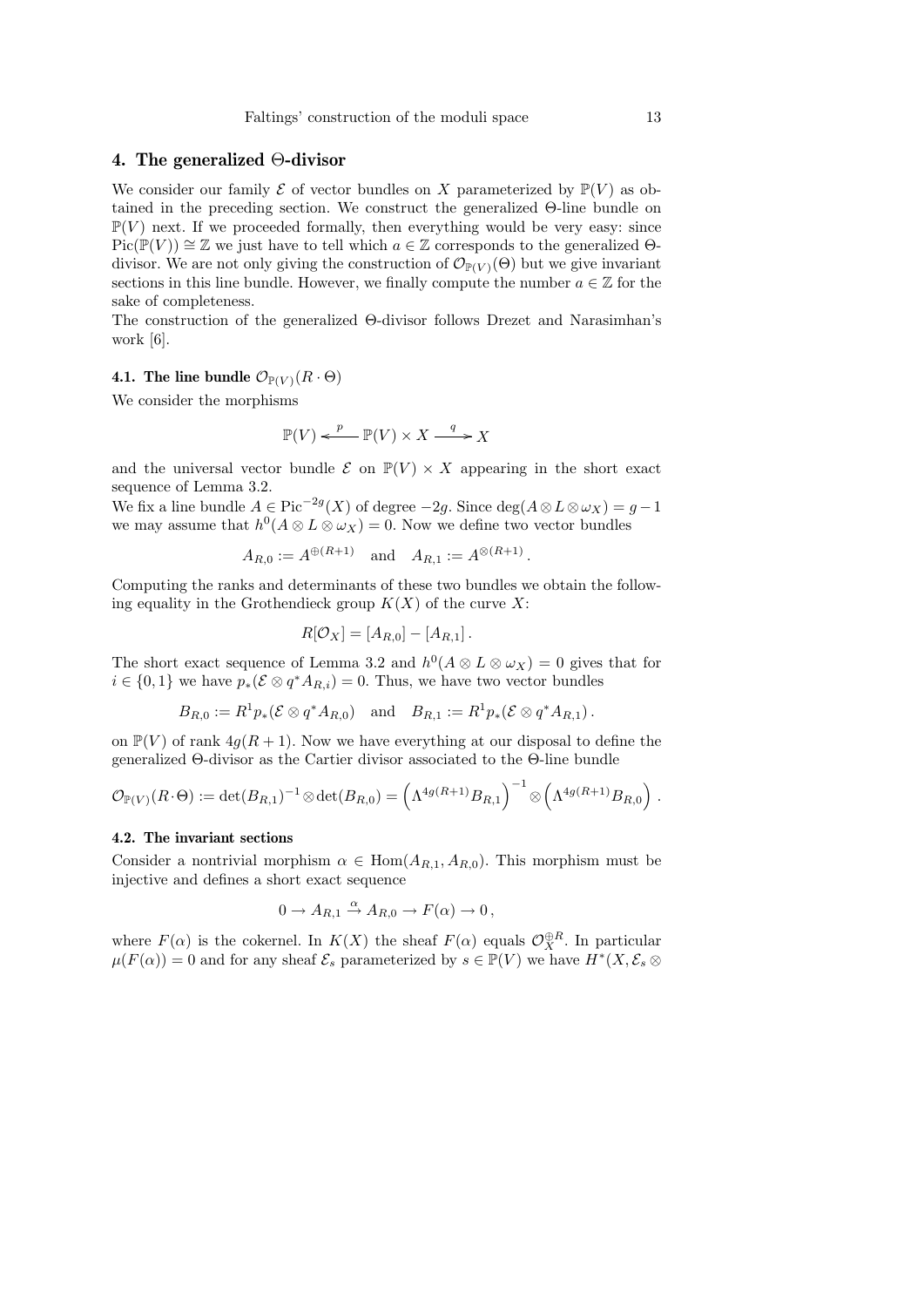$F(\alpha) = 0 \iff H^1(X, \mathcal{E}_s \otimes F(\alpha)) = 0.$  Applying the functor  $R^*p_*(\mathcal{E} \otimes q^*$  to the previous short exact sequence we obtain the long cohomology sequence

$$
0 \longrightarrow p_*(\mathcal{E} \otimes q^*F(\alpha)) \longrightarrow B_{R,1} \xrightarrow{R^1 \alpha} B_{R,0} \longrightarrow R^1p_*(\mathcal{E} \otimes q^*F(\alpha)) \longrightarrow 0.
$$

We obtain a section  $\theta_{\alpha} \in \mathcal{O}_{\mathbb{P}(V)}(R \cdot \Theta)$  by passing to the top exterior power of  $R^1\alpha$ , in short:  $\theta_\alpha := \Lambda^{4g(R+1)}(R^1\alpha) \in \text{Hom}(\Lambda^{4g(R+1)}B_{R,1}, \Lambda^{4g(R+1)}B_{R,0}) =$  $\Gamma(\mathcal{O}_{\mathbb{P}(V)}(R \cdot \Theta)).$ 

**Proposition 4.1.** The global section  $\theta_{\alpha} \in \Gamma(\mathcal{O}_{\mathbb{P}(V)}(R \cdot \Theta))$  vanishes in

$$
V(\theta_{\alpha}) = \{ s \in \mathbb{P}(V) \, | \, H^*(\mathcal{E}_s \otimes F(\alpha)) \neq 0 \} \, .
$$

*Proof.* We remark that the morphism  $R^1\alpha$  is surjective at the point  $s \in \mathbb{P}(V)$ iff  $H^1(\mathcal{E}_s \otimes F(\alpha)) = 0$ . The last equality implies  $H^0(\mathcal{E}_s \otimes F(\alpha)) = 0$  because  $\chi(\mathcal{E}_s \otimes F(\alpha)) = 0$ . Since  $R^1 \alpha \otimes k(s)$  is a morphism of vector spaces of the same dimension we have  $R^1\alpha$  is surjective iff  $\det(R^1(\alpha)) \neq 0$ .

Now let us investigate which cokernels  $F(\alpha)$  yield nontrivial sections of the generalized  $\Theta$ -bundle. Suppose that  $F(\alpha)$  is not semistable. If  $H^*(\mathcal{E}_s \otimes F) = 0$  for some  $s \in \mathbb{P}(V)(k)$ , then F is semistable by Proposition 2.7, a contradiction. Hence, we are interested only in those  $\alpha$  with semistable cokernel  $F(\alpha)$ . On the other hand, let F be a semistable rank R vector bundle of determinant  $\mathcal{O}_X$ . Then  $F \otimes A^{-1}$  is globally generated by Proposition 2.6 (vii). So there exists a short exact sequence  $0 \to \det(F \otimes A^{-1})^{-1} \to \mathcal{O}_X^{\oplus (R+1)} \to F \otimes A^{-1} \to 0$  by (viii) of 2.6. Twisting this short exact sequence with A yields the next result:

**Lemma 4.2.** If F is semistable of rank R and  $\det(F) \cong \mathcal{O}_X$ , then there exists a morphism  $A_{R,1} \stackrel{\alpha}{\rightarrow} A_{R,0}$  with  $\text{coker}(\alpha) = F(\alpha) \cong F$ . For  $F(\alpha)$  not semistable we have  $\theta_{\alpha} = 0$ .

**Remark 1.** It is very tempting to write  $\theta_F$  instead of  $\theta_{F(\alpha)}$  or  $\theta_{\alpha}$ . Doing this, the formula of Proposition 4.1 reads

$$
V(\theta_F) = \{ s \in \mathbb{P}(V) \, | \, H^*(\mathcal{E}_s \otimes F) \neq 0 \} \, .
$$

The author yielded to this temptation. However, we have in mind that we have to choose a framing of F (that is a short exact sequence  $0 \to A_{R,1} \to A_{R,0} \to F \to 0$ ) to obtain the section  $\theta_F$ . The vanishing locus is by 4.1 not affected by this choice.

**Remark 2.** On the reduced variety  $\mathbb{P}(V)$  a reduced divisor D is given by the set of underlying points. Therefore, very sloppily one could define

$$
\Theta_R := \{ s \in \mathbb{P}(V) \, | \, H^*(\mathcal{E}_s \otimes F_R) \neq 0 \}
$$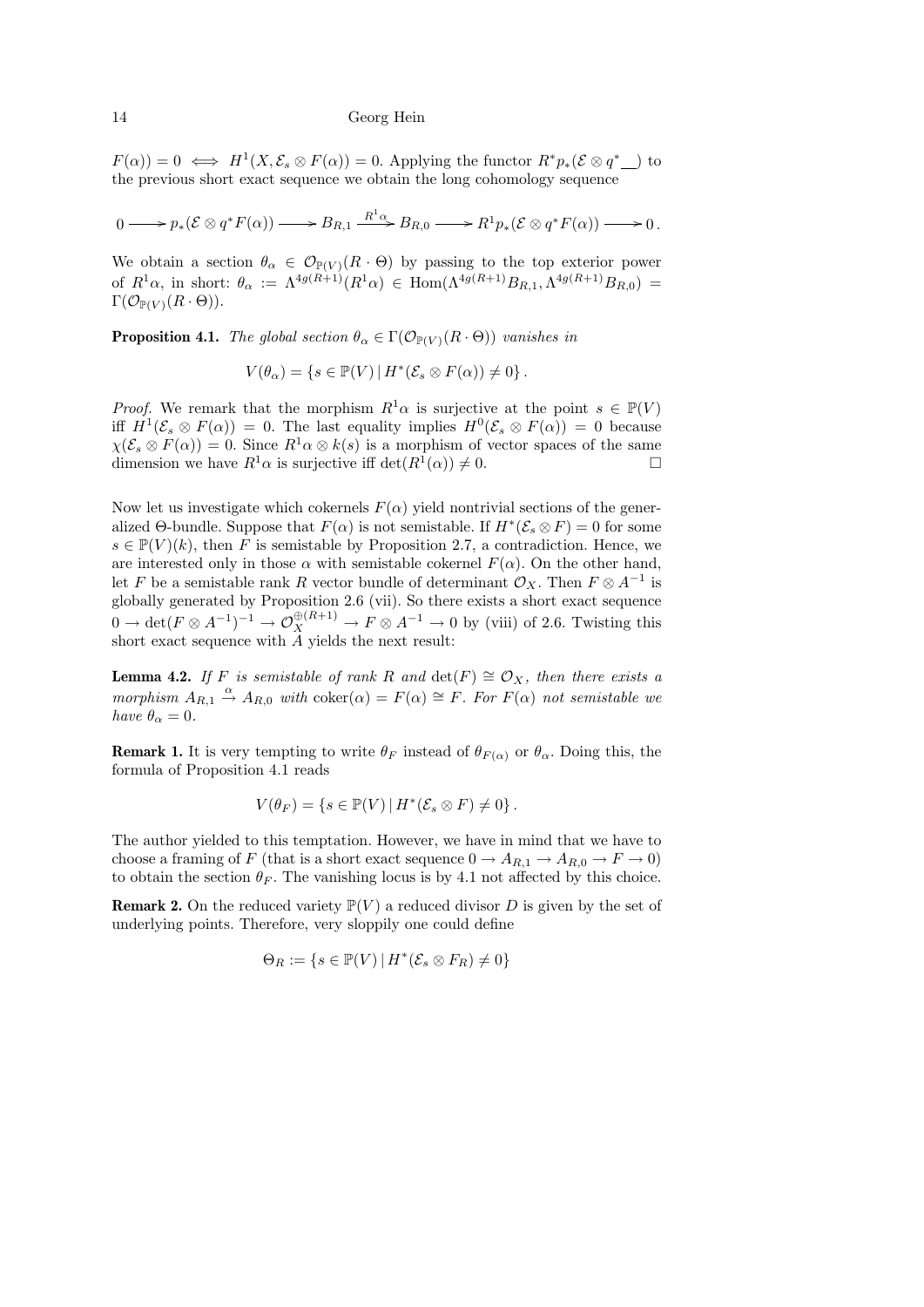for a fixed vector bundle  $F_R$  of rank R and determinant  $\mathcal{O}_X$ . If we had done so, then we could define  $\mathcal{O}_{\mathbb{P}(V)}(R \cdot \Theta) := \mathcal{O}_{\mathbb{P}(V)}(\Theta_{F_R})$ . However, it is not clear why  $F_R$ gives a reduced divisor of  $\mathcal{O}_{\mathbb{P}(V)}(R \cdot \Theta)$ .

**Remark 3.** If  $R = 1$  then there exists only one semistable sheaf of rank R of determinant  $\mathcal{O}_X$ , namely  $\mathcal{O}_X$  so the definition of  $\Theta$  is independent of  $F_1$  and reads

$$
\Theta := \{ s \in \mathbb{P}(V) \, | \, H^*(\mathcal{E}_s) \neq 0 \} \, .
$$

Since there are line bundles M of degree  $g-1$  with  $h^0(M)=0$ , we deduce that  $E := M \oplus (\omega_X \otimes M^{-1})$  is a rank two vector bundle of determinant  $\omega_X$  which satisfies  $H^*(E) = 0$ . So not all points  $s \in \mathbb{P}(V)$  are in  $\Theta$ . By Proposition 2.7 the complement of Θ is a dense open subset which parameterizes semistable vector bundles on X.

**Remark 4.** If  $\mathcal{E}_S$  is a family of semistable sheaves of rank two and determinant  $\omega_X$  on  $S \times X$ , then we can copy the above definition to define the generalized  $\Theta$ divisor  $\mathcal{O}_S(R \cdot \Theta)$  on S. The same holds for the section  $\theta_\alpha$ .

#### 4.3. The multiplicative structure

So far we have defined  $\mathcal{O}(R \cdot \Theta)$  for each  $R \in \mathbb{N}$  individually. Next we show the expected equality that  $\mathcal{O}(R \cdot \Theta) \cong \mathcal{O}(\Theta)^{\otimes R}$ . We start with two non trivial morphisms  $A_{R,1} \stackrel{\alpha}{\rightarrow} A_{R,0}$  and  $A_{R',1} \stackrel{\alpha'}{\rightarrow} A_{R',0}$  defining two sections  $\theta_{\alpha} \in \Gamma(\mathcal{O}(R \cdot \Theta))$ and  $\theta_{\alpha'} \in \Gamma(\mathcal{O}(R' \cdot \Theta))$  respectively.

If we choose a general surjection  $A_{R,0} \oplus A_{R',0} \stackrel{\pi}{\to} A$ , then the composition  $A_{R,1} \oplus$  $A_{R',1} \rightarrow A_{R,0} \oplus A_{R',0} \rightarrow A$  will also be a surjection. To see this, we remark that  $A_{R,1} \oplus A_{R',1} \to A_{R,0} \oplus A_{R',0}$  is a rank two vector subbundle, and we have an isomorphism  $\text{Hom}(A_{R,0} \oplus A_{R',0}, A) \cong \text{Hom}(k^{R+R'+2}, k)$ . Now for any point  $P \in X(k)$  the morphisms  $A_{R,0} \oplus A_{R',0} \to A$  for which the induced morphism  $A_{R,1} \oplus A_{R',1} \to A$  is not surjective at P form a linear subspace  $V_P$  of codimension two in Hom( $k^{R+R'+2}$ , k). The one dimensional family  $\{V_P\}_{P\in X(k)}$  of those linear subspaces is contained in a divisor in  $\text{Hom}(k^{R+R'+2},k)$ . This proves the above claim. Now we take a  $\pi$  outside this divisor.

The kernel of the surjection  $\pi|_{A_{R,1} \oplus A_{R',1}} : A_{R,1} \oplus A_{R',1} \to A$  is a vector bundle of rank one and determinant  $A^{\otimes (R+R'+1)}$ . Thus, it is isomorphic to  $A_{R+R',1}$ . From these two surjections we obtain therefore the commutative diagram with exact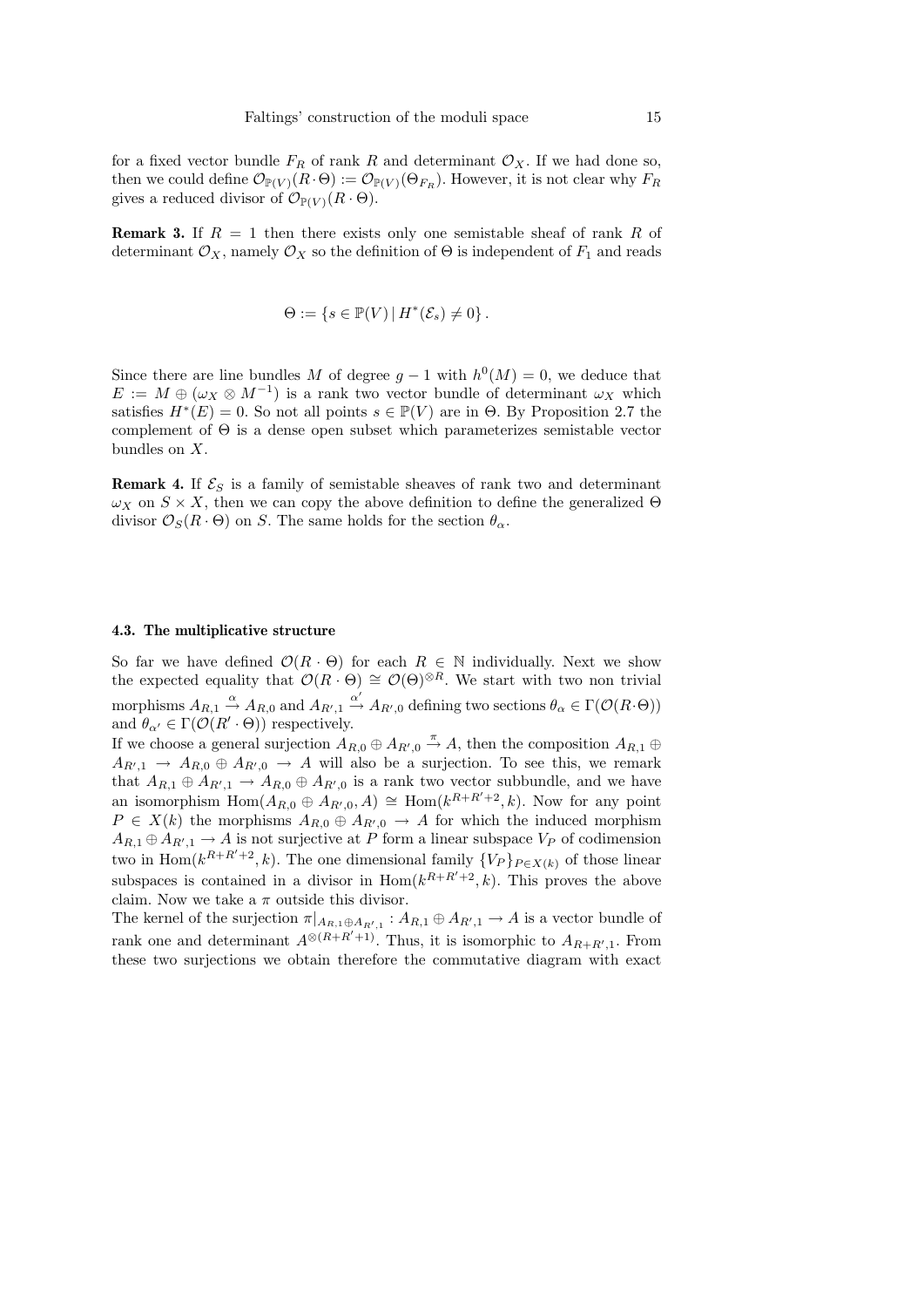rows and columns.



Applying the functor  $R^1p_*(\mathcal{E} \otimes q^*$ ) to this diagram yields an isomorphism  $\mathcal{O}((R+$ ∗  $R'(\Theta) \cong \mathcal{O}(R \cdot \Theta) \otimes \mathcal{O}(R' \cdot \Theta)$  identifying the section  $\theta_{\alpha} \cdot \theta_{\alpha'}$  with  $\theta_{\alpha}$ . Thus we obtain

**Lemma 4.3.** We have isomorphisms  $\mathcal{O}((R+R')\cdot\Theta) \cong \mathcal{O}(R\cdot\Theta) \otimes \mathcal{O}(R'\cdot\Theta)$ . Under these isomorphisms the global sections  $\theta_{\alpha} \cdot \theta_{\alpha'}$  and  $\theta_{\tilde{\alpha}}$  are identified. This also reads  $\theta_{F\oplus F'} = \theta_F \cdot \theta_{F'}.$ 

We finish this section with an aside which gives a useless description of the line bundles  $\mathcal{O}_{\mathbb{P}(V)}(R \cdot \Theta)$  on  $\mathbb{P}(V)$ .

**Proposition 4.4.** On  $\mathbb{P}(V)$  with ample generator  $\mathcal{O}_{\mathbb{P}(V)}(1)$  of the Picard group  $Pic(\mathbb{P}(V))$  we have an isomorphism  $\mathcal{O}(R \cdot \Theta) \cong \mathcal{O}_{\mathbb{P}(V)}(2gR)$ .

*Proof.* Consider the push forward  $Rp_*$  of the universal short exact sequence of Lemma 3.2 to obtain the long exact cohomology sequence on  $\mathbb{P}(V)$ .

$$
0 \to p_*\mathcal{E} \to \mathcal{O}_{\mathbb{P}(V)}(-1) \otimes H^0(X, L \otimes \omega_X) \xrightarrow{\gamma} \mathcal{O}_{\mathbb{P}(V)} \otimes H^1(X, L^{-1}) \to R^1p_*\mathcal{E} \to 0.
$$

The complex  $A_{1,1} \stackrel{\alpha}{\rightarrow} A_{1,0}$  equals  $\mathcal{O}_X$  in the Grothendieck group  $K(X)$ . Thus we can replace  $R^i p_* \mathcal{E}$  in the above exact sequence by  $R^i p_* (\mathcal{E} \otimes q^* F(\alpha))$ . Thus this exact sequence, and the one before Proposition 4.1 yield  $\mathcal{O}_{\mathbb{P}(V)}(\Theta) = \mathcal{O}(1)^{\otimes h^0(X,L\otimes \omega_X)}$ . Since  $h^0(X, L \otimes \omega_X) = 2g$  we are done.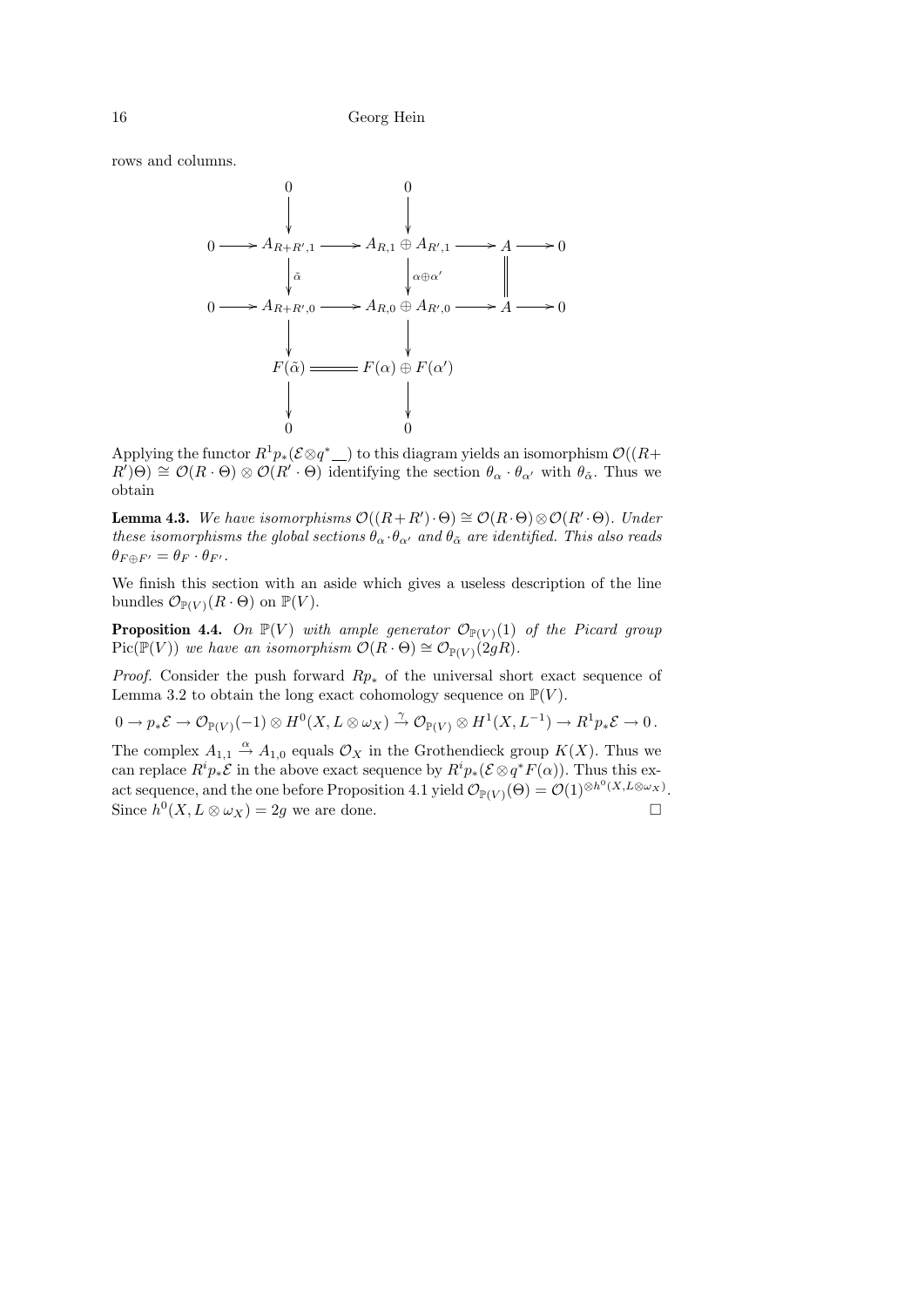# 5. Raynaud's vanishing result for rank two bundles

In 1982 Raynaud published in [26] the following result:

# Theorem 5.1. (Proposition 1.6.2 in [26])

Let E be a rank two vector bundle of degree  $2g - 2$  on a smooth projective curve X. We have an equivalence:

E is semistable  $\iff$  there exists  $L \in Pic^0(X)$  with  $H^*(E \otimes L) = 0$ .

We remark that  $H^*(E \otimes L) = 0$  implies the semistability of E, as we have seen in Proposition 2.7. Thus, we have to show the implication  $\implies$  only. We give different proofs of this result which also catch a glimpse of the generalizations of Le Potier (see [20]) and Popa (see [25]) of this result to the case of higher ranks. But first things first:

# 5.1. The case of genus zero and one

For the case of genus zero and one we can without further difficulties prove the following generalization of Theorem 5.1

**Proposition 5.2.** Let X be a smooth projective curve of genus  $g \in \{0,1\}$ . For a rank r vector bundle of slope  $g - 1$  we have the equivalence:

E is semistable  $\iff$  there exists  $L \in Pic^0(X)$  with  $H^*(E \otimes L) = 0$ .

**Proof for genus zero.** If  $E$  is semistable, then there exists no global section of E because the slope of the semistable bundle  $\mathcal{O}_X$  is greater than the slope of E. We have  $\chi(E) = 0$  and we conclude  $h^0(E) = 0 = h^1(E)$ . In short, we have  $H^*(E \otimes \mathcal{O}_X) = 0$  as claimed.

**Proof for genus one.** Here we proceed inductively by proving the statement: For E semistable of rank r and slope zero, there are at most r line bundles  $L \in Pic^0(X)$ with  $H^*(E \otimes L) \neq 0$ . For rank  $r = 1$ , E is a line bundle of degree zero. Thus for all  $L \not\cong E^{\vee}$  we have  $H^*(E \otimes L) = 0$ .

Now we assume the statement holds for  $r-1$  and take a semistable E of slope zero and rank r. Suppose we have  $H^*(E \otimes L_r) \neq 0$  for a line bundle  $L_r$  of degree zero. We obtain a nontrivial morphism  $L_r^{\vee} \to E$ . The cokernel we denote by  $E''$ . It is a sheaf of rank  $r - 1$  and degree zero. If  $E''$  were not semistable, then we would have a surjection  $E'' \to F$  to a sheaf of negative degree. However, the composition  $E \to E'' \to F$  contradicts the semistability of E. Thus, E'' is semistable too and we have a short exact sequence

$$
0 \to L_r^{\vee} \to E \to E'' \to 0
$$

of semistable sheaves of slope zero. If a line bundle  $L$  of degree zero is not isomorphic to  $L_r$ , then we have  $H^*(E \otimes L) = H^*(E'' \otimes L)$  and conclude by induction.  $\square$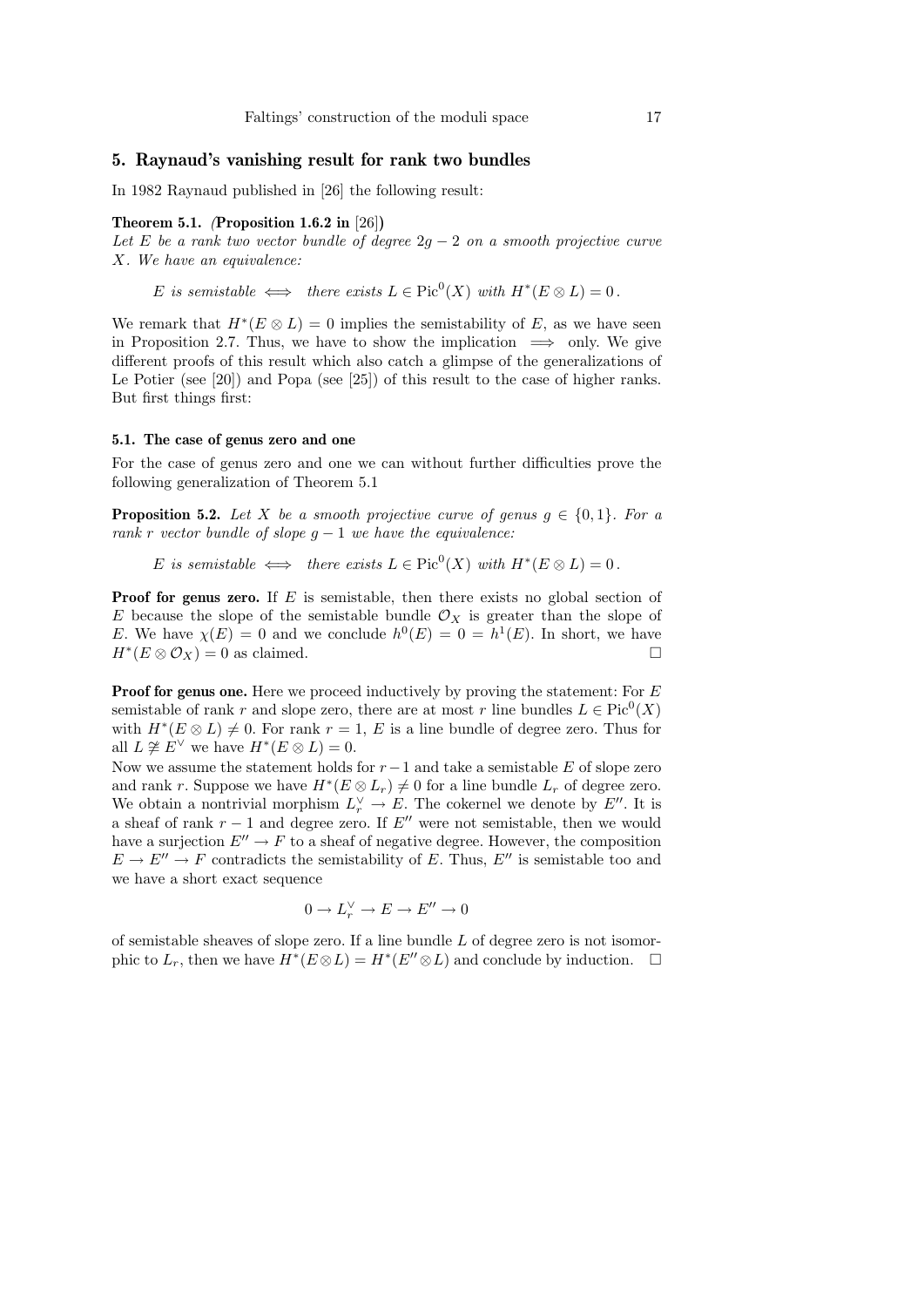# 5.2. Preparations for the proof of 5.1

We collect here some facts which will be used in the sequel. The first fact is just an observation which allows us to concentrate on stable bundles for the proof of 5.1. The next is a detail we will need later on.

**Lemma 5.3.** If  $E$  is a semistable but not stable vector bundle of rank two and degree  $2g-2$ , then there exist line bundles  $L \in Pic^0(X)$  with  $H^*(E \otimes L) = 0$ .

*Proof.* Since  $E$  is not stable we have a short exact sequence

$$
0\to L_1\to E\to L_2\to 0\,,
$$

where the  $L_i$  are line bundles of degree  $g - 1$ . Thus, they define two  $\Theta$ -divisors in  $Pic<sup>0</sup>(X)$ , namely the divisors

$$
\Theta_i = \{ L \in Pic^0(X) | H^*(L \otimes L_i) \neq 0 \}.
$$

If L is any line bundle of degree zero not contained in  $\Theta_1 \cup \Theta_2$ , then we have  $H^*(L \otimes L_i) = 0$  and the above short exact sequence yields  $H^*(L \otimes E) = 0$ .  $\Box$ 

**Lemma 5.4.** Let  $E$  be a rank two vector bundle, and  $L$  be a line bundle of degree d. Suppose that  $hom(L, E) \geq 2$  and  $deg(E) \neq 2d$  holds. Under these assumptions there exists  $\alpha : L \to E$  such that the cokernel coker( $\alpha$ ) has torsion different from zero.

*Proof.* Take two linearly independent morphisms  $\beta_1, \beta_2 \in \text{Hom}(L, E)$ . We consider the resulting morphism  $\beta = \beta_1 \oplus \beta_2 : L \oplus L \rightarrow E$ . The morphism  $\beta$  cannot be surjective, because we assumed  $deg(E) \neq deg(L \oplus L)$ . Thus, we may take a geometric point P in the support of  $coker(\beta)$ . It follows that the composite morphism  $L \oplus L \stackrel{\beta}{\to} E \to E \otimes k(P) \cong k(P) \oplus k(P)$  is not surjective. Thus, for a suitable nontrivial linear combination  $\alpha = \lambda_1 \beta_1 + \lambda_2 \beta_2$  we have  $\alpha \otimes k(P) = 0$ .  $\Box$ 

### 5.3. A proof for genus two using the rigidity theorem

Let us start with the following result about proper morphisms (see [5]).

### Theorem 5.5. (Rigidity theorem)

We consider the following morphisms of varieties

$$
Y \xleftarrow{f} X \xrightarrow{g} Z
$$

where f is proper with connected fibers. If for one point  $y_0 \in Y$  the inverse image  $f^{-1}(y_0)$  is mapped to a point under g, then there exists an open neighborhood U of  $y_0$  in Y such that for all  $y \in U$  the image  $g(f^{-1}(y))$  is a point.

*Proof.* Take an affine open subset  $Spec(A) \subset Z$  which contains the point  $g(f^{-1}(y_0))$ . Then  $X' = g^{-1}Spec(A)$  is open and contains the fiber over  $y_0$ . Thus the complement  $X'' = X \setminus X'$  is closed and maps under the proper morphism f to some closed set  $Y'' = f(X'')$ . By construction  $y_0$  is contained in the open subset  $U = Y \setminus Y''$ . For  $y \in U$  we have by construction that  $f^{-1}(y)$  is contained in X' and by assumption  $f^{-1}(y)$  is proper and connected. Thus  $g(f^{-1}(y)) \subset \text{Spec}(A)$  is proper and connected. Hence,  $g(f^{-1}(y))$  is a point.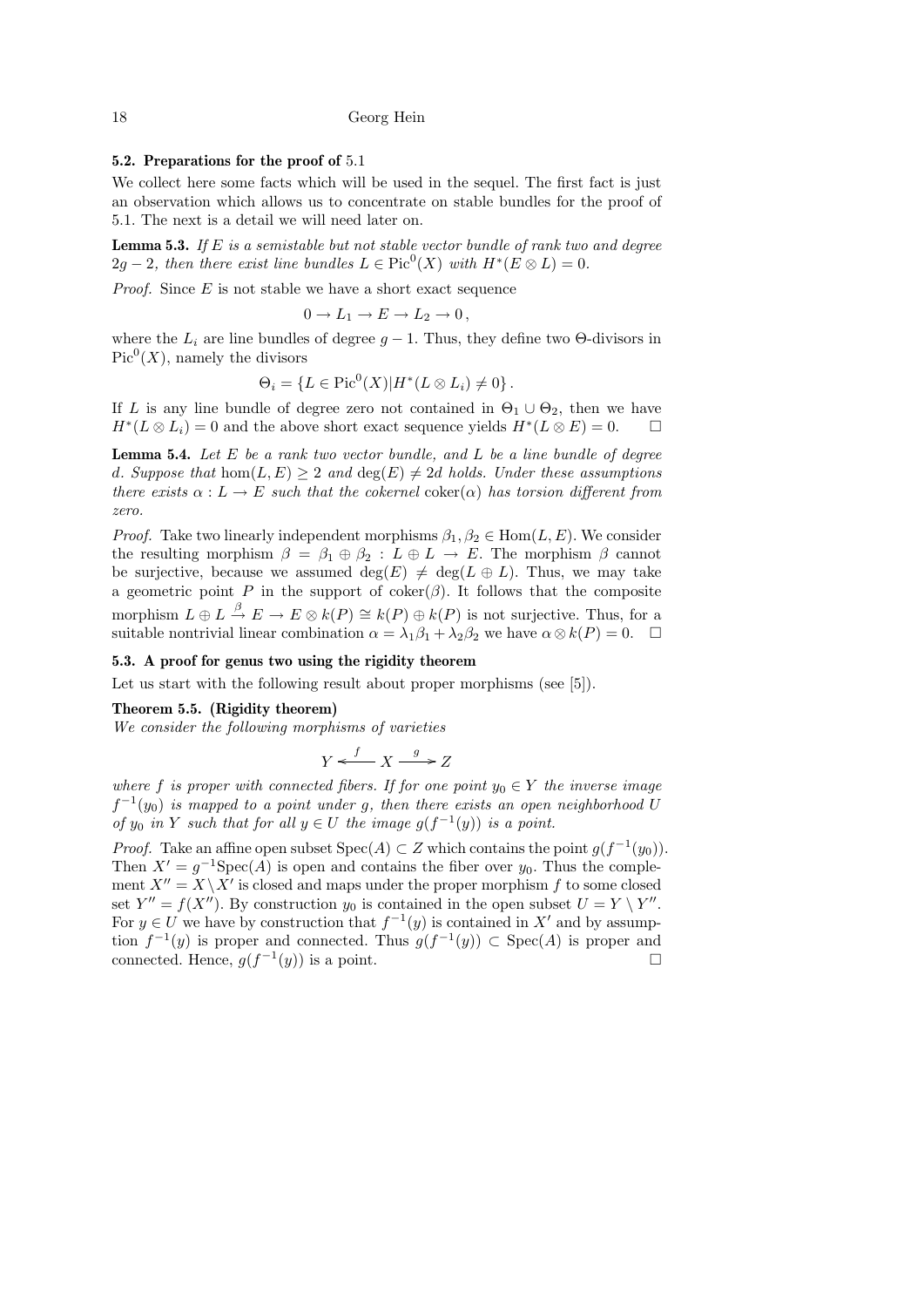# Proof of Theorem 5.1 for curves of genus two

Let  $E$  be a semistable vector bundle of rank two and degree two on a smooth projective curve  $X$  of genus two. We want to show that there exist line bundles  $L \in Pic^{0}(X)$  with  $H^{*}(E \otimes L) = 0$ . We may assume that E is stable by Lemma 5.3. If for some  $L \in Pic^0(X)$  we have  $Hom(L, E) = 0$ , then  $H^*(E \otimes L^{\vee}) = 0$  and we are done. Thus, we may assume by Lemma 5.4 that  $hom(L, E) = 1$  for all  $L \in Pic^0(X)$ . Indeed, if  $\alpha: L \to E$  had cokernel with torsion supported at P, then α would give rise to some  $\tilde{\alpha}: L(P) \to E$ . This contradicts the stability of E. Thus, we have morphisms  $\alpha_L : L \to E$ , they are unique up to scalar multiplication, and their image is a line subbundle.

This way we obtain for a point  $P \in X(k)$  the morphism

$$
\beta_P : \mathrm{Pic}^0(X) \to \mathbb{P}(E \otimes k(P)) \cong \mathbb{P}^1 \qquad L \mapsto (L \otimes k(P) \xrightarrow{\alpha_L \otimes k(P)} E \otimes k(P)).
$$

This morphism is just the specialization of the X-morphism  $\beta$  over  $P \in X$ .



We take a proper curve  $C \subset Pic^0(X)$  which is contracted to a point under  $\beta_P$ which exists for dimensional reasons. Now we apply the rigidity theorem to the morphism

$$
X \xleftarrow{\text{pr}_2} C \times X \xrightarrow{\beta} \mathbb{P}(E) .
$$

By definition the fiber of pr<sub>2</sub> over P is contracted to a point by  $\beta$ . Thus, by the rigidity theorem almost all fibers are contracted to a point by  $\beta$ . Thus, all line bundles parameterized by  $C$  describe the same line subbundle of  $E$  which is absurd.  $\square$ 

### 5.4. A proof based on Clifford's theorem

For the sake of completeness we repeat here Clifford's theorem which will be the main ingredient in our proof of Theorem 5.1. For a proof we refer to Hartshorne's book [10, Theorem IV.5.4].

**Theorem 5.6.** (Clifford's theorem) Let  $L$  be a line bundle on a smooth projective curve X with  $0 \le \deg(L) \le 2g-2$ . Then we have the estimate  $h^0(L) \le \frac{\deg(L)}{2} + 1$ , and equality holds only for a finite number of line bundles.

### Proof of Theorem 5.1 for curves of genus  $q \ge 2$

We fix a stable vector bundle E of rank two and degree  $2g - 2$ . Let us assume that for all line bundles L of degree zero we have  $\text{Hom}(L, E) \neq 0$ . We consider the following schemes  ${B^d}_{d\in\mathbb{N}}$  with the reduced subscheme structure. Indeed, we are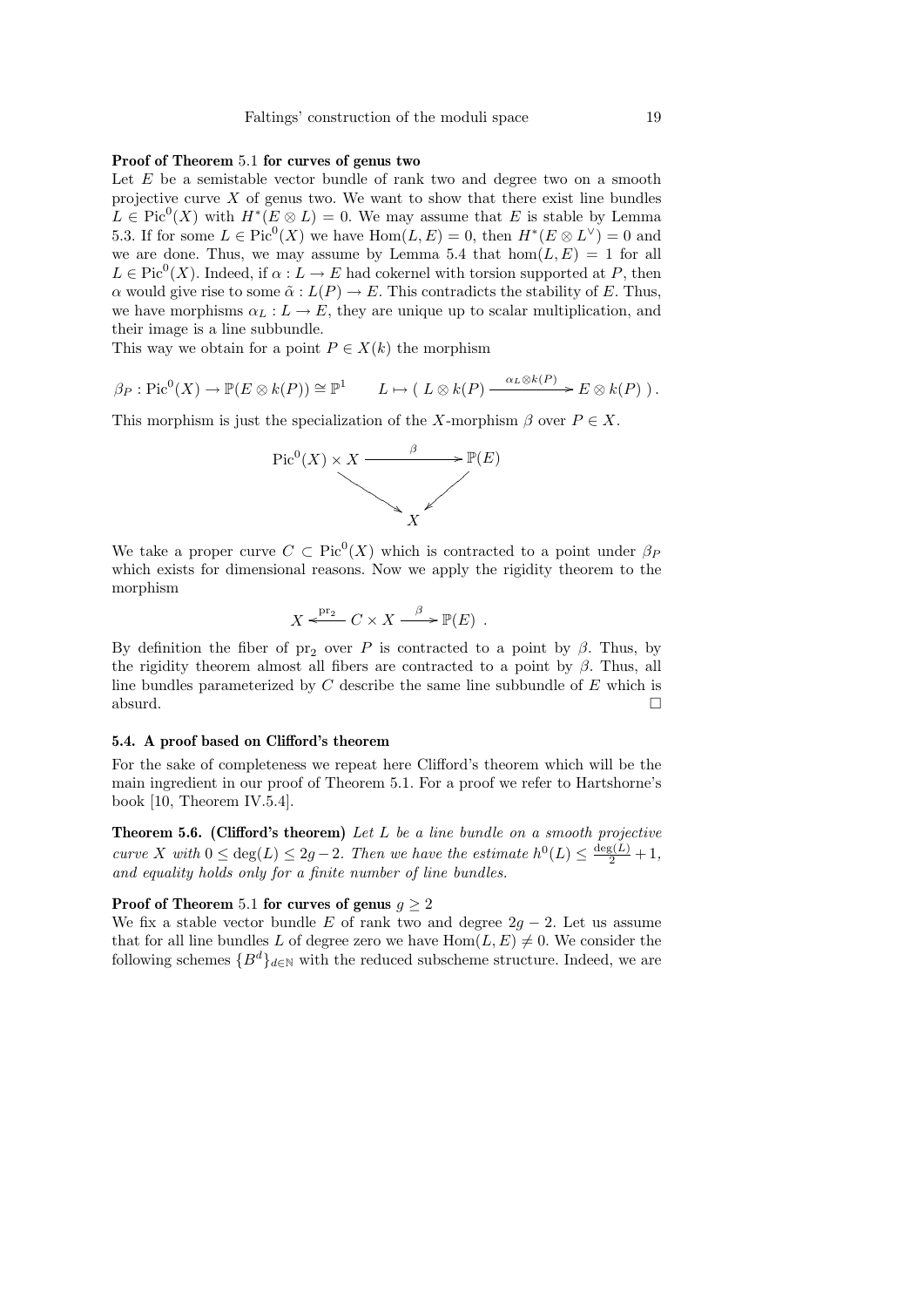computing dimensions in this proof only, so the underlying scheme structure is of no interest for us.

$$
B^d := \left\{ (L \stackrel{\alpha}{\to} M) \text{ with } \begin{array}{l} L \in \text{Pic}^0(X) \text{ and } M \in \text{Pic}^d(X) \\ \alpha \in (\text{Hom}(L, M) \setminus 0) / k^* \\ \text{and } \text{Hom}(M, E) \neq 0 \end{array} \right\}.
$$

Since E is stable we have  $B^d = \emptyset$  for  $d \geq g-1$ . We consider the natural projection  $B^d \stackrel{\beta_d}{\to} Pic^0(X)$  which maps a triple  $(L \stackrel{\alpha}{\to} M)$  to L. Suppose  $d > 0$  and  $(L \stackrel{\alpha}{\to}$  $M$ ) ∈  $B^d$ . For  $P \in \text{supp}(\text{coker}(\alpha))$ , we have that  $(L \stackrel{\alpha}{\to} M(-P)) \in B^{d-1}$ . Thus, we have inclusions  $\text{im}(\beta_d) \subseteq \text{im}(\beta_{d-1}) \subseteq \ldots \subseteq \text{im}(\beta_0)$ . If  $\text{im}(\beta_0) \subsetneq \text{Pic}^0(X)$ , then we have for any line bundle L not contained in  $\text{im}(\beta_0)$  that  $\text{Hom}(L, E) = 0$ which contradicts our assumption. Let now  $d$  be the maximal integer, such that  $\text{im}(\beta_d) = \text{Pic}^0(X)$ . We consider the open set  $U_d = \text{Pic}^0(X) \setminus \text{im}(\beta^{d+1})$ . Take a triple  $(L \stackrel{\alpha}{\to} M)$  with  $L \in U_d$ . Next we show that each nontrivial morphism  $M \to E$ has torsion free cokernel. If  $M \to E$  has cokernel with torsion supported in P, then we obtain a nonzero morphism  $M(P) \to E$ . However, from the composition  $L \to M \to M(P)$  we deduce that  $L \in \text{im}(\beta_{d+1}),$  so M is a line subbundle and  $hom(M, E) = 1$  by Lemma 5.4.

Now we consider the projection  $B^d \stackrel{\alpha_d}{\to} Pic^d(X)$  assigning  $(L \stackrel{\alpha}{\to} M) \mapsto M$ . Since  $\alpha_d$  is a  $X^{(d)}$ -bundle, we obtain that  $\alpha_d(\beta_d^{-1}(U_d))$  is a family of line bundles M of degree d of dimension at least  $g - d$ . We have an inclusion

 $\alpha_d(\beta_d^{-1}(U_d)) \subseteq \{ M \in \text{Pic}^d(X) \mid \text{hom}(M, E) = 1 \text{ and } M \to E \text{ a line subbundle } \}.$ 

It follows that the Quot scheme of quotients of E of degree  $2g - 2 - d$  is at least  $q - d$  dimensional in a neighborhood of the point  $[E \rightarrow E/M]$ . Thus, the tangent space  $Hom(M, E/M)$  of the Quot scheme is at least of that dimension. However  $Hom(M, E/M) := H^0((E/M) \otimes M^{\vee}) = H^0(\det(E) \otimes M^{\otimes -2})$ . By Clifford's theorem the dimension is at most  $g-d$  and this equality can hold only for finitely many M. Since  $g - d$  is positive, this contradicts our assumption that Hom( $L, E \neq 0$ for all  $L \in Pic^0(X)$ , and we are done.

### 5.5. Generalizations and consequences

First of all we deduce two consequences from Theorem 5.1.

**Corollary 5.7.** Let  $r \geq 2$  be an integer. We consider a family  $\mathcal{E}$  on  $S \times X$  of rank two vector bundles on X of degree  $2g-2$ . The base points of the linear subsystem of  $\mathcal{O}_S(r \cdot \Theta)$  given by the sections  $\theta_F$  where F runs through all rank r vector bundles of trivial determinant on X is the set of all points  $s \in S$  such that  $\mathcal{E}_s$  is not semistable.

*Proof.* We know by Theorem 5.1 that points  $s \in S$  which are not base points parameterize semistable bundles  $\mathcal{E}_s$ . Suppose now that  $E = \mathcal{E}_s$  is semistable. We have to find a rank r bundle F with trivial determinant such that  $H^*(E \otimes F) = 0$ . We find this by setting  $F := L_1 \oplus L_2 \oplus \ldots \oplus L_r$ .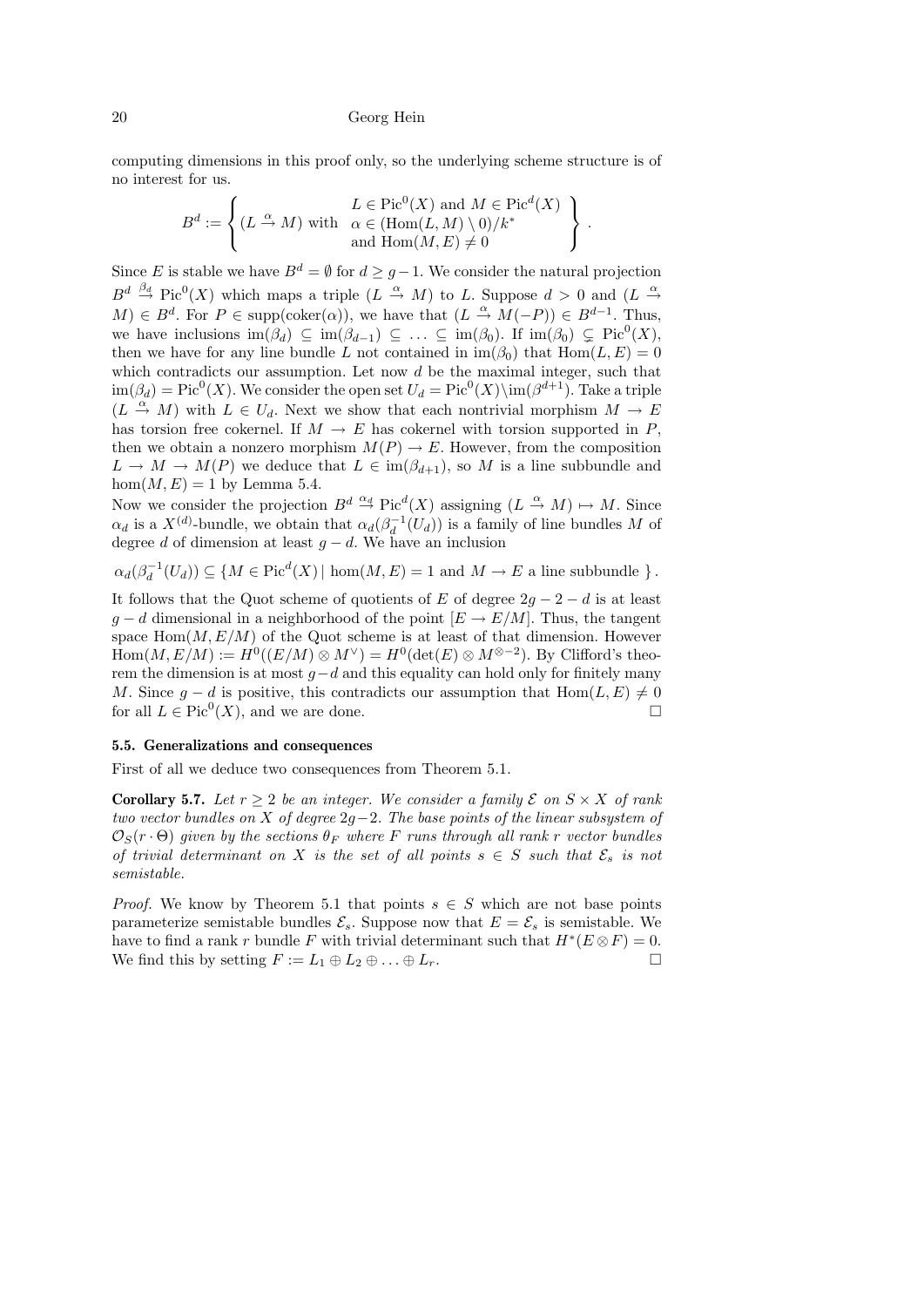**Proposition 5.8.** Let X be a smooth projective curve. For a family  $\mathcal{E}$  over  $S \times X$  of rank two vector bundles of degree  $2g-2$  on X the set  $S^{ss} := \{s \in S \mid \mathcal{E}_s$  semistable} is an open subset of X.

*Proof.* We consider the morphisms  $S \xleftarrow{p} S \times X \xrightarrow{q} X$ . Suppose  $s \in S^{ss}$ , then there exists by Theorem 5.1 a line bundle L such that  $H^*(X, \mathcal{E}_s \otimes L) = 0$ . Thus, the coherent sheaf  $R^1p_*(\mathcal{E} \otimes q^*L)$  is zero at s. So there exists an open  $U \subset S$  containing s such that  $R^1p_*(\mathcal{E} \otimes q^*L)$  is zero on U. By base change we have  $H^1(X, \mathcal{E}_t \otimes L) = 0$  for all  $t \in U$ . From Riemann-Roch we deduce  $H^*(X, \mathcal{E}_t \otimes L) = 0$ for  $t \in U$ . Theorem 5.1 tells us that all these  $\mathcal{E}_t$  are semistable.

The next results give us further equivalent conditions for semistability and show that these results generalize to sheaves E of arbitrary rank and degree. However, these results will not be used in the sequel. So the reader may skip to the next section. The following result holds:

**Theorem 5.9.** Let  $X$  be a smooth projective curve of genus g. Then there exists a vector bundle  $P_{2q+1}$  on X such that for sheaves E of rank two and degree  $2g-2$ on X the following conditions are equivalent:

- $(i)$  E is semistable.
- (ii) Hom $(L, E) = 0$  for a line bundle L of degree zero.
- (iii)  $H^*(E \otimes M) = 0$  for a line bundle M of degree zero.
- $(iv)$  Hom $(P_{2q+1}, E) = 0.$

We have proved the equivalence of  $(i)$ – $(iii)$  in Theorem 5.1. Considering the Fourier-Mukai transform on the pair Jacobian and Picard torus of X the condition (iv) is deduced (see [12] for details and a proof).

**Theorem 5.10.** Let  $X$  be a smooth projective curve of genus g. Furthermore two integers  $r \geq 1$  and d are given. Then there exist integers R and D, and a vector bundle  $P_{r,d}$  depending on r, d and g, such that for all vector bundles E of rank r and degree d the following are equivalent:

- $(i)$  E is semistable.
- $(ii)$  $H^*(E \otimes F) = 0$  for a sheaf F of rank R and degree D.
- (iii)  $\text{Hom}(P_{r,d}, E) = 0.$

The equivalence of (i) and (ii) is shown in [25]. The equivalence of (ii) and (iii) is essentially linear algebra and carried out in [13].

Remark. It follows that the construction, which we present here for the rank two case, allows an obvious generalization to the case of arbitrary rank and degree. However, in our case we can take line bundles as the parameters for our generalized Θ-divisors which is very convenient.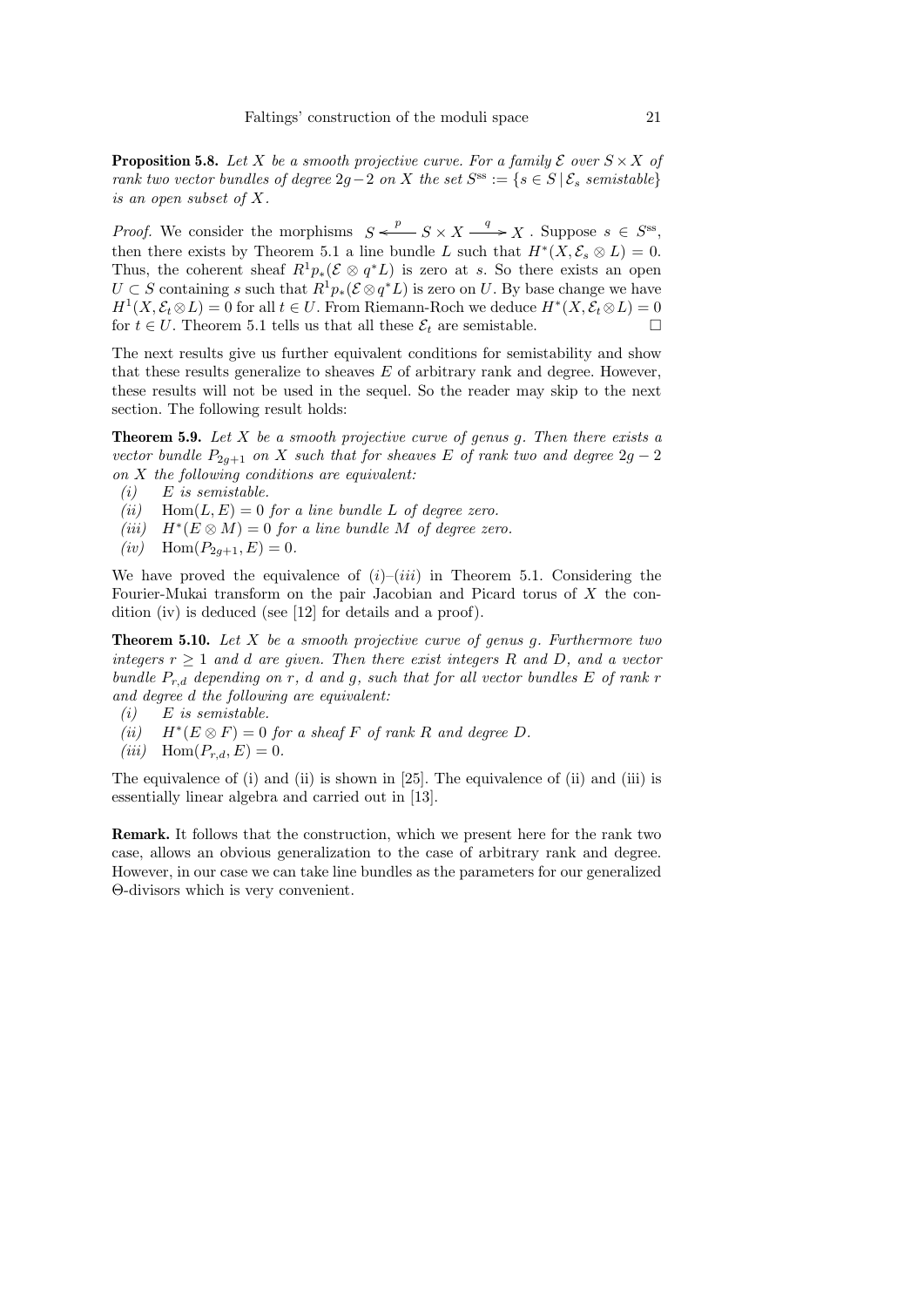# 6. Semistable limits

#### 6.1. Limits of vector bundles

We repeat here the definition of separatedness for noetherian schemes over an algebraically closed field. The concept of a limit is formalized in algebraic geometry by the concept of discrete valuation domain R. We have  $Spec(R) = \{\eta, 0\}$  where  $\eta$  denotes the generic point and 0 denotes the closed point. The standard example is of course the localization of a curve in a smooth point. The closed point 0 is the limit of the generic point  $\eta$ .

The Hausdorff separation axiom from topology is too strong for the Zariski topology and is replaced by the concept of separatedness:

X is separated if for all maps  $\psi : \{\eta\} \to X$  there exists at most one extension  $\tilde{\psi}: {\rm Spec}(R) \to X.$ 

If there exists a unique extension  $\tilde{\psi}$  :  $Spec(R) \to X$ , then X is proper. The usual picture is the following:

r r Separated, not proper Separated and proper Neither separated nor proper

r

Morphisms  $S \to M_X$  to the (potential) moduli space  $M_X$  of vector bundles on X should correspond to families  $\mathcal{E}_S$  of vector bundles on  $S \times X$ . Thus, we take a DVR R with  $Spec(R) = \{\eta, 0\}$  a vector bundle  $\mathcal{E}_{\eta}$  on  $\{\eta\} \times X$ . The first thing we need it the following lemma which does not generalize to higher dimensional varieties or singular curves.

**Lemma 6.1.** Let X be a smooth projective curve. Any family  $\mathcal{E}_{\eta}$  of vector bundles on  $\{\eta\} \times X$  can be extended to a family  $\mathcal{E}_R$  on  $\text{Spec}(R) \times X$ .

*Proof.* Set  $r := \text{rk}(\mathcal{E}_n)$ . We consider the morphisms

$$
\{\eta\} \leftarrow \begin{array}{c} p \\ X_{\eta} := \{\eta\} \times X \\ \downarrow \\ \text{Spec}(R) \leftarrow \begin{array}{c} p \\ \downarrow \\ X_R := \text{Spec}(R) \times X \end{array} \end{array}
$$

We may replace  $\mathcal{E}_{\eta}$  by  $\mathcal{E}_{\eta} \otimes q^*L$ . Thus, we may assume  $\mathcal{E}_{\eta}$  is globally generated and its determinant is of degree at least  $2g$ . On  $\{\eta\}\times X$  we have by Proposition 2.6 a short exact sequence

$$
0 \to \mathcal{O}_{X_{\eta}}^{\oplus r-1} \to \mathcal{E}_{\eta} \to \det(\mathcal{E}_{\eta}) \to 0.
$$

The properness of the Picard functor  $Pic(X)$  guarantees that there exists an extension (a unique)  $\mathcal{L}_R$  of the line bundle  $\det(\mathcal{E}_\eta)$ . On the other hand  $\mathcal{O}_{X_R}^{\oplus r-1}$  is an extension of  $\mathcal{O}_{X_{\eta}}^{\oplus r-1}$  to  $X_R$ .

The extension  $\mathcal{E}_{\eta}$  is given by a  $k(\eta)$ -valued section  $\alpha_{\eta}$  of the coherent sheaf  $R^1p_*(\mathcal{H}om(\mathcal{L}_R, \mathcal{O}_{X_R}^{\oplus r-1}))$ . Changing  $\alpha_\eta$  by an element of  $k(\eta)^*$  does not affect the isomorphism class of  $\mathcal{E}_{\eta}$ . This way we can obtain an R-valued section  $\alpha_R$  of this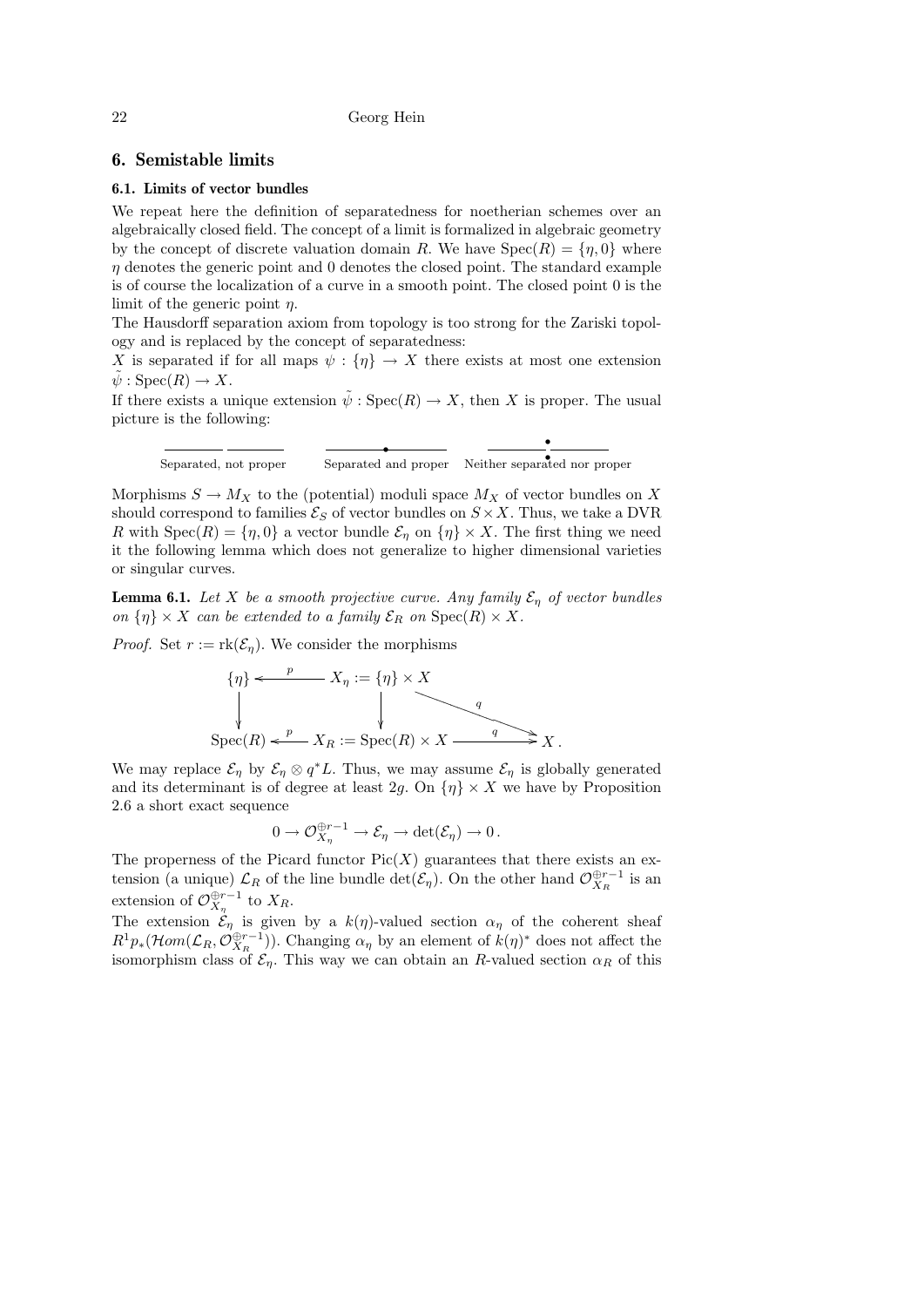sheaf which gives  $\alpha_{\eta}$  at the point  $\eta$ . Now since  $H^0(R^1p_*(\mathcal{H}om(\mathcal{L}_R,\mathcal{O}_{X_R}^{\oplus r-1})))$  =  $\text{Ext}^1(\mathcal{L}_R, \mathcal{O}_{X_R}^{\oplus r-1})$  we are done.

# 6.2. Changing limits — elementary transformations

Now let  $\mathcal{E}_R$  be a vector bundle on  $X_R$ . The restriction  $\mathcal{E}_0$  of  $\mathcal{E}_R$  to the closed fiber  $X_0 = p^{-1}(0)$  is sometimes called the limit of  $\mathcal{E}_{\eta} = \mathcal{E}_R|_{X_{\eta}}$ . Since  $X_0$  is a Cartier divisor on  $X_R$  the structure sheaf  $\mathcal{O}_{X_0}$  considered as an  $\mathcal{O}_{X_R}$ -module is of projective dimension one. Thus, every  $X_0$ -vector bundle  $F_0$  is as a sheaf on  $X_R$  of projective dimension one. This observation allows the following construction:

# Construction: Elementary transformation

Let  $\mathcal{E}_0$  be the restriction of the vector bundle  $\mathcal{E}_R$  to  $X_0$ . Furthermore, let  $\mathcal{E}_0 \stackrel{\pi_0}{\to} F_0$ be a surjection of vector bundles on  $X_0$ . Composing we obtain a surjection  $\mathcal{E}_R \stackrel{\pi}{\to} F_0$ of sheaves on  $X_R$ . The kernel of  $\pi$  is of projective dimension zero. Thus, ker( $\pi$ ) is a vector bundle. This vector bundle  $\mathcal{E}'_R$  is called the elementary transformation of  $\mathcal{E}_R$  along  $F_0$ . The bundle  $\mathcal{E}'_R$  appears in a short exact sequence

$$
0 \to \mathcal{E}'_R \to \mathcal{E}_R \stackrel{\pi}{\to} F_0 \to 0.
$$

When restricting this short exact sequence to  $X_0$  and denoting the restriction of  $\mathcal{E}'_R$  to  $X_0$  by  $\mathcal{E}'_0$  we obtain the exact sequence

$$
0 \to \left( \operatorname{Tor}_1^{\mathcal{O}_{X_R}}(\mathcal{O}_{X_0}, F_0) = F_0 \right) \to \mathcal{E}'_0 \to \mathcal{E}_0 \stackrel{\pi_0}{\to} F_0 \to 0 \, .
$$

Obviously the sheaves  $\mathcal{E}_{\eta}$  and  $\mathcal{E}'_{\eta}$  coincide. Summing up we have the next result:

**Proposition 6.2.** Let  $\mathcal{E}'_R$  be the elementary transformation of  $\mathcal{E}_R$  along  $F_0$  then we have an isomorphism over  $X_{\eta} : \mathcal{E}'_{\eta} \cong \mathcal{E}_{\eta}$ .

Over the special fiber  $X_0$  we have two short exact sequences

 $0 \to F_0 \to \mathcal{E}'_0 \to \ker(\pi_0) \to 0 \quad and \quad 0 \to \ker(\pi_0) \to \mathcal{E}_0 \to F_0 \to 0$ .

In short we may say: Elementary transformations along  $F_0$  do not change the bundle over the generic point, they transform the quotient  $F_0$  of  $\mathcal{E}_0$  to a subsheaf of  $\mathcal{E}'_0$ .

# 6.3. Example: Limits are not uniquely determined

The following example shows that there are infinitely many possible limits for a vector bundle  $\mathcal{E}_{\eta}$ . The example is intended to show that it makes sense to restrict to a nice class of bundles to avoid this plenitude of limits.

**Proposition 6.3.** Let  $\mathcal{E}_R$  be a rank two vector bundle on  $X_R$  such that  $\det(\mathcal{E}_0) \cong$  $\mathcal{O}_{X_R}$  and  $\mathcal{E}_0$  is semistable. Then for any X-line bundle L of degree  $\deg(L) \geq 2g$ there exists a elementary transformation  $\mathcal{E}'_R$  of  $\mathcal{E}_R$  such that  $\mathcal{E}'_R \cong L \oplus L^{-1}$ .

*Proof.* By Proposition 2.6  $\mathcal{E}_0 \otimes L$  is globally generated, and there exists by part (ix) a surjection  $\mathcal{E}_0 \otimes L \to L^{\otimes 2}$ . Twisting with  $L^{-1}$  we obtain a short exact sequence

$$
0 \to L^{-1} \to \mathcal{E}_0 \stackrel{\pi_0}{\to} L \to 0 \, .
$$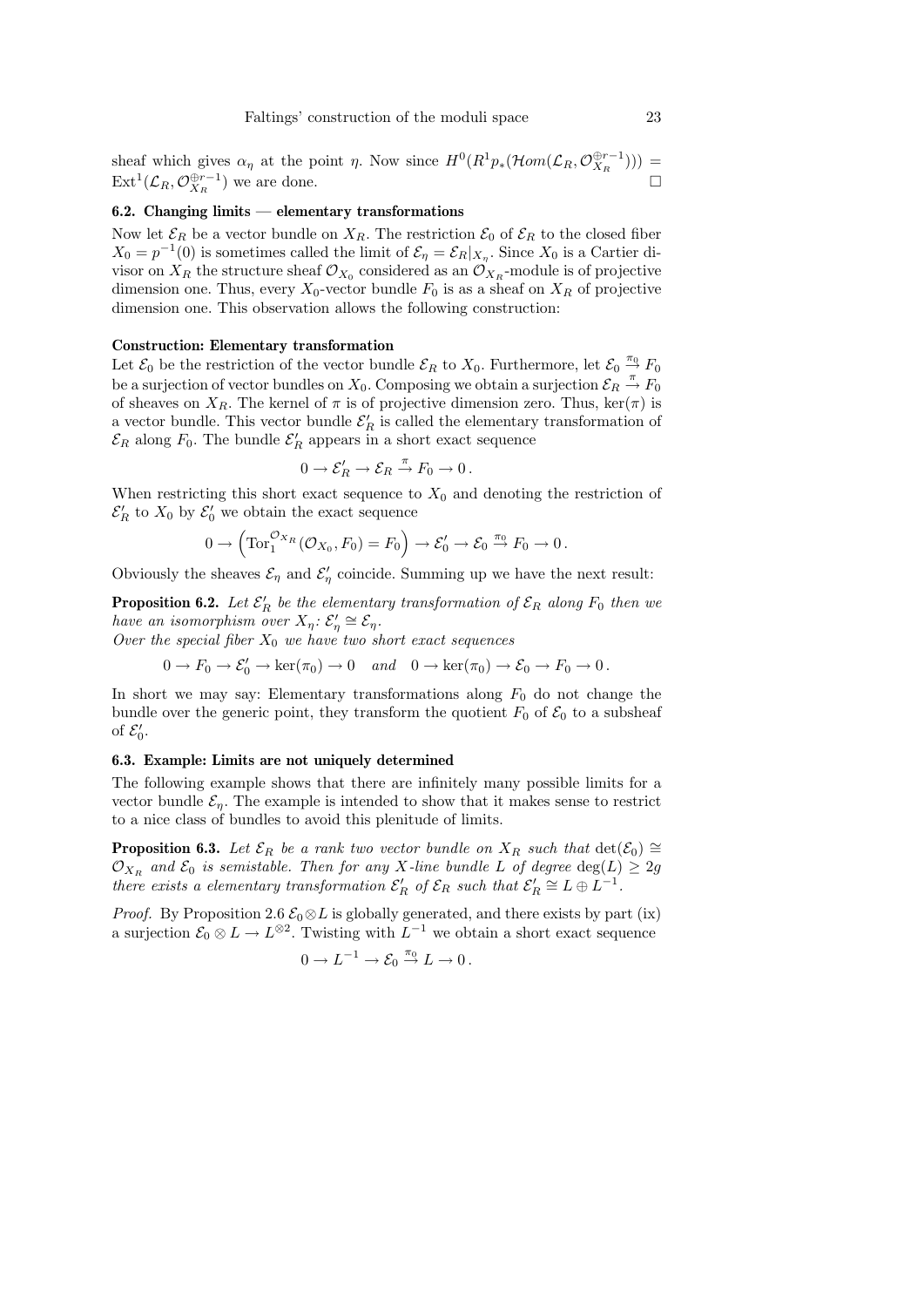Applying an elementary transformation of  $\mathcal{E}_R$  along L we obtain by Proposition 6.2 a vector bundle  $\mathcal{E}'_R$  with  $\mathcal{E}'_R \cong \mathcal{E}_\eta$  and a short exact sequence

$$
0 \to L \to \mathcal{E}'_0 \to L^{-1} \to 0.
$$

However,  $\mathrm{Ext}^1(L^{-1}, L) = H^1(L^{\otimes 2}) = 0$  which implies that  $\mathcal{E}'_0 \cong L \oplus L^{-1}$  $\Box$ 

### 6.4. Semistable limits exist

The next result of Langton (see [18]) tells us that a semistable vector bundle  $\mathcal{E}_\eta$ on  $X_{\eta}$  can be extended to a bundle  $\mathcal{E}_R$  on  $X_R$  such that the restriction  $\mathcal{E}_0$  of  $\mathcal{E}_R$  to the special fiber  $X_0$  is also semistable. The proof uses that we can stabilize a given extension by elementary transformations. The new idea is that we can control the number of these elementary transformations by the badness, a number introduced in [11] by the author. Please remember that Langton's theorem (as well as the proof below) holds for arbitrary rank and determinant.

#### Theorem 6.4. (Langton's theorem on the existence of semistable limits)

Let  $\mathcal{E}_\eta$  be a semistable rank two vector bundle with determinant  $q^* \omega_X$ . Then there exists a vector bundle  $\mathcal{E}_R$  on  $X_R$  such that  $\mathcal{E}_R|_{X_\eta} \cong \mathcal{E}_\eta$  and  $\mathcal{E}_0 = \mathcal{E}_R|_{X_0}$  is semistable.

*Proof.* By Lemma 6.1 there exist extensions  $\mathcal{E} = \mathcal{E}_R$  of  $\mathcal{E}_n$  to  $X_R$ . We take such an extension  $\mathcal E$  and assign it an integer bad $(\mathcal E)$  - the badness of  $\mathcal E$ .

$$
\text{bad}(\mathcal{E}) := \min_{L \in \text{Pic}^0(X)} \{ \text{length}(R^1 p_*(\mathcal{E} \otimes q^* L)) \}.
$$

By Theorem 5.1 the semistability of  $\mathcal{E}_{\eta}$  implies that there exist  $L \in Pic^{0}(X)$  such that the sheaf  $R^1p_*(\mathcal{E} \otimes q^*L)$  is zero at  $\eta$ . We conclude that the badness is well defined. By base change and Theorem 5.1 we deduce the equivalence

$$
\mathcal{E}_0
$$
 is semistable  $\iff$  bad( $\mathcal{E}$ ) = 0.

It is enough to show the following statement: If  $\mathcal E$  is an extension with positive badness, then there exists an elementary transformation  $\mathcal{E}'$  of  $\mathcal{E}$  such that  $bad(\mathcal{E}')$ bad( $\mathcal{E}$ ). Let us show this. Since  $\mathcal{E}_0$  is not semistable, there exists a line bundle quotient  $\mathcal{E}_0 \to F$  on  $X_0$  with  $\deg(F) < g - 1$ . This implies  $\chi(F \otimes L) = \chi(F) < 0$ for all  $L \in Pic^0(X)$ . We consider the elementary transformation  $\mathcal{E}'$  of  $\mathcal E$  along F:

$$
0 \to \mathcal{E}' \to \mathcal{E} \to F \to 0.
$$

Next we choose a line bundle  $L \in Pic^0(X)$  such that  $bad(\mathcal{E}) = \text{length}(R^1p_*(\mathcal{E} \otimes$  $q^*L$ ). This implies that  $p_*(\mathcal{E} \otimes q^*L) = 0$  because it is torsion free and zero at  $\eta$ . From the above short exact sequence we obtain

$$
0 \to p_*(F \otimes q^*L) \to R^1p_*(\mathcal{E}' \otimes q^*L) \to R^1p_*(\mathcal{E} \otimes q^*L) \to R^1p_*(F \otimes q^*L) \to 0.
$$

We have  $p_*(F \otimes q^*L) = H^0(F \otimes L)$  and  $R^1p_*(F \otimes q^*L) = H^1(F \otimes L)$ . Thus, both are sheaves of finite length on R. We deduce that  $R^1p_*(\mathcal{E}' \otimes q^*L)$  is also a sheaf of finite length which we compute to be

length
$$
(R^1p_*(\mathcal{E}' \otimes q^*L)) =
$$
length $(R^1p_*(\mathcal{E} \otimes q^*L)) + h^0(F \otimes L) - h^1(F \otimes L)$ .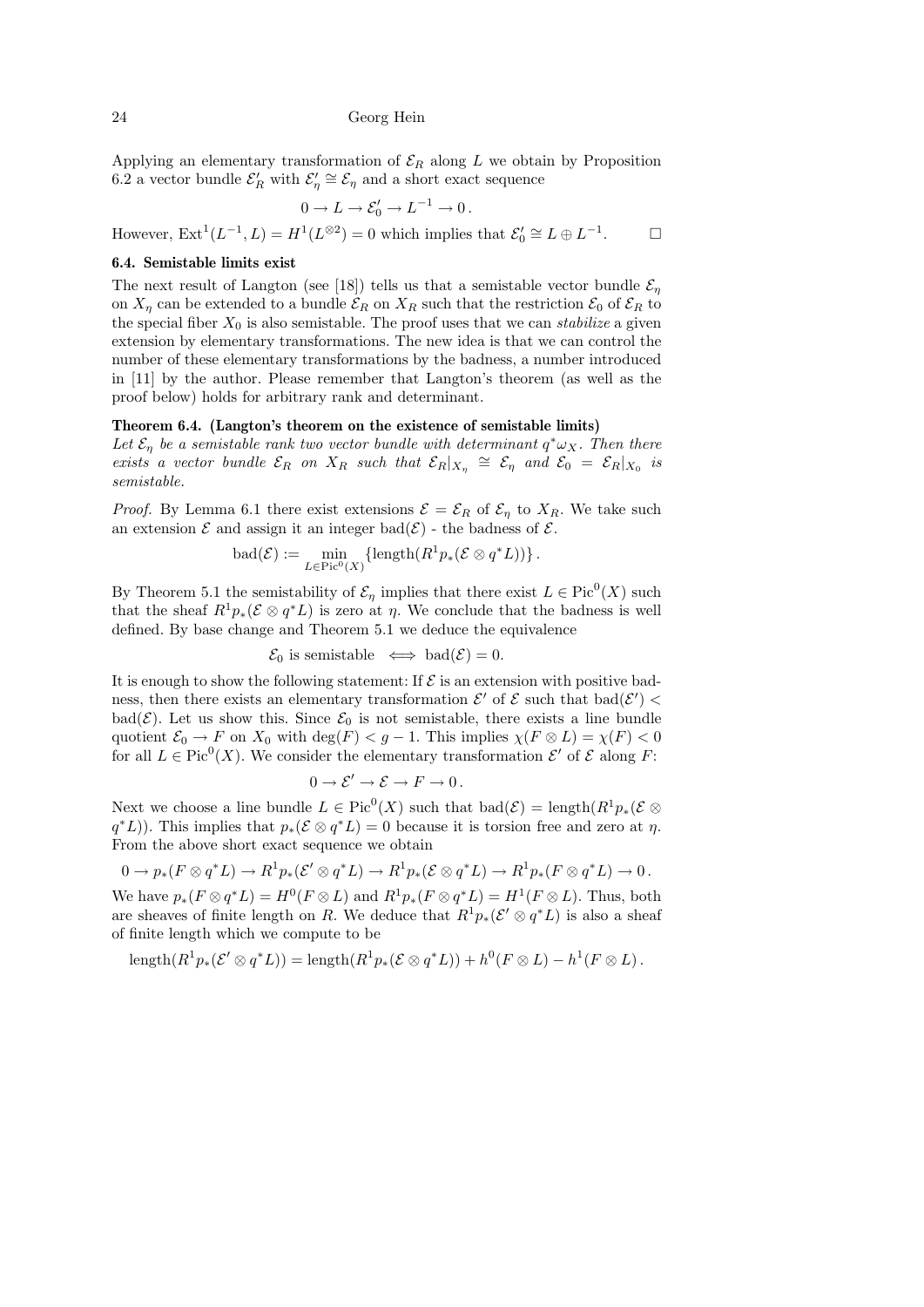Having in mind that  $\chi(F \otimes L)$  is negative, we are done.

# 6.5. Semistable limits are almost uniquely determined

We have seen in Theorem 6.4 that semistable limits exist. However the example of Proposition 6.3 shows that we should not hope for a unique limit. One might hope that semistable limits are unique. Unfortunately this is not the case. Let us illustrate it:

Let L be a line bundle of degree  $g-1$  which is not isomorphic to  $\omega_X \otimes L^{-1}$ . The vector space  $\text{Ext}^1(L, \omega_X \otimes L^{-1})$  is of dimension  $g-1$ . If  $g \geq 2$ , then there exist nontrivial extensions fitting in short exact sequences

$$
0 \to \omega_X \otimes L^{-1} \to E \to L \to 0.
$$

Since  $\deg(\omega_X \otimes L^{-1}) = \deg(L) = g - 1$ , the vector bundle E is semistable but not stable. Taking the pull back  $\mathcal{E} = q^*E$  we obtain a sheaf on  $X_R$  which gives  $E$  when restricted to  $X_0$ . The short exact sequence above allows an elementary transformation of  $\mathcal E$  along L. This way we obtain (by Proposition 6.2) a sheaf  $\mathcal E'$ on  $X_R$  with restriction  $E' = \mathcal{E}'|_{X_0}$  fitting into an exact sequence

$$
0 \to L \to E' \to \omega_X \otimes L^{-1} \to 0.
$$

Since the extension was not trivial  $E'$  and  $E$  are both semistable but not isomorphic. However, both appear as a limit of  $\mathcal{E}_{\eta} = \mathcal{E}|_{X_{\eta}} \cong \mathcal{E}'|_{X_{\eta}}$ .

We note, that both sheaves are S-equivalent because

$$
\mathrm{gr}(E)=\mathrm{gr}(E')=L\oplus(\omega_X\otimes L^{-1}).
$$

Thus, we can only hope that the S-equivalence class of a limit is unique. This is generally the case and is shown in our case now.

**Proposition 6.5.** Let  $\mathcal{E}$  and  $\mathcal{E}'$  be two rank two vector bundles on  $X_R$  such that  $\mathcal{E}_{\eta} \cong \mathcal{E}'_{\eta}$ . If the restrictions  $\mathcal{E}_{0}$  and  $\mathcal{E}'_{0}$  to  $X_{0}$  are semistable, then they are Sequivalent.

*Proof.* We consider the vector bundle  $\mathcal{E}' \otimes \mathcal{E}^{\vee} \otimes q^* \omega_X$ . When applying  $R^1 p_*$  to it, we obtain by base change a sheaf whose restriction to the generic point  $\eta$ equals  $H^1(X_\eta, \mathcal{E}'_\eta \otimes \mathcal{E}^\vee_\eta \otimes q^* \omega_X)$ . This is the Serre dual of  $\text{Hom}(\mathcal{E}'_\eta, \mathcal{E}_\eta)$ . Since both sheaves are isomorphic there exist non trivial homomorphisms and we conclude, that  $R^1p_*(\mathcal{E}' \otimes \mathcal{E}^{\vee} \otimes q^*\omega_X) \neq 0$ . So the specialization of this sheaf to the special point  $0 \in \text{Spec}(R)$  is not zero. Again by base change and Serre duality we conclude  $Hom(\mathcal{E}'_0, \mathcal{E}) \neq 0$ . We obtain a morphism  $\varphi : \mathcal{E}'_0 \to \mathcal{E}$  between two semistable rank two vector bundles of the same determinant. If  $\varphi$  is an isomorphism, then we are done. Thus, we may assume  $rk(ker(\varphi)) = 1$ . The image  $M = im(\varphi)$  of  $\varphi$  is at the same time quotient and subbundle of semistable bundles with slope  $g - 1$ . Thus, M is a degree  $g - 1$  line bundle. Considering the determinant we conclude  $\ker(\varphi) \cong \operatorname{coker}(\varphi)$ . This finishes the proof because the graded objects are given by  $\mathrm{gr}(\mathcal{E}_0') = \ker(\varphi) \oplus M$ , and  $\mathrm{gr}(\mathcal{E}_0) = M \oplus \mathrm{coker}(\varphi)$ .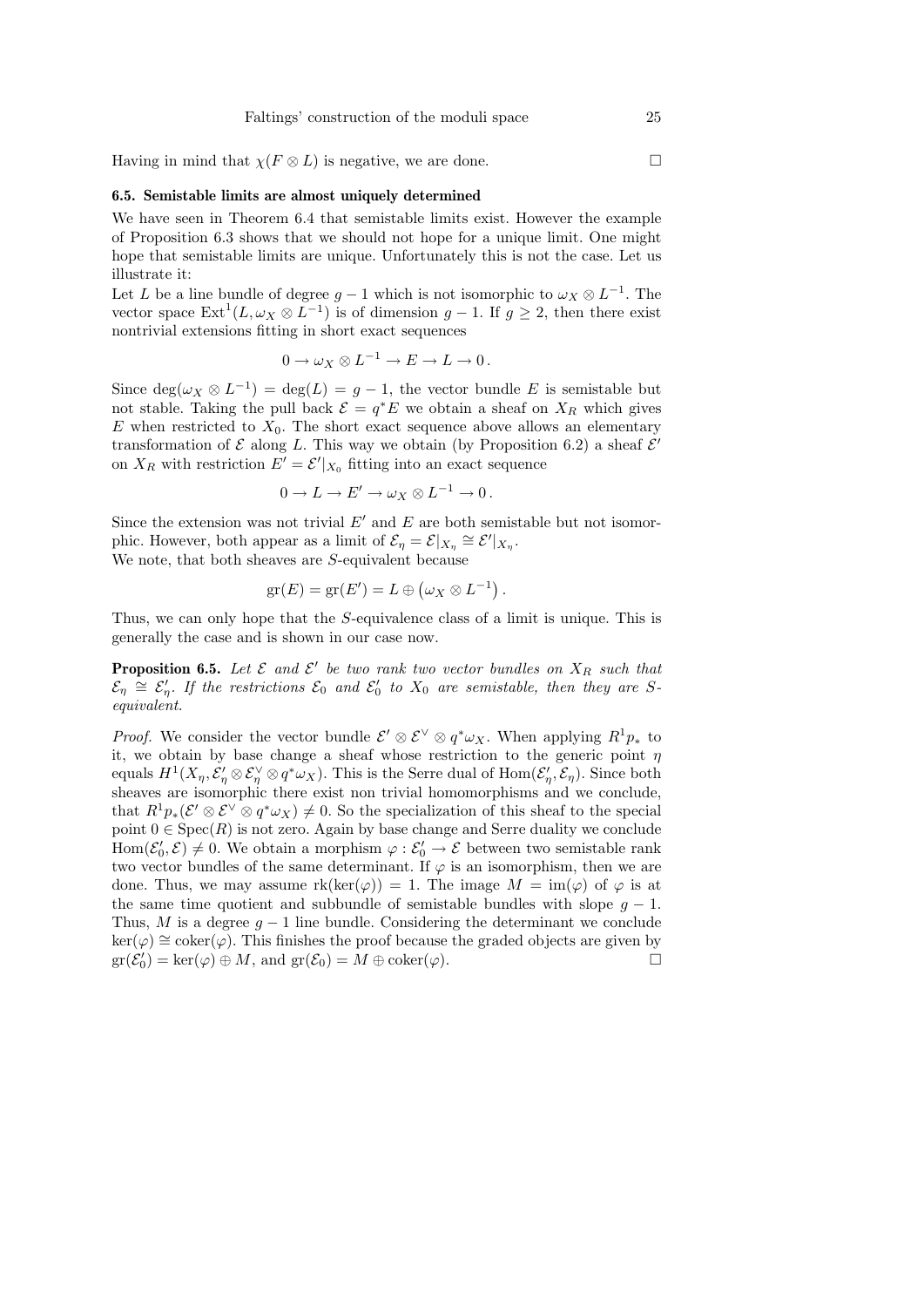# S-equivalence prevents us from non-separated moduli functors

So by passing to the moduli functor of S-equivalence classes, we obtain a proper moduli functor. That is there exist semistable extensions of  $\mathcal{E}_n$  and all those extensions are in the same S-equivalence class. Note, that S-equivalence classes are required to circumvent a non-separated moduli functor. It causes several problems because we don't have a universal object.

However, for a stable vector bundle  $E$  the  $S$ -equivalence class of  $E$  is the class of vector bundles isomorphic to E. Thus, on a dense open subset of the moduli space there is no difference between  $S$ -equivalence and isomorphism, whereas for strictly semistable bundles it makes a difference.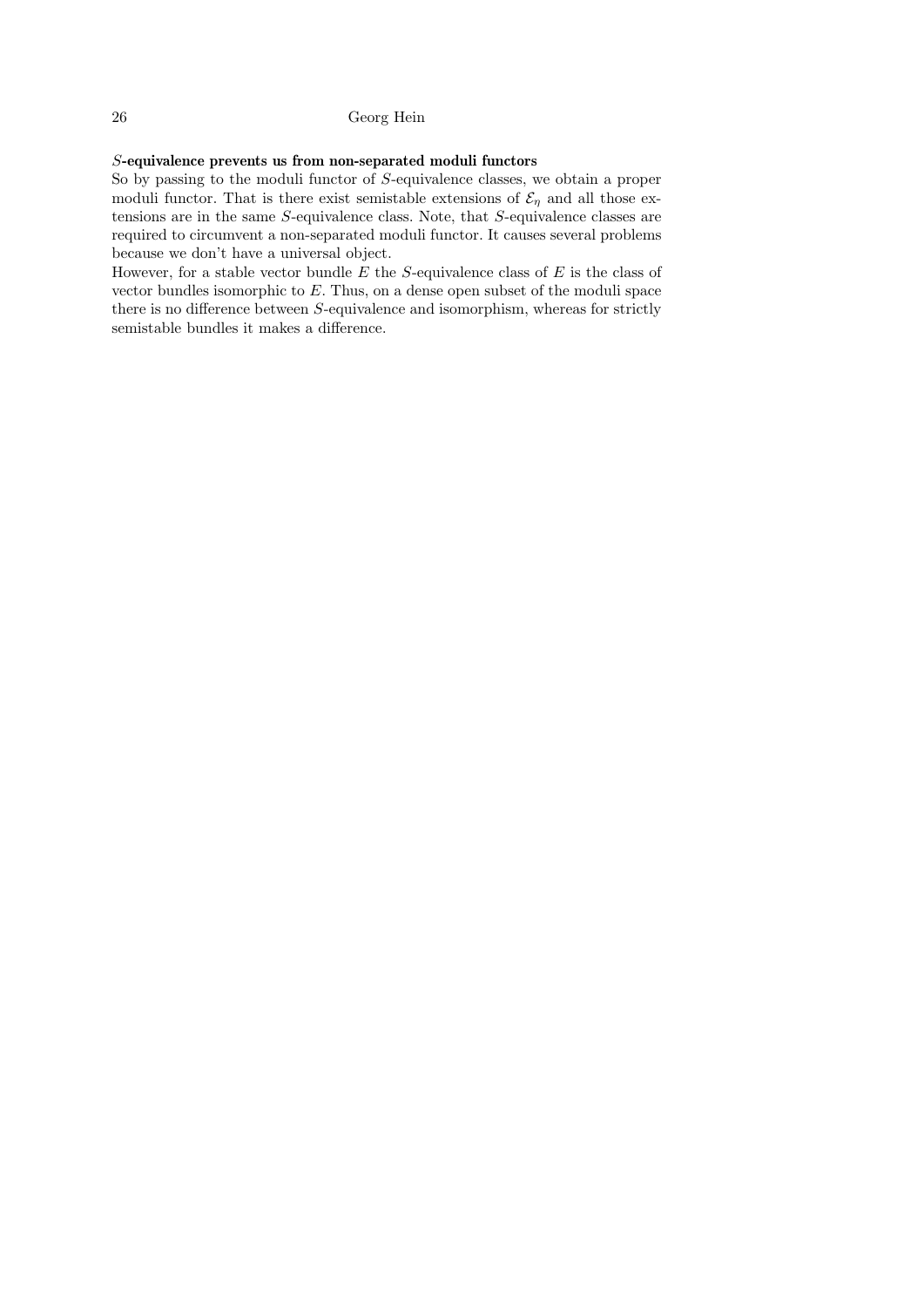# 7. Positivity

## 7.1. Notation and preliminaries

For this section we fix the following objects:

| X                    | - our smooth projective curve of genus $g_X \geq 2$ over $k = k$                            |
|----------------------|---------------------------------------------------------------------------------------------|
| C                    | - a smooth projective curve over k of genus $g_C$                                           |
| p, q                 | - the natural projections $C \xleftarrow{p} C \times X \xrightarrow{q} X$                   |
| $A \boxtimes B$      | - a shorthand for the tensor product $p^*A \otimes q^*B$                                    |
| $\mathcal{E}$        | - a rank two vector bundle on $C \times X$                                                  |
| $\mathcal{E}_c$      | - for a point $c \in C(k)$ the X-vector bundle $q_*(\mathcal{E} \otimes p^*k(c))$ , that is |
|                      | the vector bundle parameterized by the point $c$                                            |
| $\mathcal{E}_{\tau}$ | - for $x \in X(k)$ the vector bundle $p_*(\mathcal{E} \otimes q^*k(x))$ on C                |

As a warm up we consider a well-known result (see Corollary 7.3). Apart from the obvious proof via Proposition 7.1, we deduce this result from Proposition 7.2 which allows a generalization to vector bundles.

**Proposition 7.1.** Let  $\mathcal{L}$  be a line bundle on  $C \times X$  with  $\mathcal{L}_c \cong \mathcal{L}_{c'}$  for all points  $c, c' \in C(k)$ . Then there exist line bundles M and N on C and X respectively, such that  $\mathcal{L} \cong M \boxtimes N$ .

*Proof.* Let  $N = \mathcal{L}_c$  for a point  $c \in C$ . Since  $R^1 p_*(\mathcal{L} \otimes q^* N^{-1})$  is a vector bundle, it follows that  $p_*(\mathcal{L} \otimes q^*N^{-1})$  also commutes with base change (see [23, page 50, Corollary 2]). Thus,  $M := p_*(\mathcal{L} \otimes q^*N^{-1})$  is a line bundle on C. The composition morphism  $p^*M \to p^*(p_*(\mathcal{L}\otimes q^*N^{-1})) \to \mathcal{L}\otimes q^*N^{-1}$  is an isomorphism on all fibers of p. Thus, it is an isomorphism on  $C \times X$ .

**Proposition 7.2.** Suppose L is a line bundle on  $C \times X$ . The degrees  $d_1 := \deg(\mathcal{L}_x)$ and  $d_2 := \deg(\mathcal{L}_c)$  of the line bundles parameterized by X and C do not depend on the choice of the points  $x \in X(k)$  and  $c \in C(k)$ . We obtain two morphisms

$$
\varphi_1: X \longrightarrow^{x \mapsto \mathcal{L}_x} \mathcal{P}ic^{d_1}(C) \quad \text{and} \quad \varphi_2: C \longrightarrow^{c \mapsto \mathcal{L}_c} \mathcal{P}ic^{d_2}(X).
$$

For the principal polarizations  $\Theta_1$  and  $\Theta_2$  on  $Pic^{d_1}(C)$  and  $Pic^{d_2}(X)$ , the degrees of X in  $Pic^{d_1}(C)$  and C in  $Pic^{d_2}(X)$  coincide, that is

$$
\deg_X(\varphi_1^*\mathcal{O}_{\mathrm{Pic}^{d_1}(C)}(\Theta_1)) = \deg_C(\varphi_2^*\mathcal{O}_{\mathrm{Pic}^{d_2}(X)}(\Theta_2)).
$$

*Proof.* First we remark that the theorem is invariant under twisting  $L$  with line bundles of type  $p^*M$  or  $p^*N$ . Therefore, we may assume  $d_1 = g_C - 1$  and  $d_2 =$  $g_X - 1$ . On Pic<sup>g<sub>C</sub>-1</sup>(C) the  $\Theta$ -line bundle is the determinant of cohomology, that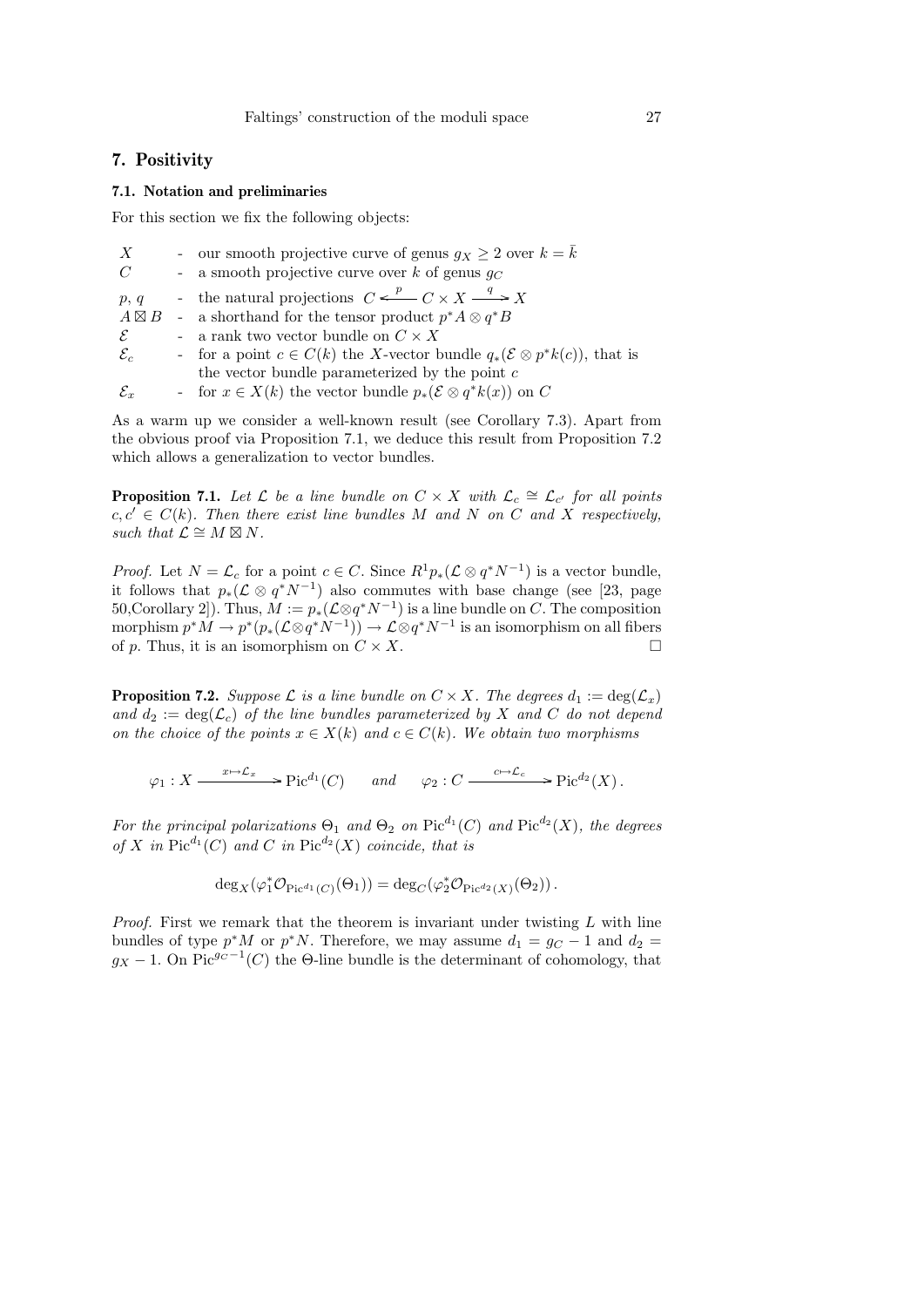is:

$$
\begin{array}{rcl}\n\deg_X(\varphi_1^*\mathcal{O}_{\mathrm{Pic}^{d_1}(C)}(\Theta_1)) & = & -\deg(R^*p_*(\mathcal{L})) \quad \text{this we can rewrite as} \\
& = & -\int_X \mathrm{ch}(R^*p_*(\mathcal{L})) \\
&\text{using Grothendieck-Riemann-Roch we obtain} \\
& = & -\int_{C\times X}(\mathrm{ch}(\mathcal{L})\cdot p^*\mathrm{Td}(C)) \\
& = & -\int_{C\times X}(1+c_1(\mathcal{L})+\frac{c_1^2(\mathcal{L})}{2})(1-\frac{p^*\omega_C}{2}) \\
& = & \frac{1}{2}\int_{C\times X}\left(p^*\omega_C.c_1(\mathcal{L})-c_1^2(\mathcal{L})\right).\n\end{array}
$$

Since  $p^*\omega_C$  is numerically equivalent to  $2g_C - 2$  fibers of p and the intersection of  $c_1(\mathcal{L})$  with a fiber of p is the degree  $d_2 = g_X - 1$ , we conclude that

$$
\deg_X(\varphi_1^* \mathcal{O}_{\mathrm{Pic}^{d_1}(C)}(\Theta_1)) = (g_C - 1)(g_X - 1) - \frac{1}{2} \int_{C \times X} c_1^2(\mathcal{L}).
$$

By symmetry the right hand side is also the degree of  $\varphi_2^* \mathcal{O}_{\text{Pic}^{d_2}(X)}(\Theta_2)$ .

**Corollary 7.3.** Let  $\mathcal{L}$  be a line bundle on  $C \times X$ . If for any two points  $c, c' \in C(k)$ the line bundles  $\mathcal{L}_c$  and  $\mathcal{L}_{c'}$  are isomorphic, then for all points  $x, x' \in X(k)$  the line bundles  $\mathcal{L}_x$  and  $\mathcal{L}_{x'}$  are isomorphic.

Proof. Indeed, this result can be obviously deduced from Proposition 7.1. In order to deduce it from Proposition 7.2, we consider the maps  $\varphi_1 : X \to \text{Pic}^{d_1}(C)$  and  $\varphi_2: C \to \mathrm{Pic}^{d_2}(X)$  from Proposition 7.2. By assumption C is mapped to a point. Hence  $\deg_C(\varphi_2^*\Theta_2) = 0$ . By Proposition 7.2 this implies  $\deg_X(\varphi_1^*\Theta_1) = 0$ . Since the Theta divisor  $\Theta_1$  is ample X is also mapped to a point.

We assume  $\det(\mathcal{E}_c) \cong \omega_X$  for all  $c \in C(k)$ . This implies that  $\det(\mathcal{E}) = M \boxtimes \omega_X$ by Proposition 7.1. Suppose that  $\mathcal{E}_c$  is semistable. By Theorem 5.1 there exists an  $L \in Pic^{0}(X)(k)$  such that  $H^{*}(X, \mathcal{E}_{c} \otimes L) = 0$ . By base change this implies that  $R^1p_*(\mathcal{E} \otimes q^*L)$  is not supported in c. Thus, it is a torsion sheaf of finite length.  $\mathcal{E}_c$ is therefore semistable for all  $c \notin \text{supp} R^1 p_*(\mathcal{E} \otimes q^*L)$ . As seen in Theorem 6.4 we can elementary transform  $\mathcal E$  to become semistable in the remaining points.

We will see C as a parameter curve mapping into the moduli space  $M_X$  (which we have not constructed so far). The aim of this section is to show that the intersection number of C with the Θ-divisor is not negative, and that this intersection number is zero iff all bundles parameterized by C are S-equivalent.

It will be convenient for us that the vector bundles  $\mathcal{E}_x$  on C will have degree  $2g_C - 2$ . If the degree of  $\mathcal{E}_x$  is an even number, then this is obtained by twisting  $\mathcal E$  with a line bundle  $p^*M$  where M is of degree  $g_C - 1 - \frac{\deg(\mathcal{E}_x)}{2}$ . In case  $\deg(\mathcal{E}_x)$  is odd, we replace C by a irreducible curve  $\psi: C' \xrightarrow{2:1} C$  and E by  $\mathcal{E}' := (\psi \times id_X)^* \mathcal{E}.$ This way we obtain the same bundles on  $X$  doubly parameterized by  $C'$  and an even degree of  $\mathcal{E}'_x$ .

Summing up we have the following data

 $det(\mathcal{E}_c) \cong \omega_X$  for all  $c \in C(k)$ ,<br>  $\mathcal{E}_c$  is semistable for all  $c \in C(k)$ , for all  $c \in C(k)$ , and  $\deg(\mathcal{E}_x) = 2q_C - 2.$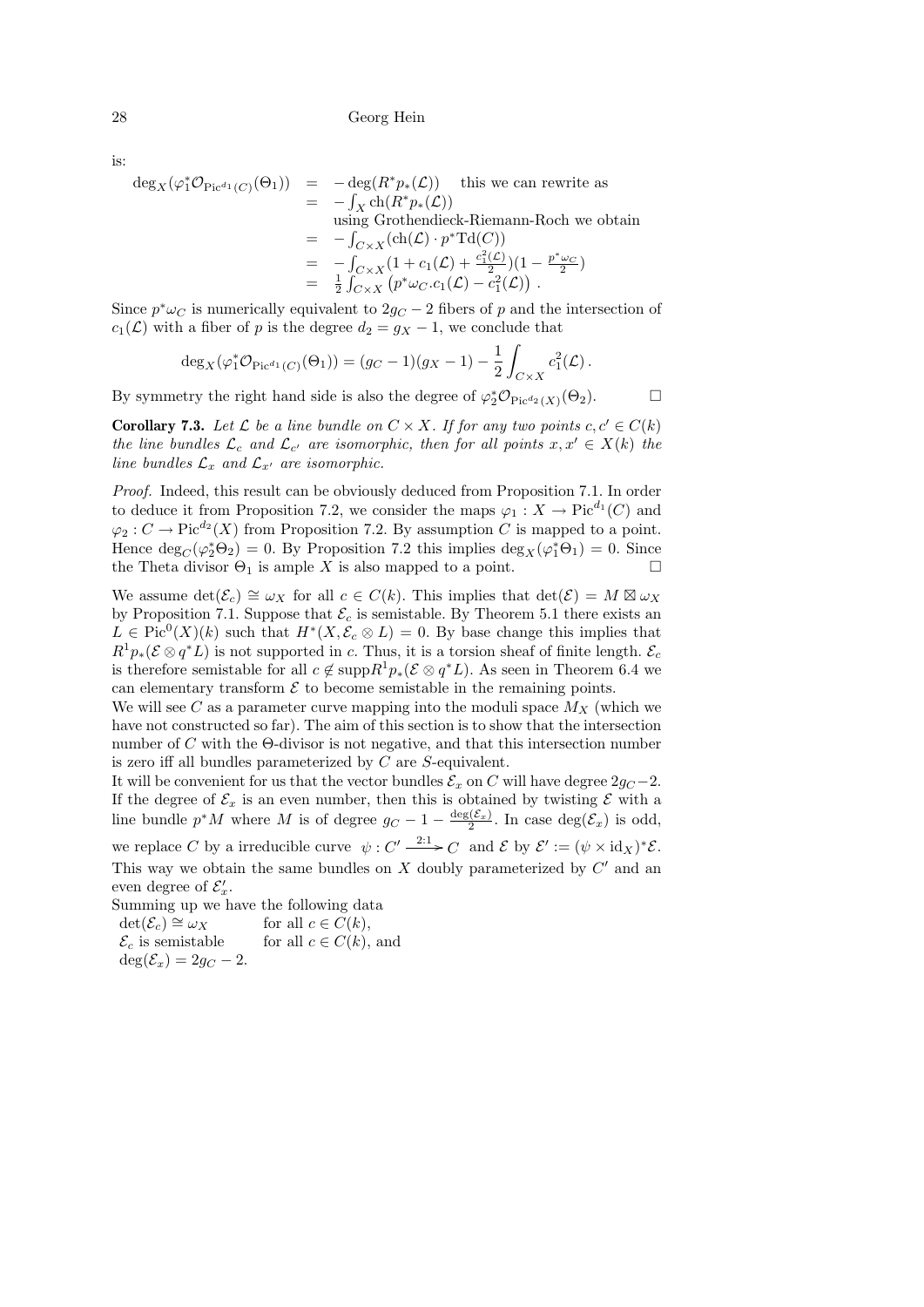# 7.2. Positivity

Global sections of  $\mathcal{O}(\Theta)$ 

The  $\Theta$ -line bundle on C is now the inverse of the determinant of cohomology. Since vector bundles  $\mathcal{E}_c$  and  $\mathcal{E}_{c'}$  of the same rank and isomorphic determinant coincide in the Grothendieck group  $K(X)$ , we see that  $\det(R^*p_*(\mathcal{E} \otimes q^*L))^{-1}$  does not depend on the choice of  $L \in Pic^0(X)$ . This line bundle is the generalized  $\Theta$ -line bundle for the family  $\mathcal E$  of vector bundles on  $X$  parameterized by  $C$  and therefore denoted by  $\mathcal{O}_C(\Theta_C)$ . See Remark 4 after Proposition 4.1.

**Proposition 7.4.** The Θ-line bundle  $\mathcal{O}_C(\Theta_C)$  is base point free. In particular, we have deg( $\mathcal{O}_C(\Theta_C)$ ) > 0.

*Proof.* We have seen in Theorem 5.1 that there exists for each  $c \in C(k)$  a line bundle  $L \in Pic^0(X)$  such that  $H^*(\mathcal{E}_c \otimes L) = 0$ . This means that the section of  $\mathcal{O}_C(\Theta_C)$  corresponding to L does not vanish at c by Proposition 4.1.

### 7.3. The case of  $deg(\mathcal{O}_C(\Theta_C)) = 0$

Here we prove a special case of Theorem I.4 from Faltings' article [8]. The proof mainly follows the idea given there.

**Theorem 7.5.** We have an equivalence of  $deg(\mathcal{O}_C(\Theta_C)) = 0$ , and  $\mathcal{E}_c \sim_S \mathcal{E}_{c'}$  for all points  $c, c' \in C(k)$ . In this case the sheaves  $\mathcal{E}_x$  and  $\mathcal{E}_{x'}$  are isomorphic for all  $x, x' \in X(k)$ .

The proof of Theorem 7.5 follows directly from the subsequent results 7.6 – 7.9.

**Lemma 7.6.** If all the vector bundles parameterized by  $C$  are S-equivalent, then the degree of  $\mathcal{O}_C(\Theta_C)$  is zero.

*Proof.* Pick a  $c \in C(k)$  and consider the semistable vector bundle  $E := \text{gr}(\mathcal{E}_c)$ . Then there exists a line bundle  $L \in Pic^0(X)$  such that  $H^*(X, E \otimes L) = 0$ . Since  $\mathcal{E}_c \otimes L$  can be filtered with quotients the direct summands of  $E \otimes L$ , we deduce that  $H^*(\mathcal{E}_c \otimes L) = 0$ . This holds for all  $c \in C(k)$ . Thus, by Proposition 4.1 the corresponding global section of  $\mathcal{O}_C(\Theta_C)$  is nowhere vanishing.

**Lemma 7.7.** If the degree of  $\mathcal{O}_C(\Theta_C)$  is zero, then there exists a vector bundle F on C such that  $\mathcal{E}_x \cong F$  for all points  $x \in X(k)$ .

*Proof.* We take a line bundle L of degree zero on X such that  $H^*(\mathcal{E}_c \otimes L) = 0$  for a fixed  $c \in C(k)$ . Since the degree of  $\mathcal{O}_C(\Theta_C)$  is zero we deduce from Proposition 4.1 that  $H^*(\mathcal{E}_{c'} \otimes L) = 0$  for points  $c' \in C(k)$ , in other words  $p_*(\mathcal{E} \otimes q^*L) = 0$  $R^1p_*(\mathcal{E} \otimes q^*L).$ 

We choose a point  $x \in X(k)$ . When applying  $R^*p_*(\mathcal{E} \otimes q^*$  to the short exact sequence

$$
0 \to L \to L(x) \to (L(x) \otimes k(x) \cong k(x)) \to 0,
$$

we deduce from  $R^*p_*(\mathcal{E} \otimes q^*L) = 0$  that  $\mathcal{E}_x \cong R^*p_*(\mathcal{E} \otimes q^*L(x))$ . The function  $X(k) \to \mathbb{N}$  which assigns  $x' \mapsto h^1(\mathcal{E}_c \otimes L(x - x'))$  is upper semi-continuous. Since it is zero for  $x' = x$ , we have that for almost all  $x' \in X(k)$  the cohomology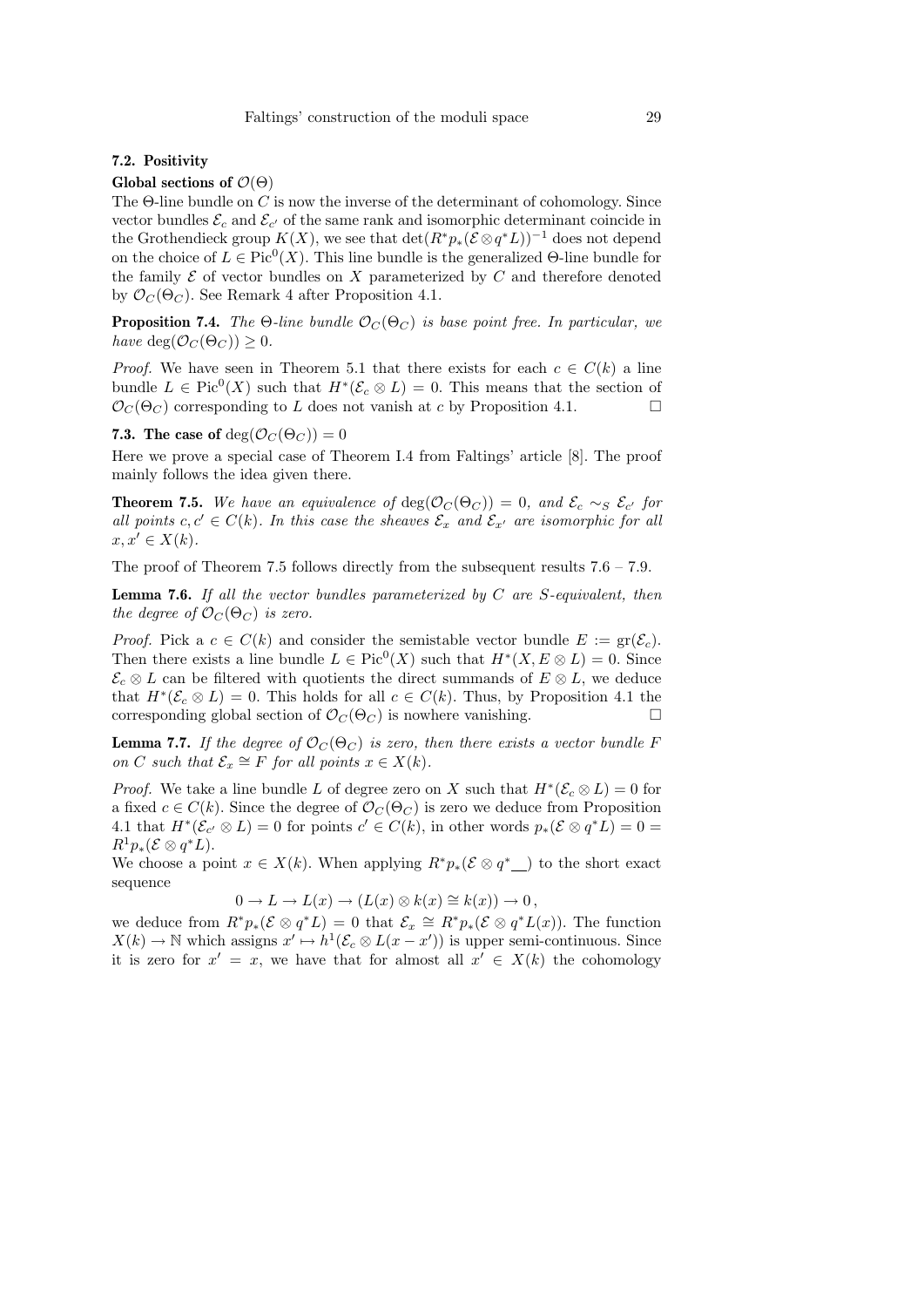$H^*(\mathcal{E}_c \otimes L(x-x'))$  is zero. As before, this implies  $p_*(\mathcal{E} \otimes q^*L(x-x'))=0$  $R^1p_*(\mathcal{E} \otimes q^*L(x-x'))$  for almost all x'. Now from this and the short exact sequence

$$
0 \to L(x - x') \to L(x) \to k(x') \to 0
$$

we deduce that  $\mathcal{E}_{x'} \cong R^*p_*(\mathcal{E} \otimes q^*L(x))$ . Thus,  $\mathcal{E}_x \cong \mathcal{E}_{x'}$  for almost all  $x' \in X(k)$ . Since  $X(k)$  is infinite, this eventually yields the asserted statement.

**Lemma 7.8.** If the C-vector bundle  $F$  of Lemma 7.7 is semistable, then there exists a vector bundle E on X such that  $\mathcal{E}_c \cong E$  for all points  $c \in C(k)$ .

*Proof.* We have by Theorem 5.1 a line bundle M on C such that  $F \otimes L$  has no cohomology. Therefore, interchanging the role of  $X$  and  $C$  in Lemma 7.7, we obtain the result.  $\hfill \square$ 

**Lemma 7.9.** If the C-vector bundle  $F$  of Lemma 7.7 is unstable, then there exist two line bundles  $L_1$  and  $L_2$  on X of degree  $g_X - 1$  such that,  $gr(\mathcal{E}_c) \cong L_1 \oplus L_2$ .

*Proof.* Let  $0 \to M_1 \to F \to M_2 \to 0$  be the short exact sequence with  $M_1$  the maximal destabilizing line bundle. That is  $\deg(M_1) > \deg(M_2)$ . It follows that  $q_*\mathcal{H}om(p^*M_1,\mathcal{E})$  is a line bundle. Thus we have by Proposition 7.1 a short exact sequence

$$
0 \to M_1 \boxtimes L_1 \to \mathcal{E} \to M_2 \boxtimes L_2 \to 0
$$

inducing the above sequence on all fibers of  $q$ .

Since  $\mathcal{E}_c$  contains  $L_1$  we conclude from semistability that deg( $L_1$ ) =  $g_X - 1 - a$ , and  $deg(L_2) = g_X - 1 + a$  for some integer  $a \ge 0$ . Choosing a line bundle  $L \in Pic^0(X)$ such that  $R^*p_*(\mathcal{E} \otimes q^*L) = 0$ , we obtain from the above short exact sequence that  $R^1p_*(M_2\boxtimes (L_2 \otimes L)) = 0$  which implies  $h^1(X, L_2 \otimes L) = 0$ . Hence,  $h^0(X, L_2 \otimes L) = 0$ a. Analogously we obtain that  $h^1(X, L_1 \otimes L) = a$ . Applying  $p_*(q^*L \otimes ...)$  to the above short exact sequence yields

$$
p_*(\mathcal{E} \otimes q^*L) = 0 \to M_2^{\oplus a} \overset{\alpha}{\to} M_1^{\oplus a} \to 0 = R^1 p_*(\mathcal{E} \otimes q^*L).
$$

Thus,  $\alpha$  must be an isomorphism, which is only possible for  $a = 0$ .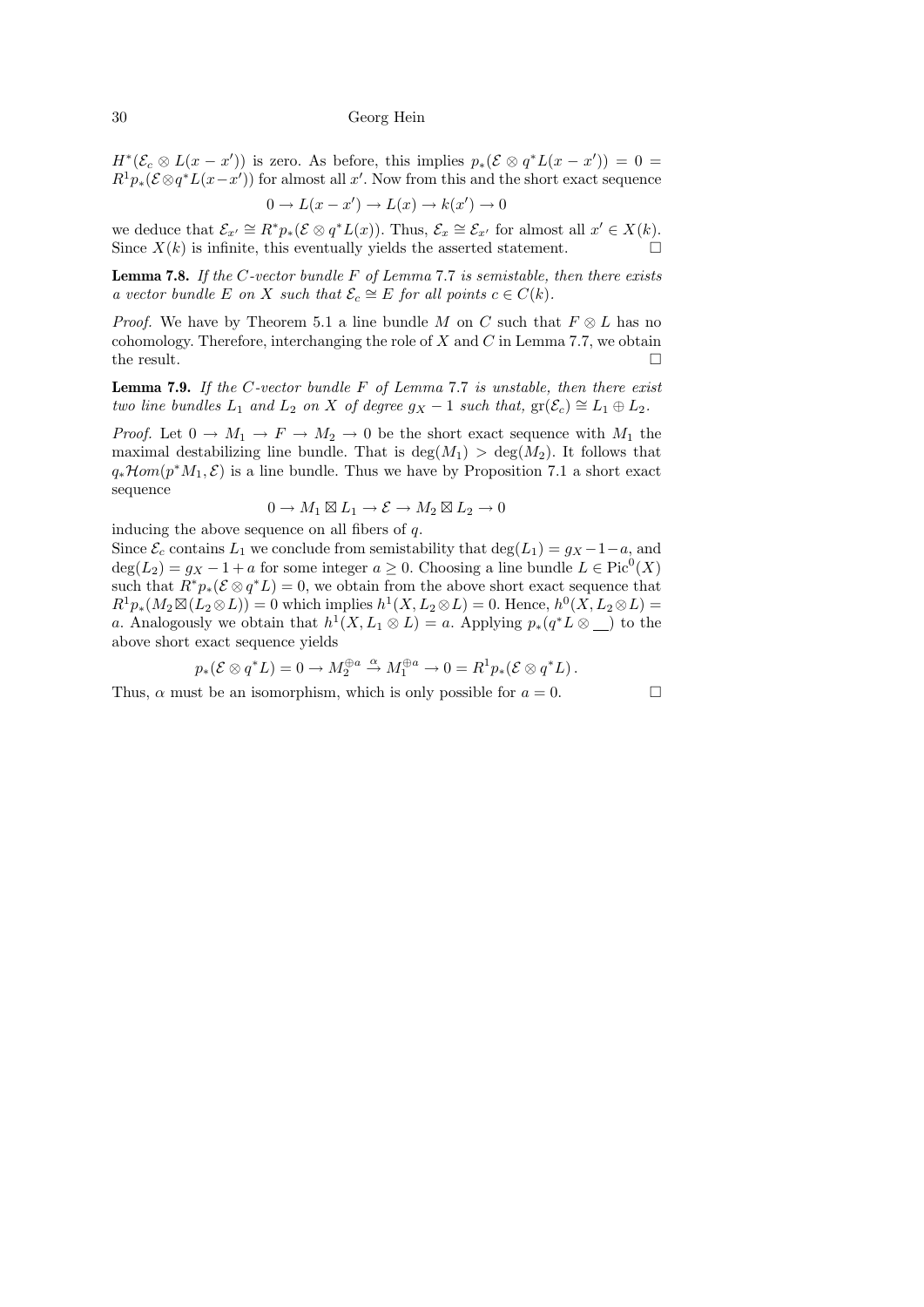# 8. The construction

#### 8.1. Constructing the moduli space of vector bundles

Now we have everything we need to perform the construction outlined at the beginning.

- (1) We start with our nice overparameterizing family  $\mathbb{P}(V)$  from Section 3 which parameterizes all semistable vector bundles  $E$  on  $X$  of rank two with det(E)  $\cong \omega_X$ .
- (2) On  $\mathbb{P}(V)$  we have the  $\Theta$ -line bundle  $\mathcal{O}_{\mathbb{P}(V)}(\Theta)$  and for any  $L \in \text{Pic}^0(X)$ a global section  $s_L \in H^0(\mathcal{O}_{\mathbb{P}(V)}(\Theta))$  with vanishing divisor

$$
\Theta_L = \{ [E] \in \mathbb{P}(V) \, | \, H^*(E \otimes L) \neq 0 \} \, .
$$

(3) The intersection  $B := \bigcap_{L \in \text{Pic}^0(X)} \Theta_L$  is the base locus of the linear system spanned by the divisors  $\Theta_L$ . By Raynaud's Theorem 5.1 the base locus is given by

$$
B = \{ [E] \in \mathbb{P}(V) \mid [E] \text{ is not semistable} \}.
$$

We can write B as a finite intersection  $B = \bigcap_{i=0,\ldots,N} \Theta_{L_i}$ . We denote the complement of B by  $Q := \mathbb{P}(V) \setminus B$ . This is the semistable locus.

- (4) The global sections  $\{s_{L_i}\}_{i=0,\dots,N}$  define a morphism  $\psi: Q \to \mathbb{P}^N$ . The image of this morphism is a proper subset by Langton's Theorem 6.4. Thus, we do not change the image when passing to the blow up  $\tilde{\psi}$  :  $\tilde{Q} =$  $\text{Bl}_B \mathbb{P}(V) \to \mathbb{P}^N$ .
- (5) A connected closed curve C is contracted by  $\tilde{\psi}$  if and only if all vector bundles parameterized by  $C$  are  $S$ -equivalent. Thus, the moduli space  $M_X$  of all S-equivalence classes of semistable vector bundles of rank two and determinant  $\omega_X$  is the Stein factorization of  $\psi$ .



Let us check that  $M_X$  is a coarse moduli space: Points of  $M_X$ .

First of all each point of  $M_X(k)$  corresponds by construction to the image of a bundle parameterized by  $Q$ , a semistable bundle. By Theorem 7.5 the  $S$ -equivalence class of this bundle is uniquely determined.

### Functoriality

Let  $\mathcal{E}_S$  be a family of semistable vector bundles on  $S \times X$ . By Proposition 3.4, we have a covering  $S = \bigcup_{i=1,\dots,n} S_i$  and morphisms  $S_i \to Q$  which induce  $\mathcal{E}_{S_i}$ . Since the locus  $\mathbb{P}(V)_E \subset Q$  is connected (see Proposition 3.3), the invariant functions  $S_i \to M_X$  glue along the intersections. Thus, we get a morphism  $S \to M_X$ .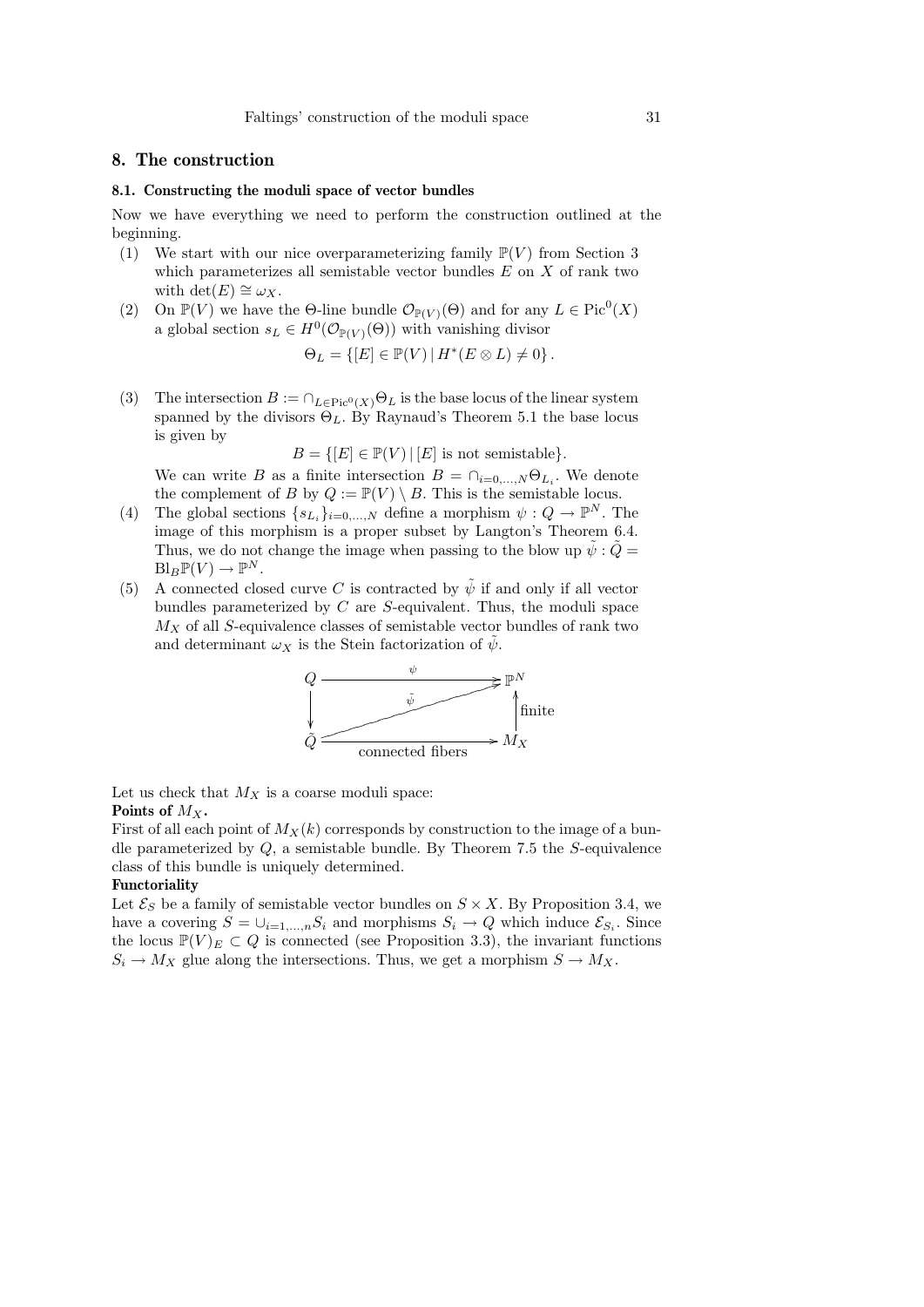# 8.2. Consequences from the construction

- Let us illustrate some direct consequences for the moduli space  $M_X = \mathrm{SU}_X(2,\omega_X)$ .  $M_X$  is unirational: Indeed, we have constructed  $M_X$  as the image of some open subset  $Q \subset \mathbb{P}(V)$ .
	- The dimension of  $M_X$  is 3g 3: Again we use the morphism  $Q \to M_X$ . We have dim(Q) = dim  $\mathbb{P}(V) = 5g - 2$ . The fibers are the subschemes  $\mathbb{P}(V)_E$ which are open subsets in  $\mathbb{P}(\text{Hom}(L^{-1}, E)^{\vee})$  and therefore of dimension  $2g+1$ .
	- The Θ-line bundle is ample and globally generated: This is a conclusion from Theorems 5.1 and 7.5. This result is the basis for the presented construction and provides us with a finite morphism  $M_X \to \mathbb{P}^N$  given by the global section of  $\mathcal{O}_{M_X}(\Theta)$ .

# 8.3. Generalization to the case of arbitrary rank and degree

It is the hope of the author to show that the Θ-line bundle  $\mathcal{O}_{M_{\mathcal{X}}}(\Theta)$  together with the alternative criterion of Theorem 5.1 for semistability are the key ingredients for the construction. Indeed, even some well known results, like Langton's result (Theorem 6.4), allow new proofs in this context.

We will next point out how the construction can be generalized to arbitrary rank and degree. Note that we can either fix the determinant or only its degree. The numbers in the following table refer to the table from part 8.1.

- (1) If we fix the determinant, then we can choose again a projective space as our starting point. For fixed degree we have to consider a projective bundle over the Picard torus  $Pic<sup>d</sup>(X)$ . Grothendieck's Quot scheme (see [9]) also works and was the classical origin. However, it has the disadvantage that it also parameterizes sheaves which are not vector bundles.
- (2) Our construction of the Θ-line bundle is just the general construction of Drezet and Narasimhan (see [6]) specialized to our case.
- (3) The generalization of Raynaud's Theorem 5.1 to vector bundles of higher rank and arbitrary determinant began in Faltings' article [8, Theorem 1.3]. Popa gave in [25] the best known explicit bounds. They depend only on the rank of the bundle in question. Thus, passing to a fixed multiple of the generalized Θ-divisor everything works fine.
- (4) As in step (2), our proof of Langton's Theorem 6.4 was just a special version of Langton's original result from [18] adapted to the rank two case.
- (5) This can be copied verbatim.

Beauville's articles [3] and [4] survey the theory of moduli spaces of vector bundles on algebraic curves with a focus to the generalized Θ-divisor.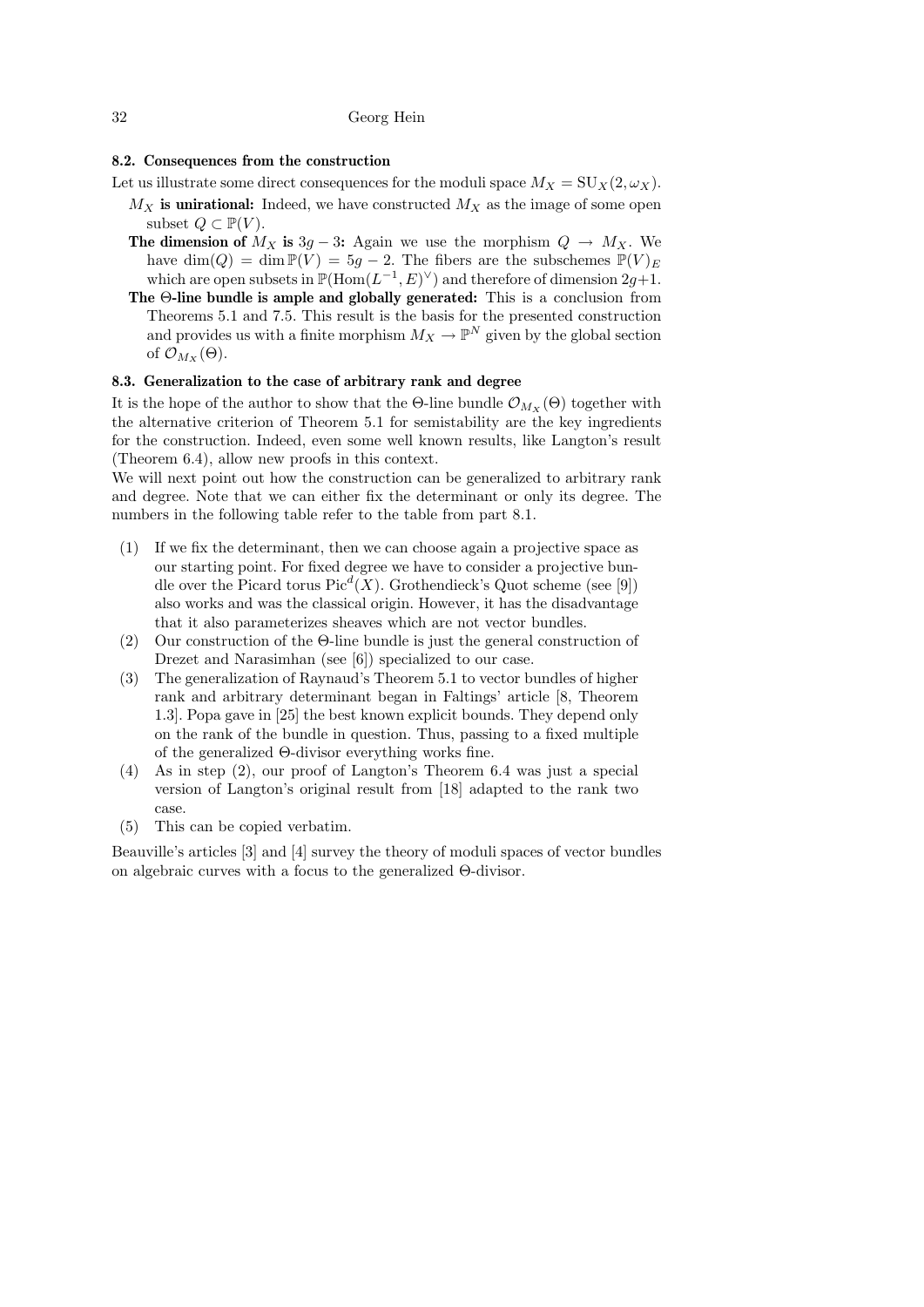# 9. Prospect to higher dimension

The generalization of Faltings' construction to moduli spaces of coherent sheaves on higher dimensional varieties started in 1977 when Barth showed in [2] that we can use a construction similar to the one in 8.1 to construct the moduli space of rank two bundles on  $\mathbb{P}^2$  by considering jumping lines (see also Le Potier's presentation in [19]).

Let us first introduce the notation to describe Barth's approach. Let  $E$  be a rank two vector bundle on  $\mathbb{P}^2$  with trivial determinant, and second Chern number  $n =$  $\int_{\mathbb{P}^2} c_2(E) \in \mathbb{Z}$ . The vector bundle E is stable if  $H^0(E) = 0$ , and semistable when  $H^0(E(-1)) = 0$ . This easy description of (semi)stability is due to the fact that  $Pic(\mathbb{P}^2) \cong \mathbb{Z}$  and E is of rank two.

The equivalent of Raynaud's theorem (Theorem 5.1) is the following result:

# Theorem 9.1. (Grauert-Mülich Theorem)

For a vector bundle E of rank two with  $c_1(E) = 0$  on  $\mathbb{P}^2$  we have an equivalence E is semistable  $\iff E|_H \cong \mathcal{O}_H^{\oplus 2}$  for a general linear hyperplane H.

*Proof.* See [24] II Theorem, 2.1.4.

Note that  $E|_H \cong \mathcal{O}_H^{\oplus 2} \iff H^*(E(-1)|_H) = 0$ . The linear hyperplanes H undertake the task of the line bundles L in the Picard torus  $Pic^0(X)$ . Like the Picard torus they form a nice family  $-\mathbb{P}_2$  - the dual projective space of lines in  $\mathbb{P}^2$ . If we suppose that there exists an overparameterizing scheme Q as before, we can define for any line  $l \in \mathbb{P}_2$  a divisor  $\Theta_l$  given by

$$
\Theta_l = \{ [E] \in Q \, | \, H^*(E(-1)|_l) \neq 0 \} \, .
$$

Since all lines are rationally equivalent the line bundle  $\mathcal{O}_Q(\Theta) := \mathcal{O}_Q(\Theta_l)$  does not depend on the choice of  $l \in \mathbb{P}_2$ , and any line defines a global section  $s_l \in$  $H^0(\mathcal{O}_Q(\Theta))$  with vanishing divisor  $\Theta_l$ . For a certain equivalence relation we obtain as before a finite morphism  $M \to \mathbb{P}^N$  given by the global sections  $s_l$ . This morphism assigns a vector bundle E the divisor

$$
\Theta_E := \{ l \in \mathbb{P}_2 \, | \, H^*(E(-1)|_l) \neq 0 \} \, .
$$

This is called the *divisor of jumping lines of the vector bundle E*, because along those lines E does not have the expected behavior from Theorem 9.1. The degree of  $\Theta_E$  is the second Chern number of E.

Replacing lines by conics Hulek obtained an analogous description of vector bundles on  $\mathbb{P}^2$  with odd first Chern class in [16].

The author used in [11] restriction theorems and Raynaud's result 5.1 (as well as its generalizations to higher ranks) to obtain a similar construction for moduli spaces of vector bundles on algebraic surfaces. Here (in the rank two case) the lines were replaced by curves in the surfaces with a given line bundle on the curve. This ends in a finite morphism  $M \to \mathbb{P}^N$  which was called the *Barth morphism*. In [21] J. Li gave a similar construction which should coincide with ours.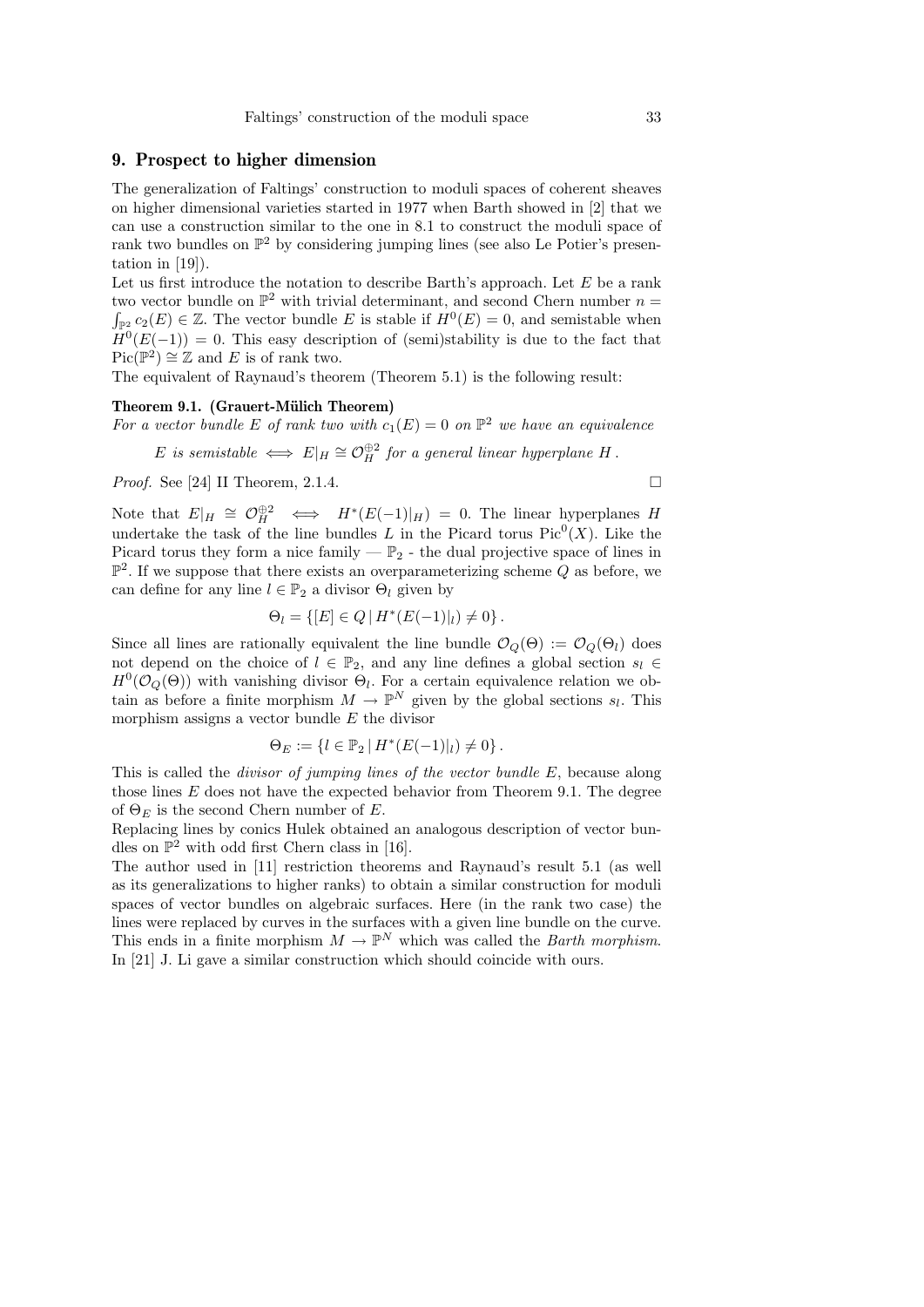We call a pair  $(F, E)$  of coherent sheaves perpendicular when  $\text{Ext}^i(F, E) = 0$  for all integers i. If this is the case, then we write  $F \perp E$  for such a pair. We can rephrase Proposition 2.7 as the implication: if for a sheaf  $E$  there exists a nonzero F such that  $F \perp E$ , then E is semistable. Theorem 5.1 shows that for a semistable vector bundles  $E$  of rank two and degree  $2g - 2$  there exists a perpendicular sheaf  $F = L^{\vee}$  which is a line bundle of degree zero. The fact, that semistable objects have perpendicular partners allows the definition of semistability in the derived category. For  $\mu$ -semistability this is derived from restriction theorems and the existence of orthogonal objects on curves. For Gieseker semistability this is shown in [1, Theorem 7.2]. This approach was pursued in [14] and [15].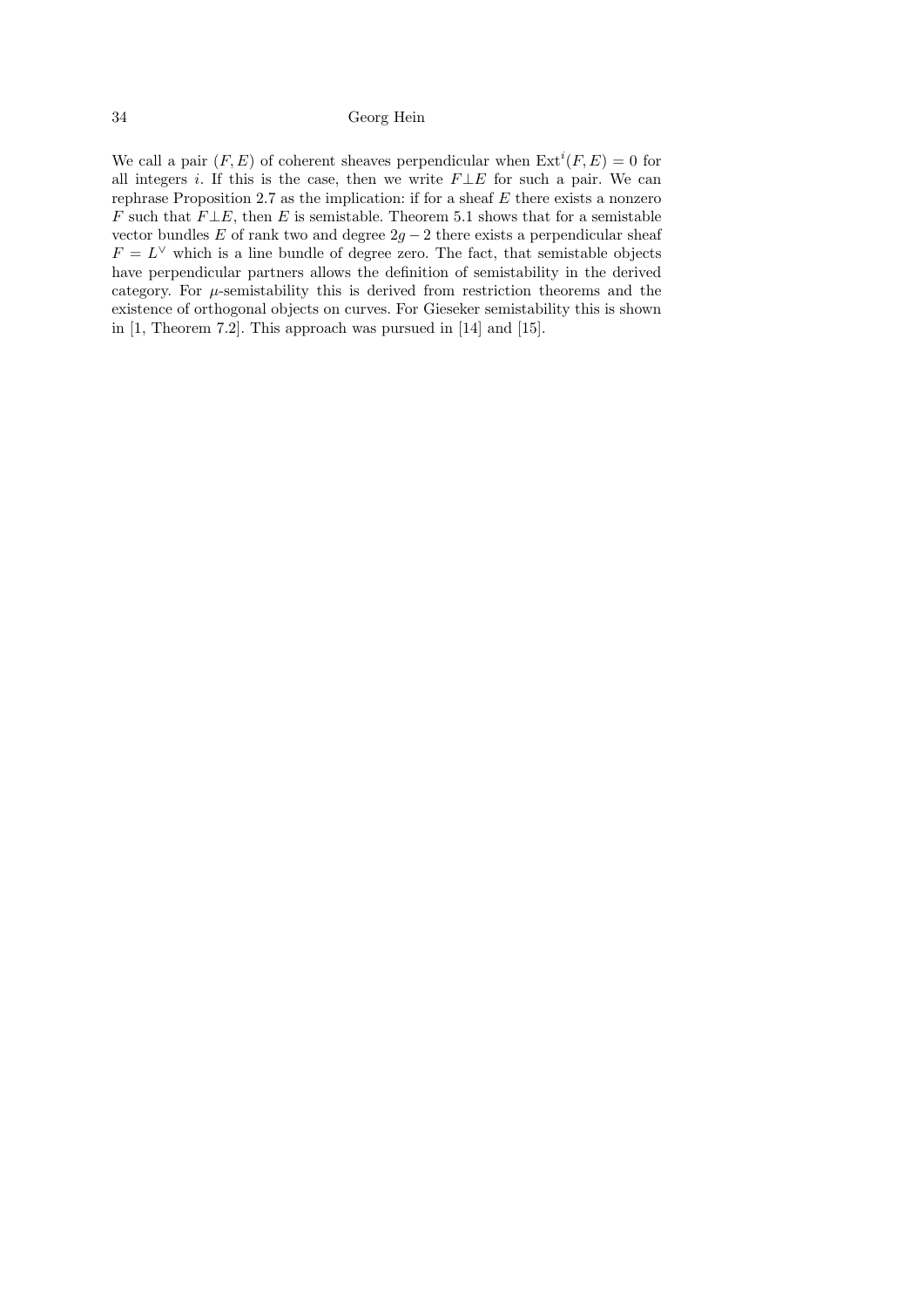# References

- [1] L. Alvarez-Cónsul, and A. King,  $\tilde{A}$  functorial construction of moduli of sheaves, Invent. math. 168 (2007), 613–666.
- [2] W. Barth, Moduli of vector bundles on the projective plane, Invent. math. 42 (1977) 63–91.
- [3] A. Beauville, Vector bundles on curves and generalized theta funtions: recent results and open problems, in H. Clemens (ed.) et al., Current topics in complex algebraic geometry, Cambridge Univ. Press, New York, 1995.
- [4] A. Beauville, Vector bundles on curves and theta functions, 145–156 in Moduli spaces and arithmetic geometry, Adv. Stud. Pure Math. 45 Math. Soc. Japan, Tokyo, 2006.
- [5] H. Clemens; J. Kollár; S. Mori, *Higher dimensional complex geometry*, Astérisque 166 (1988).
- [6] J.-M. Drezet; M. S. Narasimhan, Groupe de Picard des variétés de modules de fibrés semi-stables sur les courbes algébriques, Invent. Math. **97** (1989) 53–94.
- [7] D. Eisenbud, Commutative Algebra, with a view toward Algebraic Geometry, Springer-Verlag, New York, 1995.
- [8] G. Faltings, Stable G-bundles and projective connections, J. Alg. Geom. 2 (1993) 507–568.
- [9] A. Grothendieck, Techniques de construction et théorèmes d'existence en géométrie  $algébrique; IV. Les schémas des Hilbert, Seminaire Bourbaki 221 (1960/61).$
- [10] R. Hartshorne, Algebraic geometry, GTM 52, New York, 1977.
- [11] G. Hein, Duality construction of moduli spaces, Geometriae Dedicata 75 (1999) 101– 113.
- [12] G. Hein, Raynaud's vector bundles and base points of the generalized Theta divisor, Math. Zeitschrift 257 (2007) 597–611.
- [13] G. Hein, Raynaud vector bundles, Monatsh. Math. **157** (2009) 233-245.
- [14] G. Hein, and D. Ploog, Postnikov-Stability for Complexes, math.AG/0704.2512
- [15] G. Hein, and D. Ploog, Postnikov-Stability versus Semistability of Sheaves, math.AG/0901.1554
- [16] K. Hulek, *Stable rank-2 vector bundles on*  $\mathbb{P}_2$  *with c<sub>1</sub> odd*, Math. Ann. **242** (1979) 241–266.
- [17] D. Huybrechts, M. Lehn, The geometry of moduli spaces of shaves, Aspects of Math. E 31, Vieweg, Braunschweig, 1997.
- [18] S. Langton, *Valuative criteria for families of vector bundles on algebraic varieties*, Ann. Math. 101 (1975), p. 88-110.
- [19] J. Le Potier, Fibre determinant et courbes de saut sur les surfaces algebriques, London Math. Soc. Lect. Note Ser. 179 (1992), p. 213–240.
- [20] J. Le Potier, Module des fibrés semistables et fonctions thêta, Lect. Notes in Pure and Appl. Math. 179 (1996), p. 83-101.
- [21] J. Li, Algebraic geometric interpretation of Donaldson's polynomial invariants, J. Diff. Geom. 37 (1993) 417–466.
- [22] D. Mumford, Geometric invariant theory, Springer-Verlag, Berlin, 1965.
- [23] D. Mumford, Abelian Varieties, Oxford Univ. Press, London, 1970.